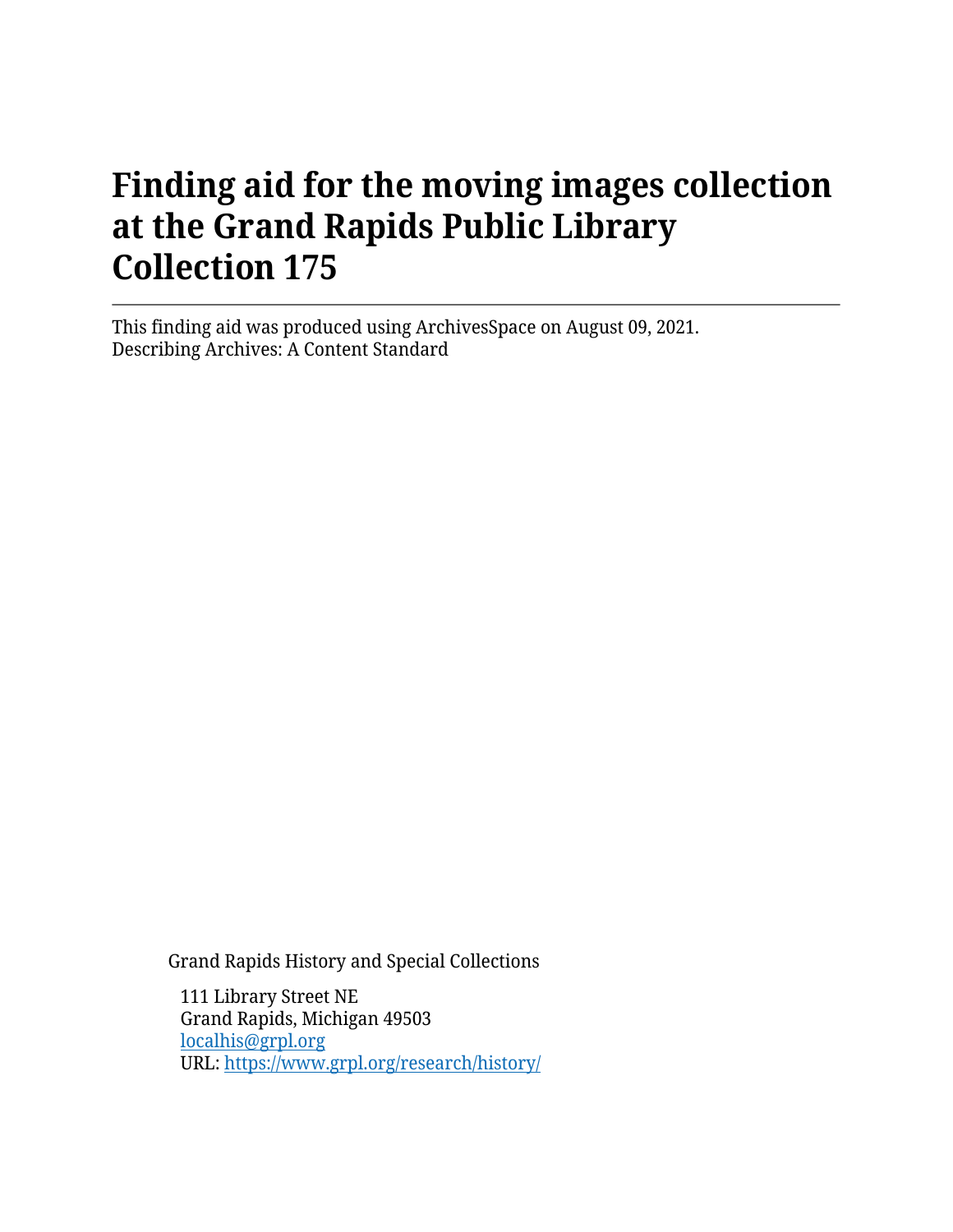# <span id="page-1-0"></span>**Table of Contents**

|     | -5 |  |
|-----|----|--|
|     |    |  |
|     |    |  |
|     | 10 |  |
|     | 11 |  |
|     | 11 |  |
|     | 12 |  |
|     | 12 |  |
|     |    |  |
|     | 13 |  |
| "A" |    |  |
| "B" | 13 |  |
| "C" |    |  |
|     |    |  |
| "D" |    |  |
| "E" | 15 |  |
| "F" | 15 |  |
| "G" | 16 |  |
| "H" | 18 |  |
| "I" | 18 |  |
| "J" | 18 |  |
| "K" | 19 |  |
| "L" | 19 |  |
| "M" | 20 |  |
| "N" | 22 |  |
| "በ" | 22 |  |
| "P" | 22 |  |
| "R" | 23 |  |
| "S" | 23 |  |
| "T" | 24 |  |
| "V" | 24 |  |
| "W" | 25 |  |
| "Y" | 25 |  |
|     |    |  |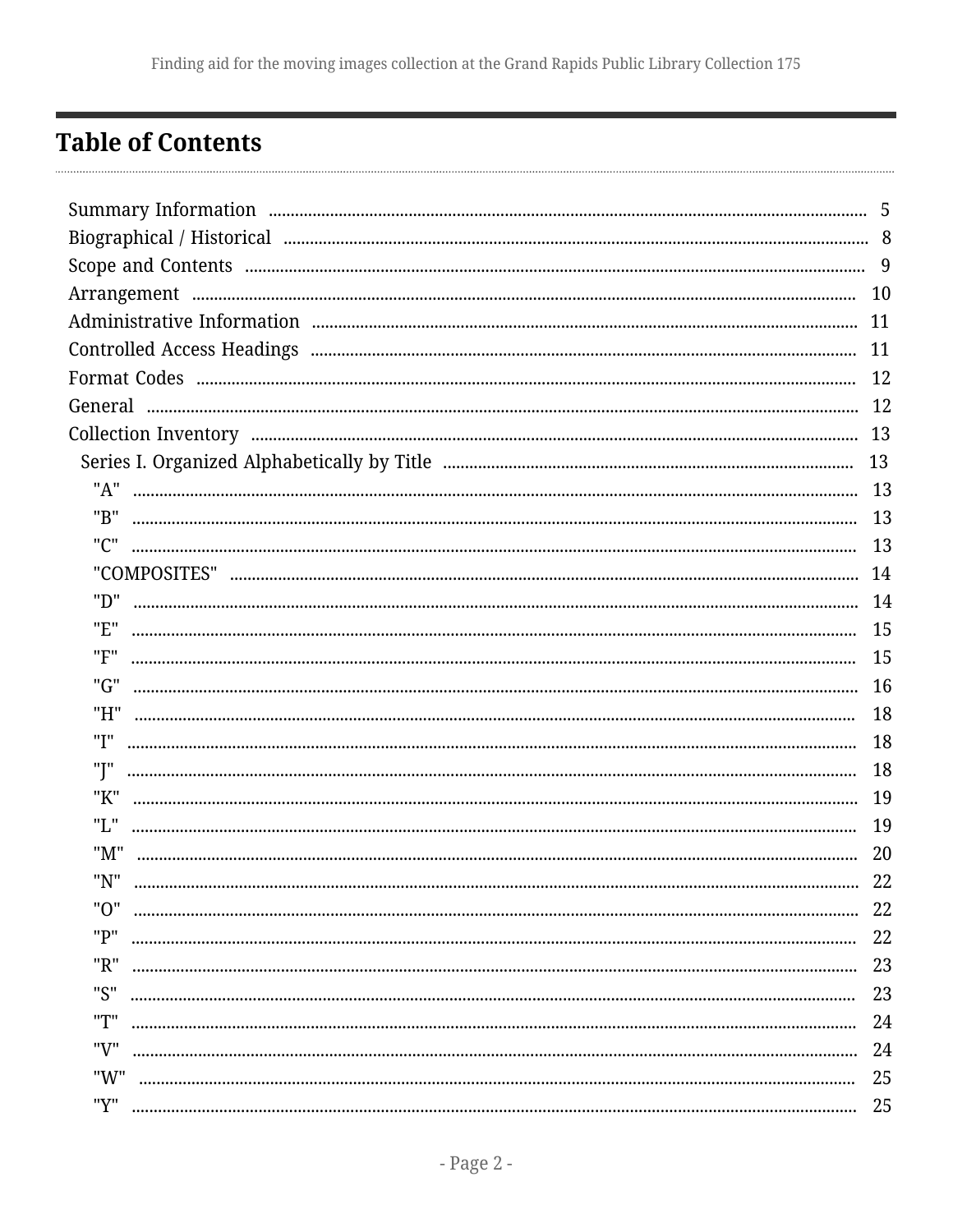|                                                                                                                                                                                                                                                                                                                                                                                                                                                                                | 25 |
|--------------------------------------------------------------------------------------------------------------------------------------------------------------------------------------------------------------------------------------------------------------------------------------------------------------------------------------------------------------------------------------------------------------------------------------------------------------------------------|----|
| Box: UT1                                                                                                                                                                                                                                                                                                                                                                                                                                                                       | 25 |
| Box: UT2                                                                                                                                                                                                                                                                                                                                                                                                                                                                       | 26 |
| Box: UT3                                                                                                                                                                                                                                                                                                                                                                                                                                                                       | 27 |
| Box: UT4                                                                                                                                                                                                                                                                                                                                                                                                                                                                       | 28 |
| Box: UT5                                                                                                                                                                                                                                                                                                                                                                                                                                                                       | 29 |
| Box: UT6                                                                                                                                                                                                                                                                                                                                                                                                                                                                       | 30 |
| Box: UT7                                                                                                                                                                                                                                                                                                                                                                                                                                                                       | 31 |
| Box: UT8                                                                                                                                                                                                                                                                                                                                                                                                                                                                       | 32 |
| Box: UT9                                                                                                                                                                                                                                                                                                                                                                                                                                                                       | 33 |
| Box: UT10                                                                                                                                                                                                                                                                                                                                                                                                                                                                      | 34 |
| Box: MT11                                                                                                                                                                                                                                                                                                                                                                                                                                                                      | 34 |
| Box: MT12                                                                                                                                                                                                                                                                                                                                                                                                                                                                      | 35 |
| Box: MT13                                                                                                                                                                                                                                                                                                                                                                                                                                                                      | 36 |
| Box: MT14                                                                                                                                                                                                                                                                                                                                                                                                                                                                      | 36 |
| Box: MT15                                                                                                                                                                                                                                                                                                                                                                                                                                                                      | 37 |
| Box: MT16                                                                                                                                                                                                                                                                                                                                                                                                                                                                      | 37 |
| Box: MT17                                                                                                                                                                                                                                                                                                                                                                                                                                                                      | 38 |
| Box: MT18                                                                                                                                                                                                                                                                                                                                                                                                                                                                      | 38 |
| Box: MT19                                                                                                                                                                                                                                                                                                                                                                                                                                                                      | 38 |
| Box: MT20                                                                                                                                                                                                                                                                                                                                                                                                                                                                      | 39 |
| Box: MT21                                                                                                                                                                                                                                                                                                                                                                                                                                                                      | 40 |
| Box: MT22                                                                                                                                                                                                                                                                                                                                                                                                                                                                      | 41 |
| Box: MT23<br>$\begin{smallmatrix}&&&&&&&&&\\ &&&&&&&&&\\ &&&&&&&&&&&\\ &&&&&&&&&&&\\ &&&&&&&&&&&\\ &&&&&&&&&&&\\ &&&&&&&&&&&\\ &&&&&&&&&&&\\ &&&&&&&&&&&\\ &&&&&&&&&&&\\ &&&&&&&&&&&\\ &&&&&&&&&&&\\ &&&&&&&&&&&\\ &&&&&&&&&&&&&\\ &&&&&&&&&&&&&\\ &&&&&&&&&&&&&\\ &&&&&&&&&&&&&\\ &&&&&&&&&&&&&\\ &&&&&&&&&&&&&\\ &&&&&&&&&&&&&&&\\ &&&&&&&&&&&&&&&\\ &&&&&&&&&&&&&&&\\ &&&&&&&&&&&&&&&\\ &&&&&&&&&&&&&&&\\ &&&&&&&&&&&&&&&\\ &&&&&&&&&&&&&&&\\ &&&&&&&&&&&&&&&\\ &&&&&&&&&&$ | 42 |
| Box: MT24                                                                                                                                                                                                                                                                                                                                                                                                                                                                      | 43 |
| <b>Box: F25</b>                                                                                                                                                                                                                                                                                                                                                                                                                                                                | 43 |
| <b>Box: F26</b>                                                                                                                                                                                                                                                                                                                                                                                                                                                                | 43 |
| <b>Box: F27</b>                                                                                                                                                                                                                                                                                                                                                                                                                                                                | 43 |
| <b>Box: F28</b>                                                                                                                                                                                                                                                                                                                                                                                                                                                                | 44 |
| <b>Box: F29</b>                                                                                                                                                                                                                                                                                                                                                                                                                                                                | 44 |
| <b>Box: F30</b>                                                                                                                                                                                                                                                                                                                                                                                                                                                                | 44 |
| <b>Box: F31</b>                                                                                                                                                                                                                                                                                                                                                                                                                                                                | 45 |
| <b>Box: F32</b>                                                                                                                                                                                                                                                                                                                                                                                                                                                                | 45 |
| <b>Box: F33</b>                                                                                                                                                                                                                                                                                                                                                                                                                                                                | 45 |
| <b>Box: F34</b>                                                                                                                                                                                                                                                                                                                                                                                                                                                                | 46 |
| <b>Box: F35</b>                                                                                                                                                                                                                                                                                                                                                                                                                                                                | 46 |
|                                                                                                                                                                                                                                                                                                                                                                                                                                                                                | 47 |
|                                                                                                                                                                                                                                                                                                                                                                                                                                                                                | 48 |
|                                                                                                                                                                                                                                                                                                                                                                                                                                                                                |    |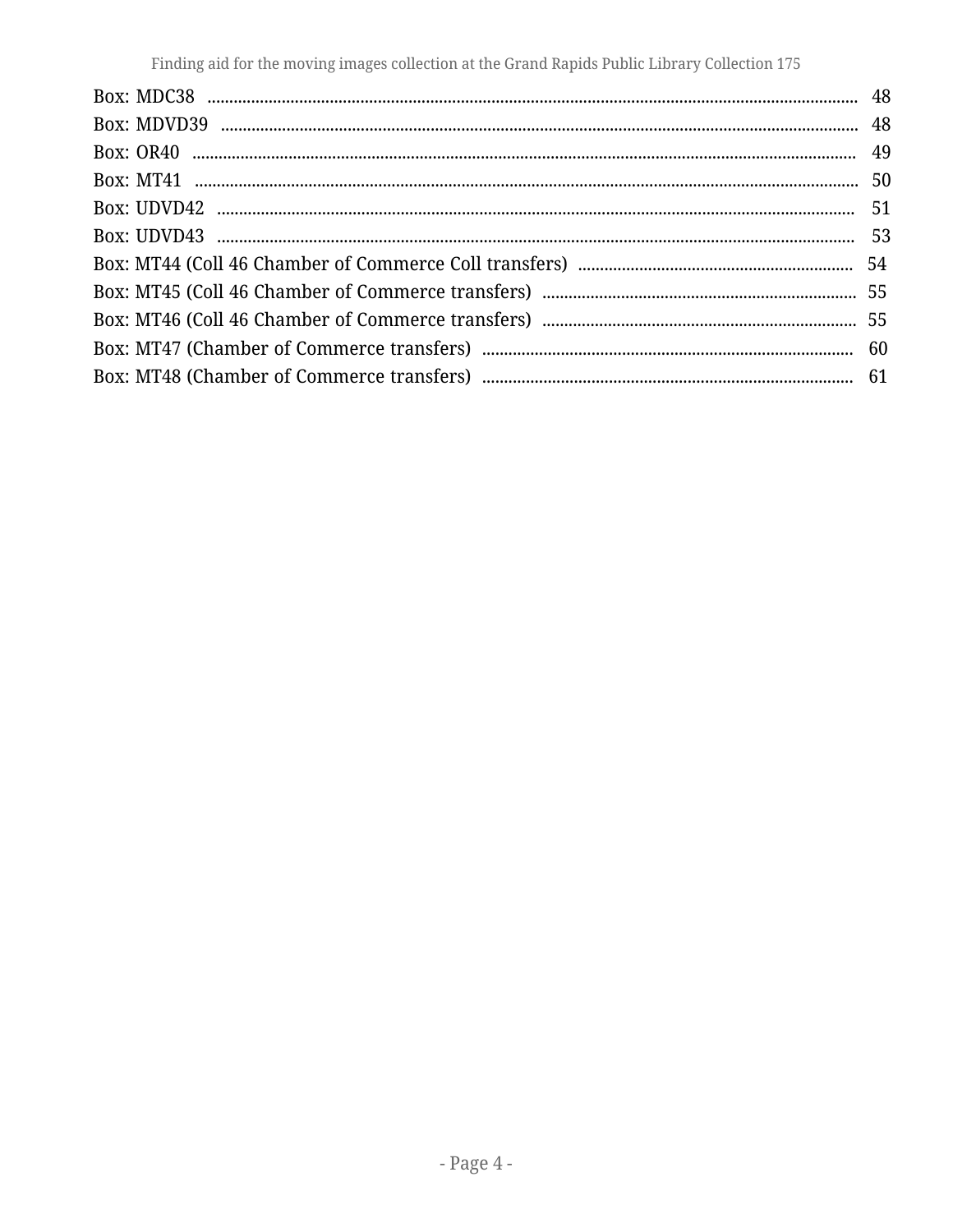# <span id="page-4-0"></span>**Summary Information**

...............................

| <b>Repository:</b>                                              | <b>Grand Rapids History and Special Collections</b>                                                                                                                                                                                                                                                                                                                                                                                                                                                                                                                                                                                                                                                                                                                                                                                                                                                                                                                                                                                                                                                                                                                                                                                                                                                                                                                                                                                                                                                            |  |
|-----------------------------------------------------------------|----------------------------------------------------------------------------------------------------------------------------------------------------------------------------------------------------------------------------------------------------------------------------------------------------------------------------------------------------------------------------------------------------------------------------------------------------------------------------------------------------------------------------------------------------------------------------------------------------------------------------------------------------------------------------------------------------------------------------------------------------------------------------------------------------------------------------------------------------------------------------------------------------------------------------------------------------------------------------------------------------------------------------------------------------------------------------------------------------------------------------------------------------------------------------------------------------------------------------------------------------------------------------------------------------------------------------------------------------------------------------------------------------------------------------------------------------------------------------------------------------------------|--|
| Title:                                                          | Grand Rapids Public Library moving image collection                                                                                                                                                                                                                                                                                                                                                                                                                                                                                                                                                                                                                                                                                                                                                                                                                                                                                                                                                                                                                                                                                                                                                                                                                                                                                                                                                                                                                                                            |  |
| ID:                                                             | Collection 175                                                                                                                                                                                                                                                                                                                                                                                                                                                                                                                                                                                                                                                                                                                                                                                                                                                                                                                                                                                                                                                                                                                                                                                                                                                                                                                                                                                                                                                                                                 |  |
| <b>ID</b> [Archivists<br><b>Toolkit</b><br>Database::RESOURCE]: | 183                                                                                                                                                                                                                                                                                                                                                                                                                                                                                                                                                                                                                                                                                                                                                                                                                                                                                                                                                                                                                                                                                                                                                                                                                                                                                                                                                                                                                                                                                                            |  |
| Date [inclusive]:                                               | 1915-present                                                                                                                                                                                                                                                                                                                                                                                                                                                                                                                                                                                                                                                                                                                                                                                                                                                                                                                                                                                                                                                                                                                                                                                                                                                                                                                                                                                                                                                                                                   |  |
| <b>Physical</b><br>Description:                                 | <b>76 Linear Feet</b>                                                                                                                                                                                                                                                                                                                                                                                                                                                                                                                                                                                                                                                                                                                                                                                                                                                                                                                                                                                                                                                                                                                                                                                                                                                                                                                                                                                                                                                                                          |  |
| <b>Physical Location:</b>                                       | Boxes 1-9 are updated as of 10/6/2003. Boxes A1, J1, and S1 are<br>also available for use, though not coded yet to the finding aid.<br>See the Archivist for access to other items, as revised numbering<br>and location assignments have not yet been completed. There<br>are now different sets of boxes based upon the basic type of<br>moving image, by format, and/or by content. Note: Digital<br>formats are more likely to be housed with the collection of<br>origin, while film and video officially assigned to other archival<br>collections are most often housed in Coll. 175. UT = Usage<br>videotapes $MT = Master$ videotapes $FM = Film$ ORT = Oral history<br>videotapes $MDC = Digital\,$ cassettes (Panasonic minis) $UCD =$<br>Usage. Moving image on CD. MCD = Master version. Stored on<br>CD. UDVD = Usage DVD Format Digital product MDVD = Master<br>in DVD format. $UP = Unprocessed$ materials $A =$ Ancillary written<br>material or images accompanying specific moving images. J<br>= Original jackets or covering materials which may contain<br>descriptive information. S = Synopsis Series. Brief descriptions<br>of the contents of the moving image. Few synopsis are currently<br>available, though it is hoped the eventually a synopsis will be<br>available for each different title. MX = Mixed Materials formats,<br>i.e. Kits. For when the disc is stored together with printed<br>matter. This is not the preferred archival storage practice in<br>most cases. |  |
| <b>Physical Location:</b>                                       | Note: this information is included to assist in finding material.<br>Once it becomes out of date, it may be deleted. 12/2012. Box<br>No. Description of Contents Box Description Usage Video Tapes<br>Storage: UT1 Usage Tapes 1-15 Odd white with handles UT2<br>Usage Tapes 16-30 Odd white with handles UT3 Usage Tapes<br>31-45 Odd white with handles UT4 Usage Tapes 46-60 Odd white<br>with handles UT5 Usage Tapes 61-75 Odd white with handles                                                                                                                                                                                                                                                                                                                                                                                                                                                                                                                                                                                                                                                                                                                                                                                                                                                                                                                                                                                                                                                        |  |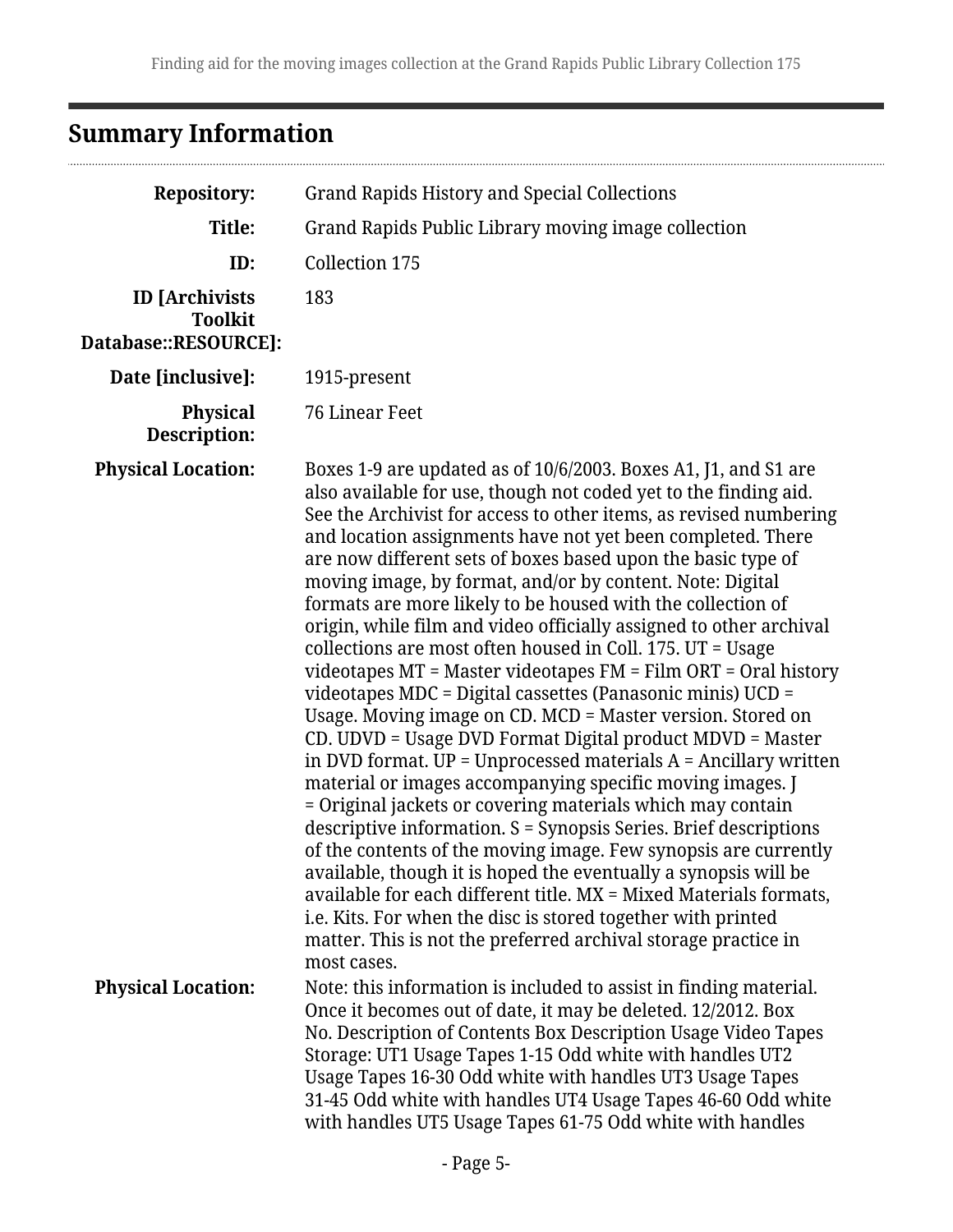UT6 Usage Tapes 76-90 Odd white with handles UT7 Usage Tapes 91-105 Odd white with handles UT8 Usage Tapes 106-120 Odd white with handles UT9 Usage Tapes 121-136 Odd white with handles UT10 Usage Tapes 137- Odd white with handles Added 10/24/2006 Accompanying and Created Printed Matter: A1 Ancillary materials series Slim A2 Oversized Folio clam A2 added 12/11/2006 J1 Jackets Series Standard S1 Synopsis Series Standard MX1 Mixed material formats Slim or kits Master Video Tape Storage: Old Box No. MT1 (6) Master Videotapes Odd white with handles MT2 (7) Master Videotapes? Odd white with handles MT3 (8) Master videotapes? Odd white with handles Revised 10/24/2006 MT4 (9) Master videotapes? Odd white with handles Revised 10/24/2006 MT5 (10) Videotapes Odd white with handles MT6 (11) Videotapes Odd white with handles MT7 (12) Videotapes Odd white with handles MT8 (13) Videotapes Odd white with handles MT9 (14) Videotapes To Be Created Odd white with handles Processed 10/26/2006 MT10 (31) Voices Videos Odd white with handles MT11 (32) Voices Videos Odd white with handles MT12 (33) Voices Videos Odd white with handles MT13 New Library Related views Odd white with handles Ads; new building construction, etc. Processed 10/25/2006 MT14 New Started 10/27/2006 Digital Master Storage: Usage Digital format stored on CD(UCD): Digital storage on a CD. See Unprocessed. UCD Box 1 UCD000x 5x8 Usage Digital format (UDVD): Digital storage on a DVD See Unprocessed. Box No. Description of Contents Box Description UDVD001 Standard sized 5x8 UDVD002 Larger case/container items. White legal handles UD- MDVD001 Larger case/container items. White legal handles Added 3/30/2009 MD1- Digital Cassettes MDC Master Digital Cassettes (Panasonic minis) MDC1 (formerly box UP1.5) 3 Panasonic minis 4x6 slim 10/24/2006 CDs MCD1 Pending DVDS ????? MCD2 Pending Film Storage: Note: Moving images stored as film are available for use if they have been migrated to a later moving image format, such as videotape or DVD. Other images are occasionally migrated depending upon the demand for use. Check with the formats above for available usage copies, or see the Archivist for request a format upgrade. F1 (14) Films Odd white with handles F2 (15) Films Odd white with handles F3 (16) Films Odd white with handles F4 (17) Films Odd white with handles F5 (18) Films Odd white with handles F6 (19) xxx Large shoe box Films to be put in film boxes, and then on Odd white box F7 (20) xxx not full Odd white with handles F8 (21) xxx Odd white with handles F9 (22) xxx Odd white with handles F10 (23) xxx Odd white with handles F11 (24) xxx not full Odd white with handles Moving Images Assigned to Other Collections: NOTE: Most moving images are stored with Coll. 175, for ease of management. However, some of the titles officially belong to the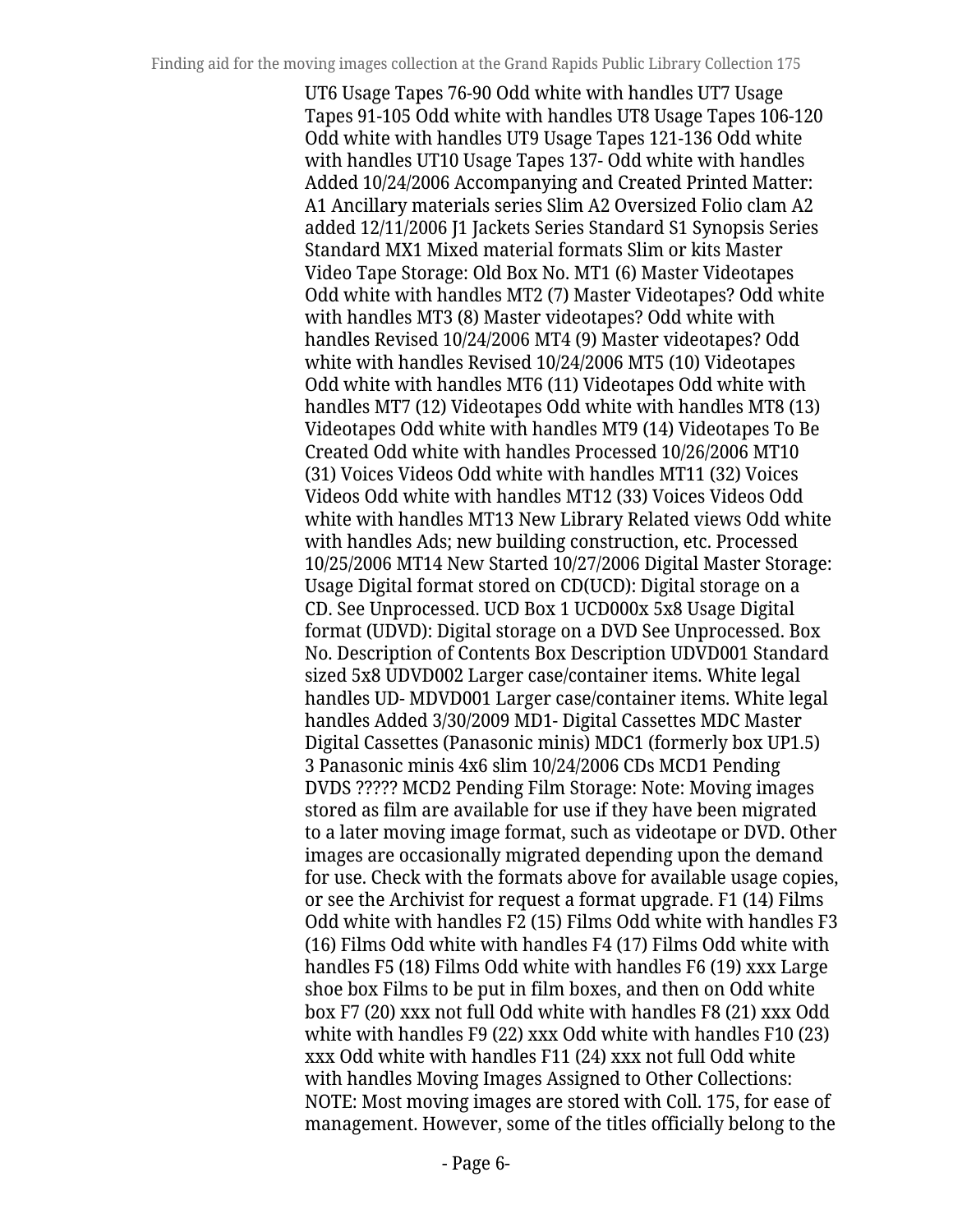specific collections for the project or group or individual which created them. Following are those items officially assigned to other collections but housed with the general moving images collection. All of the box numbering below may be inaccurate, 11/4/2003 25 ? ? 26 Open ? 27 ? ? 28 ? ? 247/175-29 Vietnamese UP 8/14/2009 Odd white with handles 247/175-30 Vietnamese UP 8/14/2009 Odd white with handles 247/175-31 Vietnamese UP 8/14/2009 Odd white with handles 247/175-32 Vietnamese UP 8/14/2009 Odd white with handles 33 xxx Odd white with handles 34 xxx Odd white with handles 35 xxx Odd white with handles 36 xxx Odd white with handles 37 xxx Odd white with handles 38 xxx Odd white with handles 11/3/2003 Japan Seminar tapes 00.[2386].1-00.[2393].1 (8 tapes) Reviewed duplicated, possibly for discard. 39 xxx Odd white with handles 40 xxx Odd white with handles 41 xxx Odd white with handles 42 xxx 3" gray print FB1 xxx Charcoal FB2 FBx xxx Blue Unprocessed Moving Image Storage: Processing note: Need new inventories of UP boxes. UP1 Items Processed 10/2006 UP1.5 Digital mini cassette masters 4x6 slim flip. Now called Box MDC1 [Digital Cassette 1] 10/24/2006 UP2 Unprocessed Odd white with handles Most items processed 10/2006. Contains remaining UP, with room for new UP items. 11/9/2006 UP3 Unprocessed Odd white with handles "Flashback" materials UP4 Unprocessed White cubic Label says "Gordon's Office, etc." CD/DVD 1 UP CD & DVD content original to the Archives 5x8 This list is incomplete or may not be up to date. See also the Master Box list. 12/11/2006 Oral Histories OR1 Oral histories, to be reviewed Odd white w handles Created 11/4/2003. Probably has original unedited versions in white cases & masters, 2 to a videocassette, in clear boxes. See Olson. 13 items 11/4/2003 Old Data, 2/26/2006 Box No. Description of Contents Box Description New Master tape box numbers Old & Ryan Reboxed Boxing description – no longer valid M1 [Old Box 6] Found Odd white w. handles 16 items of various types/sizes, unassigned containers 5 Video Masters 1-13 6 Video Masters 14-21 cubic 8 Video Masters 22-29 same 9 Video Masters 30-39[a] same 10 Video 11 Masters 39[b]-49 same 11 Video Masters 50-59 same 12 Video Masters 60-62 large shoebox(stored on side) 13 Folder only slim flip 14 Video Masters 63-67 cubic Film Masters 1-2 15 Film Masters 3-7 gray full lid 3x21x25 16 Film Masters 8-12 same 17 Film Masters 13-16 same 18 Film Masters 17-25 gray full lid 3x17x21 19 Film Masters 26-32 gray full lid 3x21x25 20 Film Masters 33-42 same 21 Film Masters 43-47 same 22 Film Masters 48-57 cubic 23 Film Masters 58-67 cubic 24 Film Masters 68-70 gray full lid 3x21x25 25 Film Masters 71-77 cubic 26 Film Masters 78-86 cubic 27 Film Masters 87-90 gray lid 4x12.5x15 28 Film Masters 91-98+ 2 reels cubic 29 Vietnamese History Project white lid/handles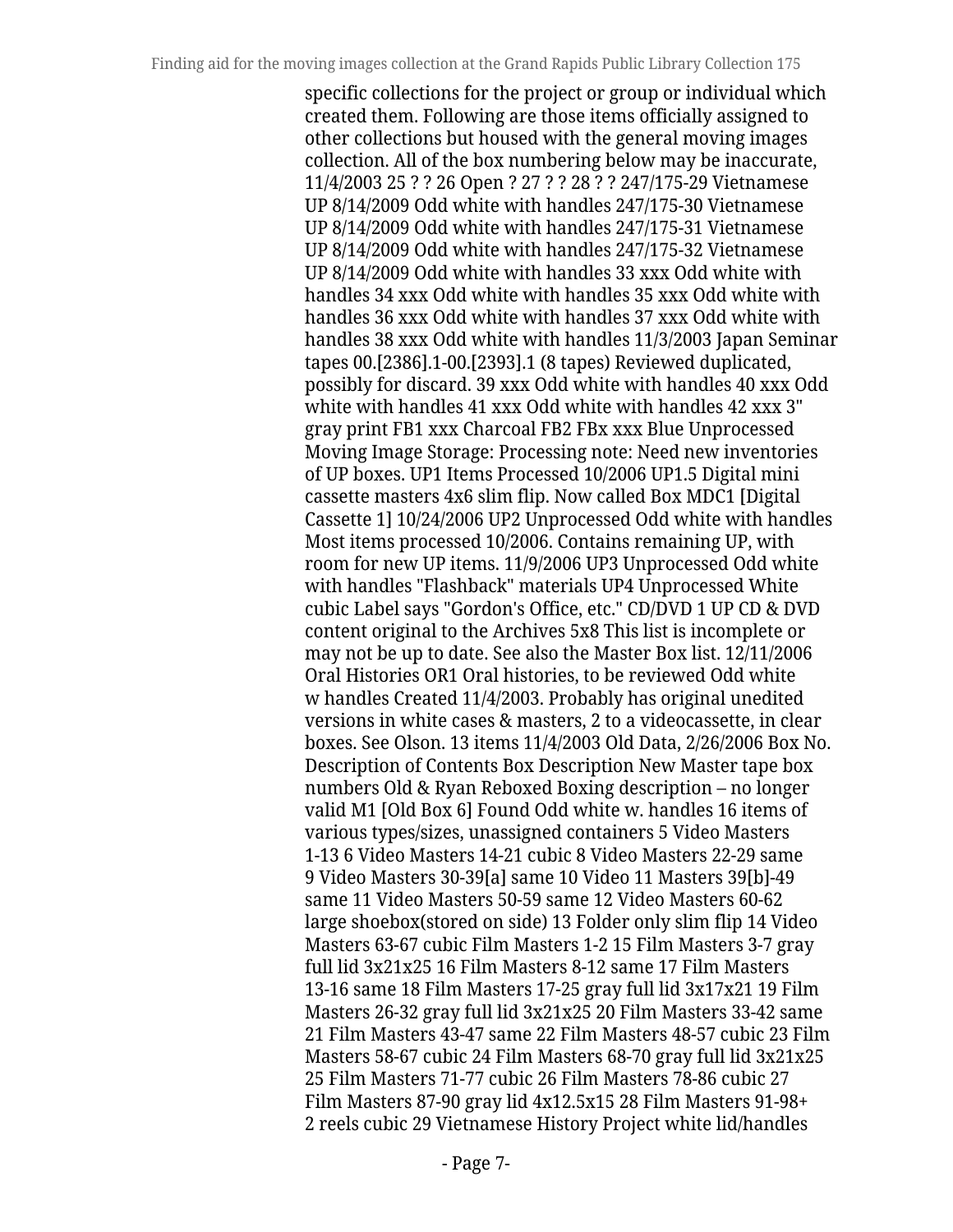| Language of the<br><b>Material:</b> | 11.5x10x13 30 Vietnamese Hist. Project same 31 Vietnamese Hist.<br>Project blue lid/handles 10x7x13 32 Vietnamese Hist. Project<br>white lid/handles 11.5x10x13 Tapes by new arrangement 33<br>00204-00216 white lid/handles 11.5x10x13 34 00217- 35 00189<br>Voices CD/DVD 1 UP CD & DVD content original to the Archives<br>5x8 NOTE: There is much to do to complete this box list. I began<br>labeling the blue & gray flat reel boxes in January, but have not<br>had time to complete this yet.<br>English.                                                                                                                                                                                                                                                                                                                                                                                                                                                                                                                                                                                                                                                                                                                                                                                                                                                                                                                                                                                              |
|-------------------------------------|----------------------------------------------------------------------------------------------------------------------------------------------------------------------------------------------------------------------------------------------------------------------------------------------------------------------------------------------------------------------------------------------------------------------------------------------------------------------------------------------------------------------------------------------------------------------------------------------------------------------------------------------------------------------------------------------------------------------------------------------------------------------------------------------------------------------------------------------------------------------------------------------------------------------------------------------------------------------------------------------------------------------------------------------------------------------------------------------------------------------------------------------------------------------------------------------------------------------------------------------------------------------------------------------------------------------------------------------------------------------------------------------------------------------------------------------------------------------------------------------------------------|
| Abstract:                           | The Grand Rapids Public Library Archives Moving Image<br>Collection contains several titles, some now held in different<br>format generations, including film (analog), video (analog),<br>and digital cassette or digital disk. These moving images<br>are received as gifts from various donors, or as the result<br>of Grand Rapids Historical Commission projects done with<br>the Library under former City Historian Gordon Olson, or as<br>general usage purchases. Included are a few oral histories, also<br>created by Olson. Subject matter focuses on Grand Rapids local<br>history, Michigan topics, archival preservation, or oral history<br>preparation. No indexing is currently available to the contents<br>of the videos. Synopses of commercially prepared materials<br>may accompany the item, but synopses of the many locally<br>prepared items are mostly not yet available. Various types<br>of Masters are available for some video titles. Reproduction<br>services are available for some titles in the collection; others<br>under published copyright should be purchased elsewhere, and<br>are not available for reproduction. In some cases there may<br>be a circulating copy in the Library's general video collection<br>for some of the titles in this archival collection. This is the only<br>moving image collection at the Grand Rapids Public Library<br>which can be viewed within the department, since no archival<br>materials circulate outside of the Library. |

#### **^** [Return to Table of Contents](#page-1-0)

# <span id="page-7-0"></span>**Biographical / Historical**

This collection began as a small film collection in the office of the City Historian in 1979. Over the years a number of additional films and videos were donated by various people. Among these are a number of videos or films depicting special events in the Grand Rapids area.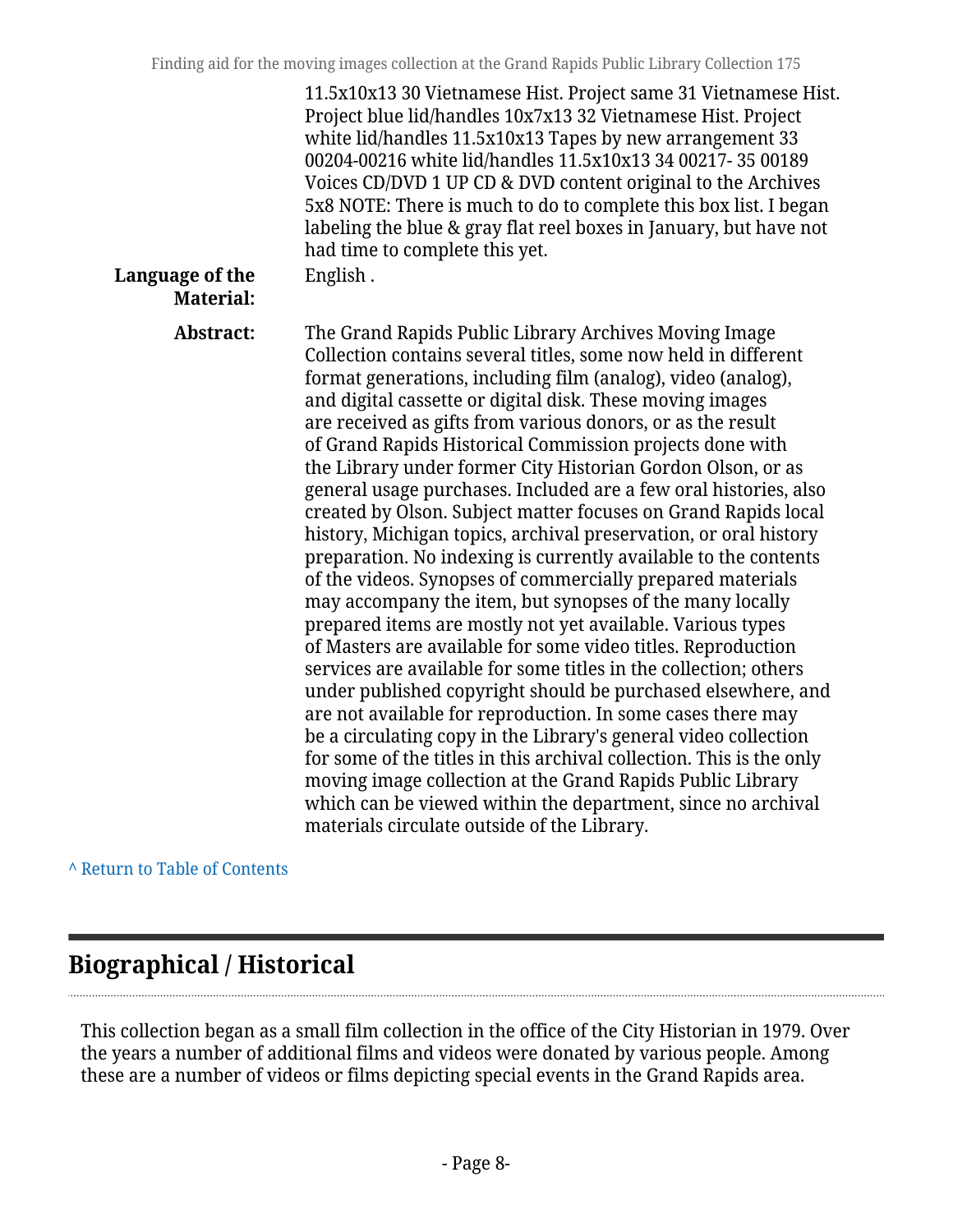The collection generally documents Kent County, Michigan history, with some items specifically documenting Grand Rapids history. For instance, there are: "The Girls of Summer - the Grand Rapids Chicks 1945-54," the "Cedar Springs Historical Society Historic Moments," the "Furniture Festival Parade of 1936," the Indianapolis 500 Race of 1937, the 1967 race riots, the Grand Rapids Flood of 1937, and "The Renewing of a Vision with Frank Lloyd Wright." The collection contain material from a large time frame, currently dating from 1915 with the "Blissveldt Romance" to Legacy 1994, but the bulk of the material dates from the early 1940s through the 1970s.

**^** [Return to Table of Contents](#page-1-0)

# <span id="page-8-0"></span>**Scope and Contents**

This collection does not include audio only formats, unless it is a component of the final moving image. For reel to reel or cassette tapes migrated to digital formats, see the Oral History collections, or the specific collection with which the original audio tapes were received.

This finding aid lists film and video holdings currently processed and known to be available within the archives of the Grand Rapids Public Library (Michigan). Other formats of moving image data, either analog or digital, are beginning to be included here, as these become available. The same contents might be found in the collection in one or more different types of moving image formats.

For several years, the trend was to put all departmental videos into the archival collection, but in recent years, this trend has changed, and most purchased digital versions and any purchase version in general may be instead housed in the regular departmental "book" collection. Since new as well as older materials are routinely acquired for the archives, it is just as likely that a video might be added as a digital format item.

Items specifically assigned to this collection are those that have no home in other GRPL archival collections. However, items from other archival collections, which are moving images, have also often been housed with Coll. 175, for consistency of housing and management for the moving image formats. Such items are described in the finding aids for both the originating collection to which the item officially belongs, as well as Coll. 175, where the item is shelved. Thus, this finding aid should ultimately act as a guide to all moving image holdings within the GRPL archives.

This collection was previously called the Grand Rapids Public Library Film & Video Collection. This is not to be confused with the public circulating moving image collections. Images in this collection are available for viewing within the local history department only. However, a master is available for some of the titles in the collection, and if copyright permits, copies may be ordered for purchase by users. A few titles have been produced by the Grand Rapids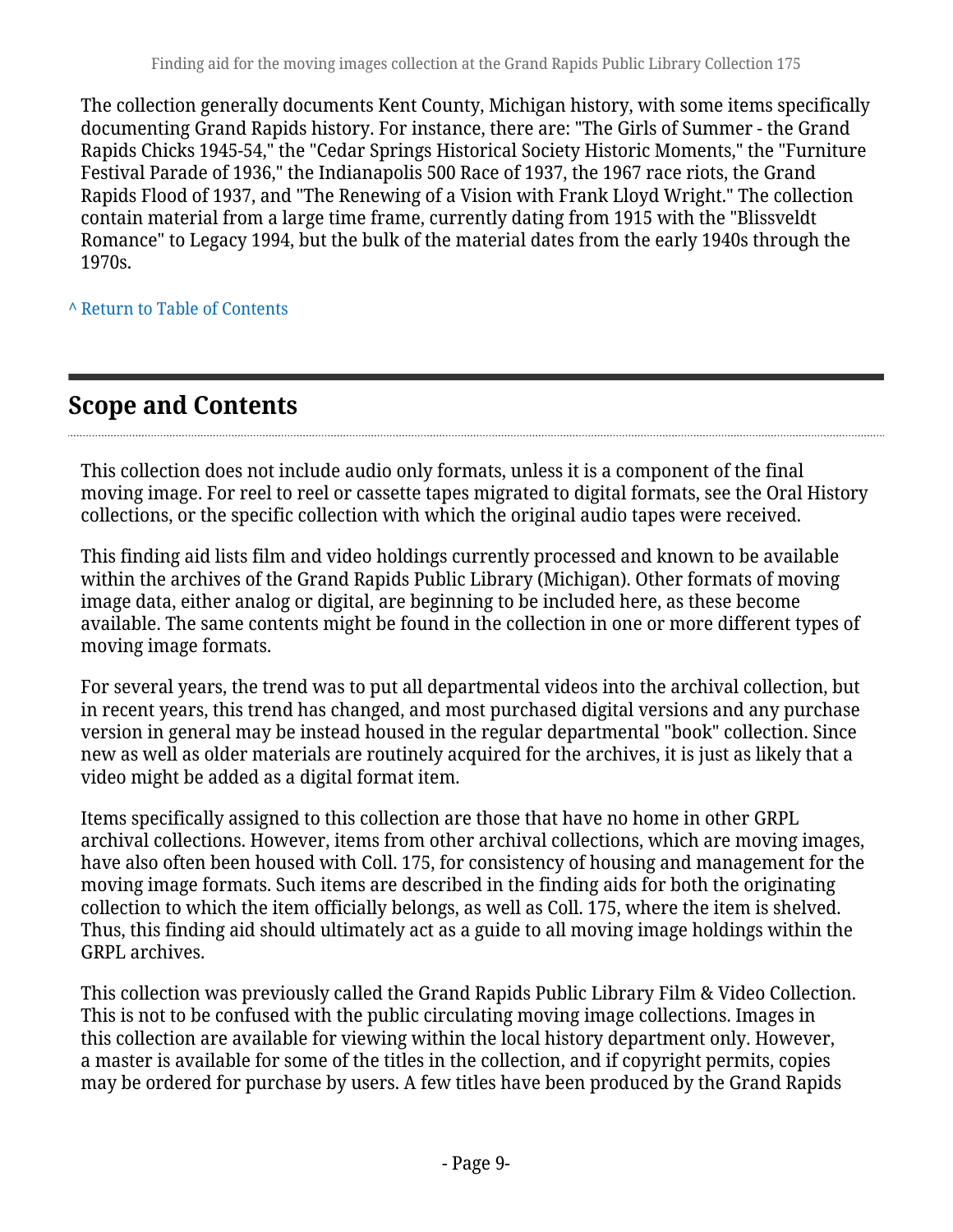Historical Society or Grand Rapids Historical Commission, and may be found for sale at area bookstores.

Formerly this collection contained mainly content that was related to Grand Rapids local history only. In 2000, however, the scope of the collection was changed to include all of the moving images that are part of GRHSCC holdings, including Michigan subject matter and/or commercial products purchased for general use. In 2006, this process changed once again, and moving images are once again also now sitting on the open shelves in the department. Other titles which had broader subject scopes, such as preservation videos or oral history technique videos, are now included here.

Formats Originally the collection contained films, but as video became more and more popular, a number of the films were transferred to video tape. Items in all available film formats are included in the collection. Where the department holds a real or casual master, or only a purchase user copy, all items are listed in the collection. Since 2000, some masters have been received in digital format, adding yet another dimension to the collection. 16mm and 8mm films are included. Most video is in the VHS format. Unedited versions, variants and duplicate copies have now been added to the collection.

It is known that some content has disappeared over the years, perhaps from incorrect documentation in earlier processing, or perhaps from usage of unprotected single videos without the benefit of a master backup.

**^** [Return to Table of Contents](#page-1-0)

# <span id="page-9-0"></span>**Arrangement**

Each physical cassette or analog/digital container, has been assigned a number within the collection. This numbering continues sequentially throughout the entire collection. This is the third element of the address for the items physical location, including first the collection number, second the box number, and third the moving image container number.

Another number on the tape documents the intellectual contents. This is a unique number which attempts to collocate the different physical versions of the same moving images content from one container to another. Several different containers may display this same number, which should indicate that they have all or part of the same content. A title which is also part of a standard composite version will have it's own number, as well as be included under the composite number for that particular combination of titles.

Example: Grand Rapids History in Film. Including Blissveldt, Kiddies, Gateway, & Welsh

Container 009, a video cassette, has the above content. There is a duplicate of this same content, and if this is retained for the collection it will have a different container number.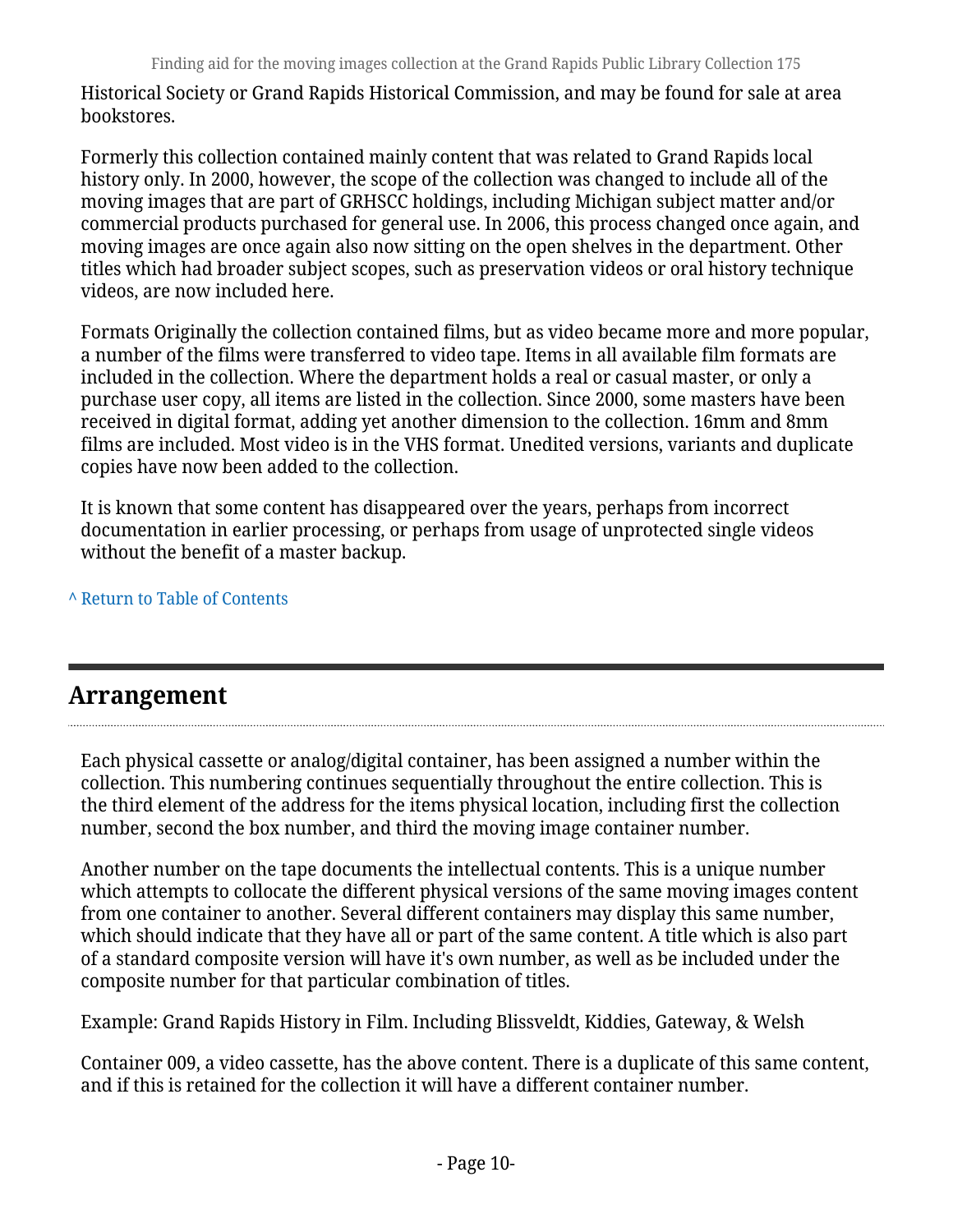The Content number for this composite of titles, under the composite title "Grand Rapids History in Film" is "00092". There are other containers which have the Blissveldt content, either alone, or in combination with other titles. There containers each have their own unique container number. Content numbers have been given for each unique composite, and to the title alone.

**^** [Return to Table of Contents](#page-1-0)

# <span id="page-10-0"></span>**Administrative Information**

#### **Publication Statement**

Grand Rapids History and Special Collections

111 Library Street NE Grand Rapids, Michigan 49503 [localhis@grpl.org](mailto:localhis@grpl.org) URL:<https://www.grpl.org/research/history/>

#### **Immediate Source of Acquisition**

Various and unknown

#### **Copyright note**

There are copyright issues with many of the videos, which means that reproduction may be unavailable or limited in some cases.

Duplication is, of course, prohibited by law where the video is commercially prepared, clearly copyrighted and the copyright is held elsewhere. In most of these cases, no master is available, and if the tape is destroyed or disrupted replacement must come from the originating organization or individual.

**^** [Return to Table of Contents](#page-1-0)

# <span id="page-10-1"></span>**Controlled Access Headings**

- Kent County (Mich.) -- History
- Grand Rapids (Mich.) -- History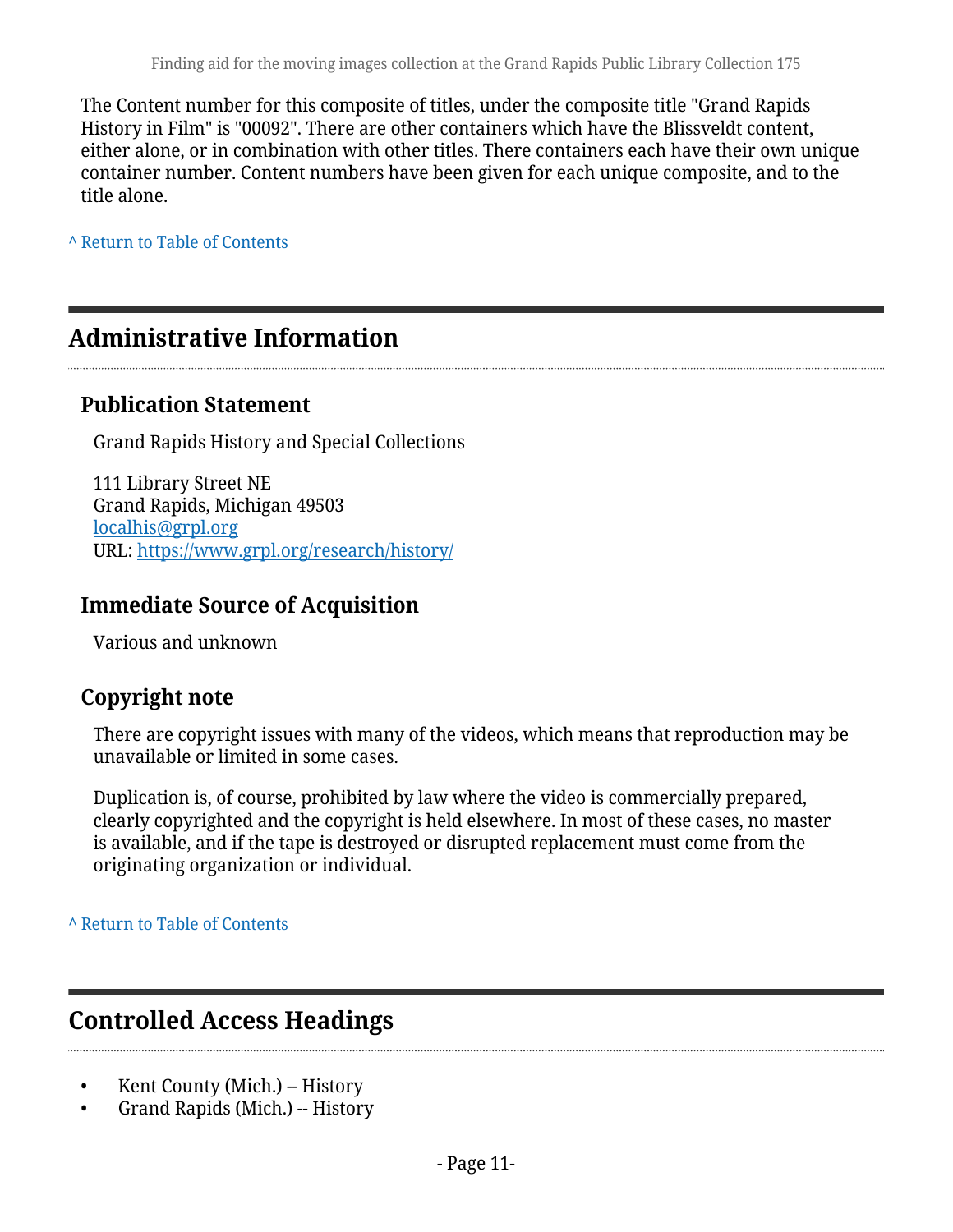Finding aid for the moving images collection at the Grand Rapids Public Library Collection 175

• moving images

# <span id="page-11-0"></span>**Format Codes**

Format coding has been created to identify the physical format of the item, in connection with the content number. That is, "00092" is the content number for a particular composite of titles under the composite title "Grand Rapids History in Film."

There are different physical formats of this composite: 00092UT = a usage tape.

There could be several copies, each with it's own unique container number. 00092MT = the master tape, from which copies for use are produced. This version is never given directly to the user, but protected, as the master from which others are created. Master tapes only exist for the limited number of titles for which GRHSCC has copyright, or acts as the reproduction agent, such as the Grand Rapid Historical Commission.

For example: FM = Film Master. UT = User tape number. (videotape) MT = Master tape number. (master videotape) DM = Digital Master number. (Digital master cassettes or DVD)

The video or digital container is simply another location where the actual film content can be found. As time permits, the entire collection is being renumbered, with the unique number assigned to correspond to the intellectual content, and the disk or cassette simply used as an extension of the collection-box-container structure.

For example, under the new arrangement "Blissveldt Romance" will have one title number, but it may be found in several different container, either on Master Tape x or another Master Tape x, or User tape X. These numbers will be used a suffixes in the database, but display at the beginning of the numbers on the container labels.

**^** [Return to Table of Contents](#page-1-0)

### <span id="page-11-1"></span>**General**

This collection may include information on moving images which were received with and are officially a part of another archival collection, such as the Grand Rapids Chamber of Commerce Collection. Some of these materials remain unprocessed, others may have a designated local in Coll. 175, along with the other department moving images, but will also be documented in the collection of origin.

**^** [Return to Table of Contents](#page-1-0)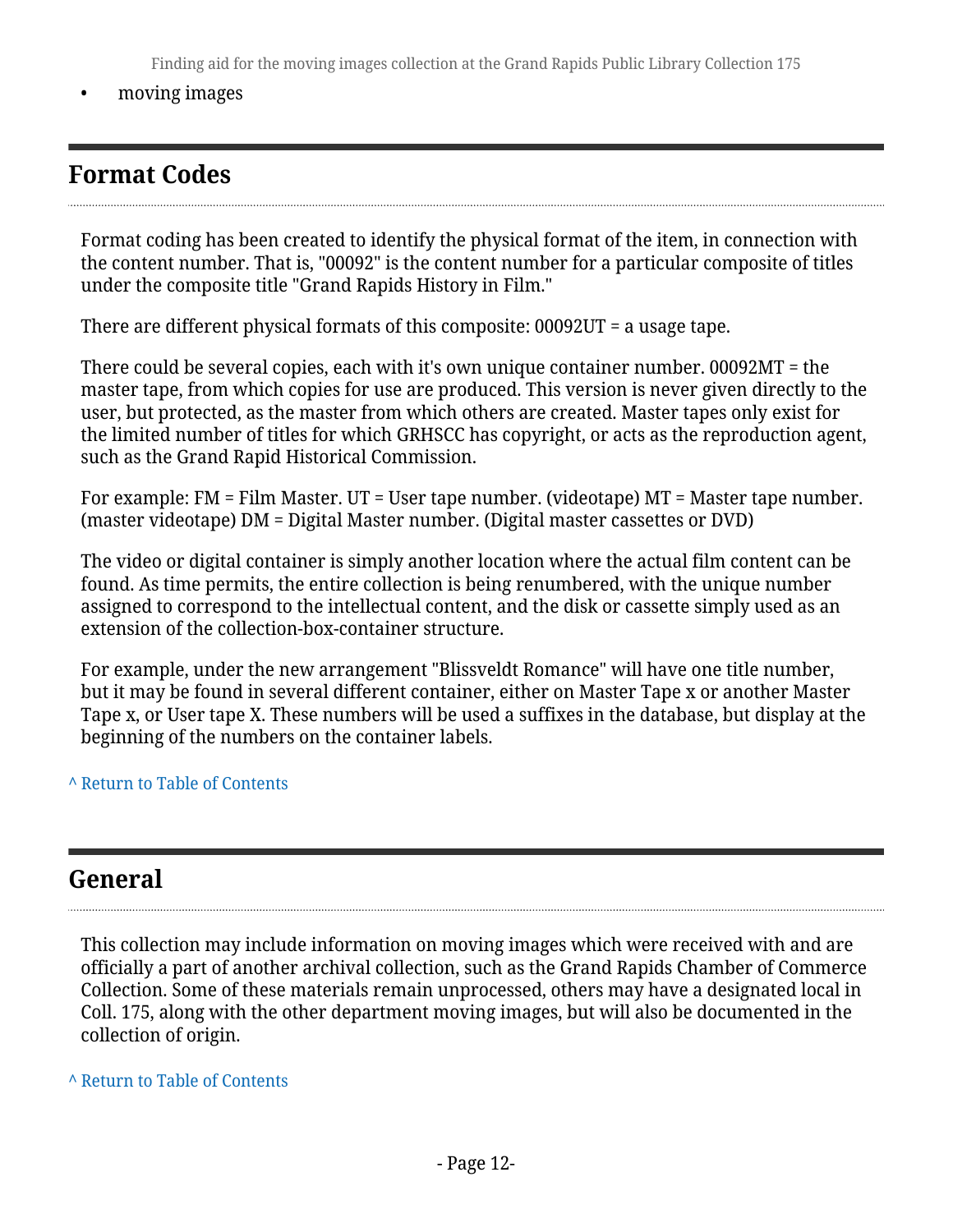# <span id="page-12-0"></span>**Collection Inventory**

# <span id="page-12-1"></span>**Series I. Organized Alphabetically by Title**

#### <span id="page-12-2"></span>**"A"**

<span id="page-12-3"></span>

| <b>Title/Description</b>                                                                                                   | <b>Instances</b> |
|----------------------------------------------------------------------------------------------------------------------------|------------------|
| 175-8-112. Archways to Our Past : the Story of Michigan's<br>Historic Highway Bridges [00205] 2000.053                     | <b>Box UT8</b>   |
| 175-6-79. Amway Grand Plaza Hotel 20th Anniversary                                                                         | Box UT6          |
| 175-7-95. Armand Merizon: the important of imagination.                                                                    | Box UT7          |
| 175-7-96. Armand Merizon: Grand Valley Artists, Apr. 12,<br>2001                                                           | Box UT7          |
| 175-8-106. Anishinabeg : the original people : Grand<br>Traverse Band of Ottawa & Chippewa Indian. [00220]                 | <b>Box UT8</b>   |
| "B"                                                                                                                        |                  |
| <b>Title/Description</b>                                                                                                   | <b>Instances</b> |
| 175-7-105. Belknap Ice Arena Promo                                                                                         | Box UT7          |
| 175-1-2. A Better Community [00011UT]                                                                                      | <b>Box UT1</b>   |
| 175-10-49. Black FaceOld Van. Copyright 1991, Pearl<br>Banks and Suzanne Zack. Written and Spoken by Pearl<br><b>Banks</b> | Box UT10         |
| 175-2-30. Blissveldt Romance [00023UT]                                                                                     | <b>Box UT2</b>   |
| 175-1-3. Bridgewater Place 1 [00028UT]                                                                                     | Box UT1          |
| 175-8-111. Building the Mighty Mac. [00208]                                                                                | <b>Box UT8</b>   |
| "C"                                                                                                                        |                  |
| <b>Title/Description</b>                                                                                                   | <b>Instances</b> |
| 175-1-4. Calder 25th Birthday Reunion, Friday, June 3,<br>1994[00032UT]                                                    | Box UT1          |
| 175-1-14. Calder: A Man and His Art (1969) [00033UT]                                                                       | Box UT1          |
| 175-1-5. A Walking Tour of Calkins Law Office. 1990.<br>[00012UT]                                                          | Box UT1          |
| 175-1-6. City at Risk [00050UT]                                                                                            | Box UT1          |
| 175-1-1. Helen Jackson Claytor Interview / Michigan<br>Women's Hall of Fame. Feb. 1991 [00263UT] Segments: a.              | Box UT1          |

<span id="page-12-4"></span>Interview; b. B-roll (pictures); c. Interview continued.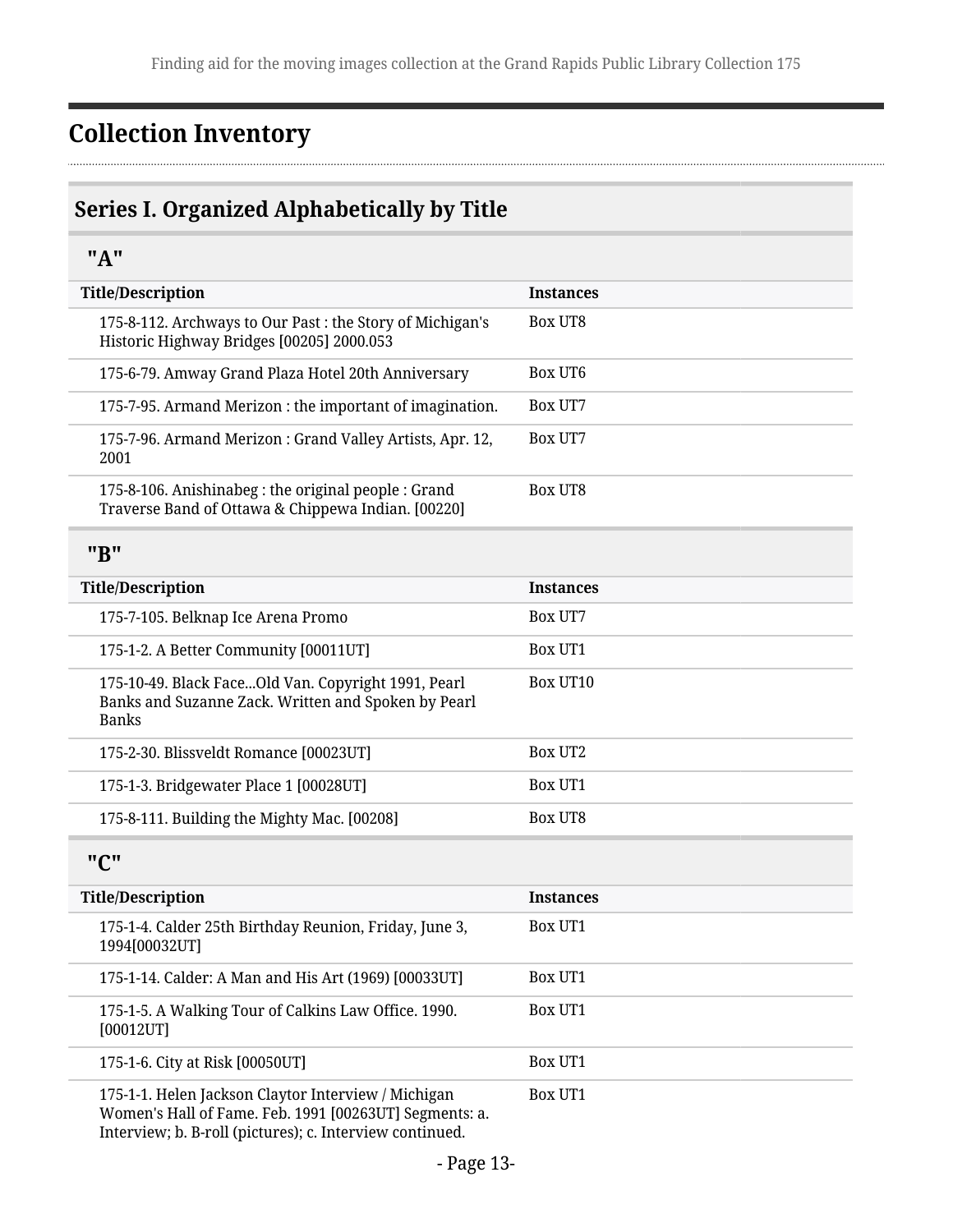# <span id="page-13-0"></span>**"COMPOSITES"**

<span id="page-13-1"></span>

| <b>Title/Description</b>                                                                                                                                                                                                                                                                                                         | <b>Instances</b>  |
|----------------------------------------------------------------------------------------------------------------------------------------------------------------------------------------------------------------------------------------------------------------------------------------------------------------------------------|-------------------|
| 175-2-25. [Composite #1] [00166UT]. Segments: 1) Old Kent<br>River Bank Run [00168?]; 2) Festival '79 [00067?]; 3) Inside<br>Building Renovation : Old Federal Building (?)[00122?]                                                                                                                                              | Box UT2           |
| 175-2-26. [Composite #2] [00172UT]. Segments: 1) Pantlind<br>Letter Carving Act 24 [00267?]; 2) Fishing Race Wiring<br>[00073?]; 3) Construction of Ford Museum [00056?]                                                                                                                                                         | <b>Box UT2</b>    |
| 175-3-31. [Composite #3] [00082UT]. Segments: 1)<br>Furniture Festival Parade, 1936 [00268]; 2) GR Scenes, 1937<br>[00101?]; 3) GR Riots, 1967 [00007?] / Copyright WOOD TV!;<br>4) Old City Hall, 1969 [00164??]                                                                                                                | Box UT3           |
| 175-3-33. [Composite #4] [00156UT]. Segments: 1) Museum<br>Opens [00269?]; 2) Ford Visit [00078?]; 3) Airport, Ford<br>[00015?]; 4) Parade [00???xxx]; 5) Tip O'Neil [00187?]                                                                                                                                                    | Box UT3           |
| 175-3-42. [Composite #5] [00091UT]. Segments: 1) Grand<br>Rapids Flood, 1932 [00074?]; 2) Indy 1937 [00121?]; 3)<br>GR Parade [00xxx] See 00096; 4) Fire at Masonic Temple<br>[00070?]; 5) Zoo, Airport, Reed's Lake [00xxx]; 6) GR Scenes<br>[00101?]                                                                           | Box UT3           |
| 175-4-60. [Composite #6] [00270UT]. Segments: 1)<br>Grand Rapids on the Move [00095UT]; 2) GR Riots,<br>1967 [00007UT] / Copyright WOOD TV!; 3) Truth about<br>Flouridation [00272]; 4) Grand Rapids Pipeline, 1939-1940.<br>Short film produced in 1989, based upon historical<br>1939/1940 footage & new 1989 footage. [00097] | Box UT4           |
| 175-5-72. [Composite #7]: 1. Riverbank Run; 2. Festival<br>79; 3. Inside Bldg. Renovation; 4. Downtown Mall<br>Construction; 5. GRJC Talkfest; 6. Ford Museum [00273].                                                                                                                                                           | <b>Box UT5</b>    |
| 175-5-75. [Composite #8]: 1) Museum Opens; 2) Ford Visit;<br>3) Grand Center; 4) Airport (Ford); 5) Parade; 6) Tip O'Neil;<br>7) Race Finish; 8) Bikes at Ford Museum; 9) Ball Room,<br>Larry Kind; 10) Art Gallery Opening; 11) Downtown Shots;<br>12) 1982 Celebration; 13) Fireworks                                          | <b>Box UT5</b>    |
| 175-6-82. [Composite #9]: 1) Street Railway; 2) Ramona<br>Park; 3) George Welsh (w/sound)                                                                                                                                                                                                                                        | <b>Box UT6</b>    |
| "D"                                                                                                                                                                                                                                                                                                                              |                   |
| <b>Title/Description</b>                                                                                                                                                                                                                                                                                                         | <b>Instances</b>  |
| Dantzler Shooting Press Conference. 2011.035                                                                                                                                                                                                                                                                                     | <b>Box UDVD42</b> |
| Deblaay farm on E. Paris Avenue, GR, 1927. From original<br>film moving image. 2005.002                                                                                                                                                                                                                                          | Box UDVD42        |
| 175-4-58. DeVaux-Hall [00062UT]                                                                                                                                                                                                                                                                                                  | Box UT4           |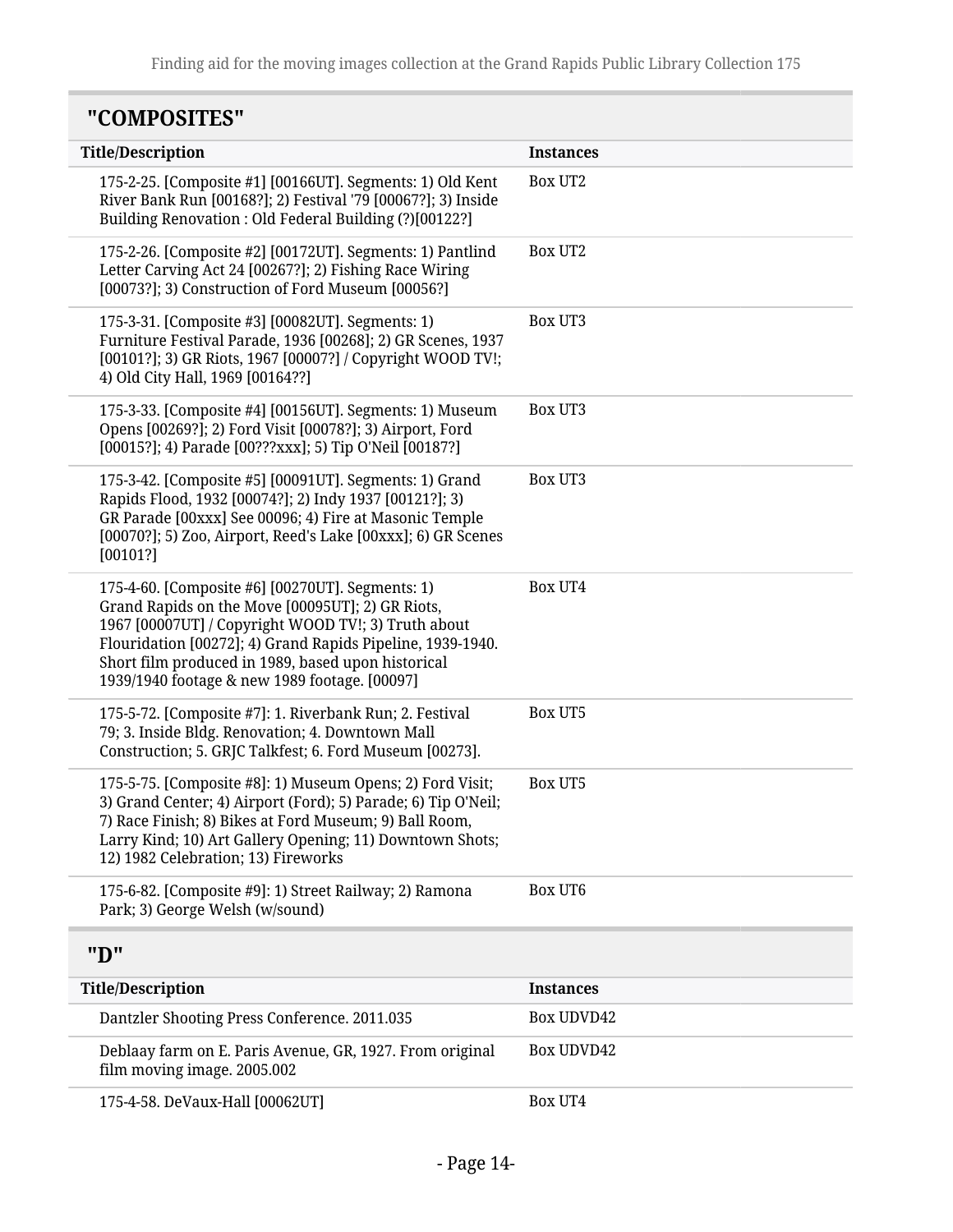<span id="page-14-1"></span><span id="page-14-0"></span>

| 175-10-139. DeVos Place, Grande Finale / Media Production<br>Exchange, Bruce Mason. Ioncost. Grand Action, c. 2005.<br>2005.018                                                                                                                                                                            | Box UT10          |
|------------------------------------------------------------------------------------------------------------------------------------------------------------------------------------------------------------------------------------------------------------------------------------------------------------|-------------------|
| 175-7-92. DeVinci's Il Cavallo [xxxx]                                                                                                                                                                                                                                                                      | Box UT7           |
| 175-4-52. 1961 Demolition of Downtown Grand Rapids for<br>Urban Renewal [00006UT]                                                                                                                                                                                                                          | Box UT4           |
| "E"                                                                                                                                                                                                                                                                                                        |                   |
| <b>Title/Description</b>                                                                                                                                                                                                                                                                                   | <b>Instances</b>  |
| 175-43-457. Sparta Area Schools. The ESL Connection:<br>Sparta Area Schools English as a second language and<br>mirgrant education programs (user dvd). 2006.021                                                                                                                                           | <b>Box UDVD43</b> |
| "F"                                                                                                                                                                                                                                                                                                        |                   |
| <b>Title/Description</b>                                                                                                                                                                                                                                                                                   | <b>Instances</b>  |
| 175-9-132. Fellow Americans / National Archives [00066]                                                                                                                                                                                                                                                    | <b>Box UT9</b>    |
| General                                                                                                                                                                                                                                                                                                    |                   |
| Until our rights to reproduce the Videotape are<br>clarified, patrons should request this item through<br>the National Archives, instead of requesting a copy<br>from our possible video master.                                                                                                           |                   |
| 175-1-7. Field to Factory [00068UT]                                                                                                                                                                                                                                                                        | <b>Box UT1</b>    |
| 175-43-456. Grand Rapids Historical Society. A Firsthand<br>Account of the West Michigan ACLU's 1965-2005 History,<br>Dr. Gil Davis, Professor Emeritus Grand Valley State<br>University (user dvd). 2005. 2006.03                                                                                         | <b>Box UDVD43</b> |
| 175-2-16. First Flight to Hawaii  GR aerial, airport views<br>& pilots. [00072UT]                                                                                                                                                                                                                          | Box UT2           |
| 175-6-81. Flashback! African American Trailblazers with<br>historian Randal Jelks : a documenttary by Paul M. Shope<br>and Wendy Jo Carleton, with funding from the Frey<br>Foundation. GR Historical Commission, c. 1996. [2003.014]                                                                      | <b>Box UT6</b>    |
| Flashback!: African American Trailblazers: classroom<br>materials and activities / produced by GR Historical<br>Commission ; GR Public Library ; GR Public Schools ; with<br>funding from the Frey Foundation. Ca. 1997. 2003.014.<br>Includes: Hattie Beverly; Walter coe; Jess Elster; William<br>Hardy. | Box A2            |
| 175-10-145. Football Composite(1935). 1999.101. [00075]                                                                                                                                                                                                                                                    | Box UT10          |
| 175-10-146 / 175-10-147. Football (1936). 1999.101.<br>[00345UT.1 & 2]                                                                                                                                                                                                                                     | Box UT10          |
| 175-10-137. Forensic Files: #230, Gold Rush / Medstar<br>Television. c. [2005][00337UT]                                                                                                                                                                                                                    | Box UT10          |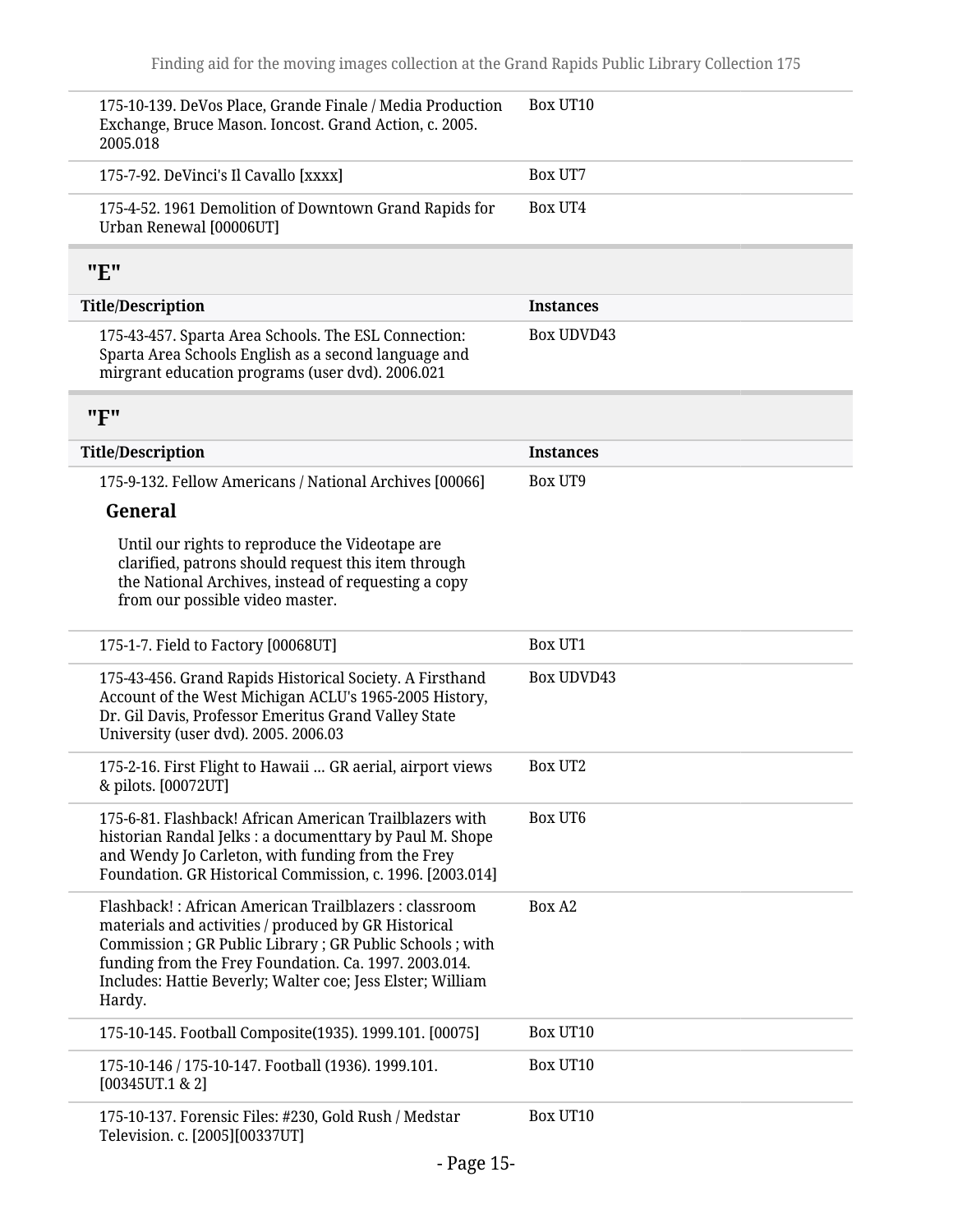| 175-10-137. Forensic Files: #230, Gold Rush / Medstar<br>Television. c. [2005][00337UT] CD [00337UCD]                                                                                                                                                                                                          | Box UDVD42        |       |           |  |
|----------------------------------------------------------------------------------------------------------------------------------------------------------------------------------------------------------------------------------------------------------------------------------------------------------------|-------------------|-------|-----------|--|
| 175-10-138. Forensic Files: #260, Murder She Wrote /<br>Medstar Televison. c. [2006] 2006.                                                                                                                                                                                                                     | Box UT10          |       |           |  |
| 175-10-138. Forensic Files: #260, Murder She Wrote /<br>Medstar Televison. c. [2006] 2006. CD [00337UCD]                                                                                                                                                                                                       | Box UDVD42        |       |           |  |
| 175-3-37. Forslund Factory [00079/00080]                                                                                                                                                                                                                                                                       | <b>Box UT3</b>    |       |           |  |
| 175-3-36. Forty Million [00183UT]                                                                                                                                                                                                                                                                              | Box UT3           |       |           |  |
| 175-6-89. Four Seasons of Mackinac Island : a record of<br>Mackinac Magic / Daniel Tomaszewski, c. 1993. Written by<br>Dick Custin, Howard Johnson, Mary Eilleen Lyon. 2002.107                                                                                                                                | Box UT6           |       |           |  |
| 175-8-117. A Free Life : the story of African Americans in<br>the St. Joseph River Valley. [00223]                                                                                                                                                                                                             | Box UT8           |       |           |  |
| 175-6-86. From Saigon to Sanctuary: the story of<br>Vietnamese Refugees in West Michigan : a documentary<br>project  [XXXXX]                                                                                                                                                                                   | Box UT6           |       |           |  |
| 175-6-87. From Saigon to Sanctuary: the story of<br>Vietnamese Refugees in West Michigan : a documentary<br>project  [XXXX]                                                                                                                                                                                    | <b>Box UT6</b>    |       |           |  |
| 175-2-17. Furniture #1 Unit 8 [00081UT]                                                                                                                                                                                                                                                                        | <b>Box UT2</b>    |       |           |  |
| "G"                                                                                                                                                                                                                                                                                                            |                   |       |           |  |
| <b>Title/Description</b>                                                                                                                                                                                                                                                                                       | <b>Instances</b>  |       |           |  |
| 175-10-144. Gaining Ground: Women in Grand Rapids City<br>Government / Grand Rapids Historical Commission. March<br>11, 1998. In reused cassette previous holding "Balance for<br>life" [00230UT/MT]                                                                                                           | Box UT10          |       |           |  |
| Gerald R. Ford: A Final Farewell / WOOD TV DVD of<br>funeral events.                                                                                                                                                                                                                                           | Collection<br>243 | Box 5 |           |  |
| The Gift of All: a Community of Givers / SOUL                                                                                                                                                                                                                                                                  | Collection        | Box 3 | Folder 14 |  |
| General                                                                                                                                                                                                                                                                                                        | 369               |       |           |  |
| This title is officially part of Coll. 369, S.O.U.L of<br>Philanthropy: Sharing Our Uncommon Legacy of<br>Philanthropy: the SOUL Project. Researchers may<br>purchase a copy of this moving image in DVD format<br>from the Friends of the Grand Rapids Public Library<br>Bookstore, at the GRPL Main Library. |                   |       |           |  |
| 175-1-8. Girls of Summer: The Grand Rapids Chicks,                                                                                                                                                                                                                                                             | Box UT1           |       |           |  |

<span id="page-15-0"></span>1946-1954 [00184UT]

175-2-18. Golden Link [00086UT] Box UT2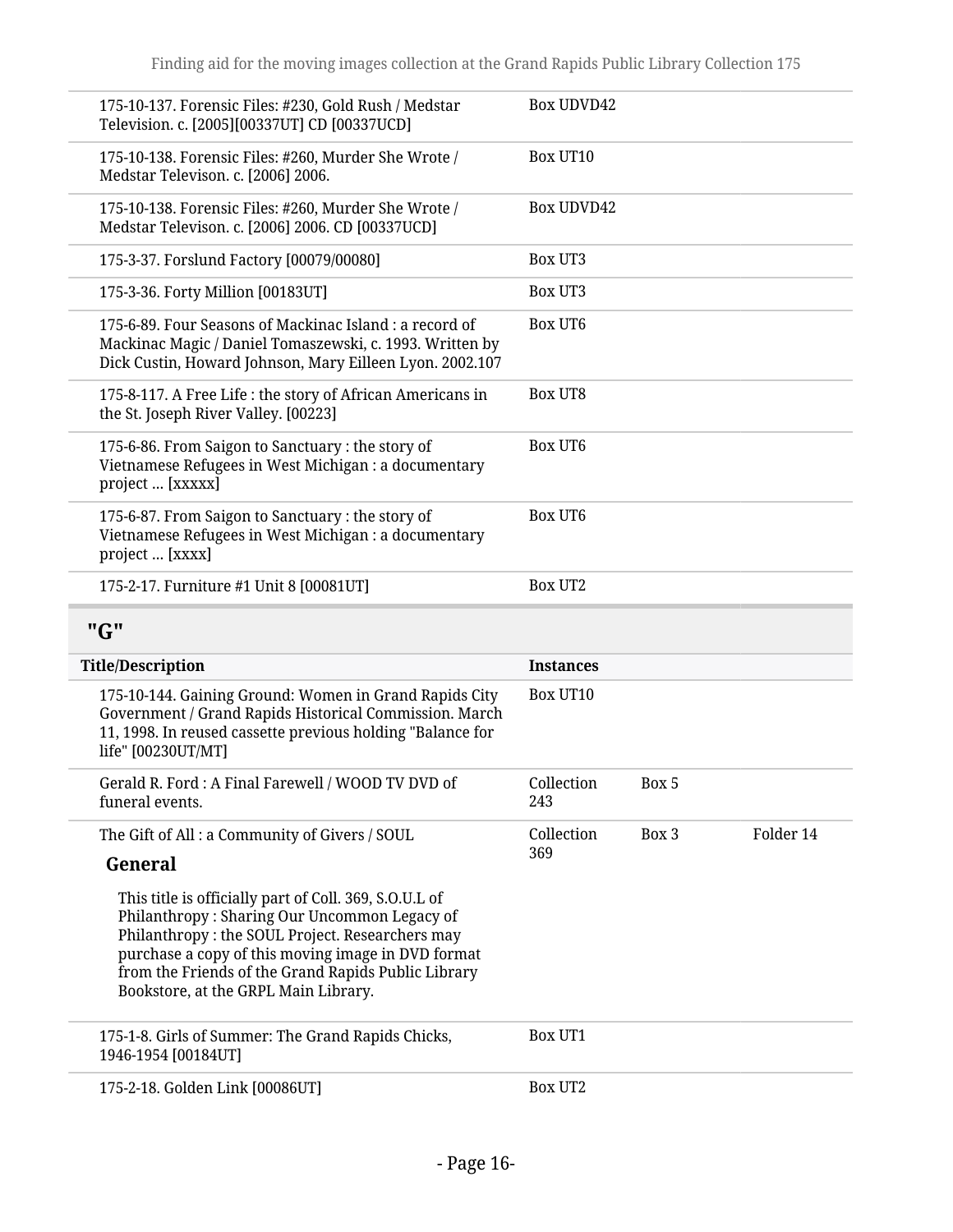| 175-5-67. Grand Rapids and Omihachiman, Japan The<br>Sister [00089]                                                                                                                                                                                                                                                                                                                             | <b>Box UT5</b>    |
|-------------------------------------------------------------------------------------------------------------------------------------------------------------------------------------------------------------------------------------------------------------------------------------------------------------------------------------------------------------------------------------------------|-------------------|
| GR City Ordinances on Resisting and Obstructing. Section<br>9.135 Offenses Against Government Order. Instructional<br>Booklet / GR Police Department. [2006] 1 DVD + 4 typed<br>documents in a paper folder. [00333UDVD] 2006.076                                                                                                                                                               | Box MX1           |
| 175-2-29. Grand Rapids Film Sampler = [composite title]<br>[00090UT]. 1) Kiddies Day at Ramona Park; 2) New<br>Streetcar Parade; 3) City of GR Celebrates DeVaux<br>Production; 4) Grand Rapids: Gateway to the Playground<br>of the National and the Furniture Capital of the World; 5)<br>Grand Rapids Presents its City Manager, George Welsh for<br>Governor; 6) Fellow Americans. [00090]. | <b>Box UT2</b>    |
| 175-1-15. Grand Rapids: Gateway to the Playground of the<br>Nation = [composite title] [00104UT]                                                                                                                                                                                                                                                                                                | Box UT1           |
| 175-42-423. Grand Rapids Historical Commission. Grand<br>Rapids History on Film: Blissveldt Romance, Kiddies<br>Day at Ramona Park, GR: Gateway to Playground, Grand<br>Rapids Presents its Mayor-George Welsh (user dvd). 1992.                                                                                                                                                                | <b>Box UDVD42</b> |
| 175-37-383. Grand Rapids Historical Commission. Grand<br>Rapids History on Film: Blissveldt Romance, Kiddies<br>Day at Ramona Park, GR: Gateway to Playground, Grand<br>Rapids Presents its Mayor-George Welsh (vhs). 1992.                                                                                                                                                                     | <b>Box DU37</b>   |
| 175-1-9. Usage tape, w/o Welsh?                                                                                                                                                                                                                                                                                                                                                                 | <b>Box UT1</b>    |
| 175-2-19. Grand Rapids, Michigan: A Good Place to Live<br>[00103UT]                                                                                                                                                                                                                                                                                                                             | <b>Box UT2</b>    |
| 175-5-73. Grand Rapids Panorama from 17th floor,<br>Bridgewater Place, n.d. [00257]                                                                                                                                                                                                                                                                                                             | <b>Box UT5</b>    |
| 175-2-28. 13th Annual Grand Rapids Railway Company<br>Employee's Picnic, ca.1915 [00001UT]                                                                                                                                                                                                                                                                                                      | <b>Box UT2</b>    |
| 175-9-135. Grand Rapids Sports Hall of Fame / FOX 17<br>WXMI. 2006.025C. [00334UT]                                                                                                                                                                                                                                                                                                              | <b>Box UT9</b>    |
| General                                                                                                                                                                                                                                                                                                                                                                                         |                   |
| This item is official a part of Coll. 160, the Earline<br>(Beans) Risinger's Collection. See Fox 17 WXMI for<br>copies of this tape, or for usage permission.                                                                                                                                                                                                                                   |                   |
| 175-3-43. Grand Rapids Story [00102UT]                                                                                                                                                                                                                                                                                                                                                          | <b>Box UT3</b>    |
| 175-7-98. Grand Solution, Nov. 21-24, 1988, WWMT-TV<br>News 3, Kalamazoo-Grand Rapids-Battle Creek [xxxxx]                                                                                                                                                                                                                                                                                      | Box UT7           |
| 175-8-108. Grand Traverse Lighthouse : a light from the<br>Past / Grand Traverse Lighthouse Museum [00013]                                                                                                                                                                                                                                                                                      | Box UT8           |
| 175-7-104. Grand Valley State University Composite: ) GR<br>Archeological Society, 1950's / GVSU; 2) Indian Mounds                                                                                                                                                                                                                                                                              | Box UT7           |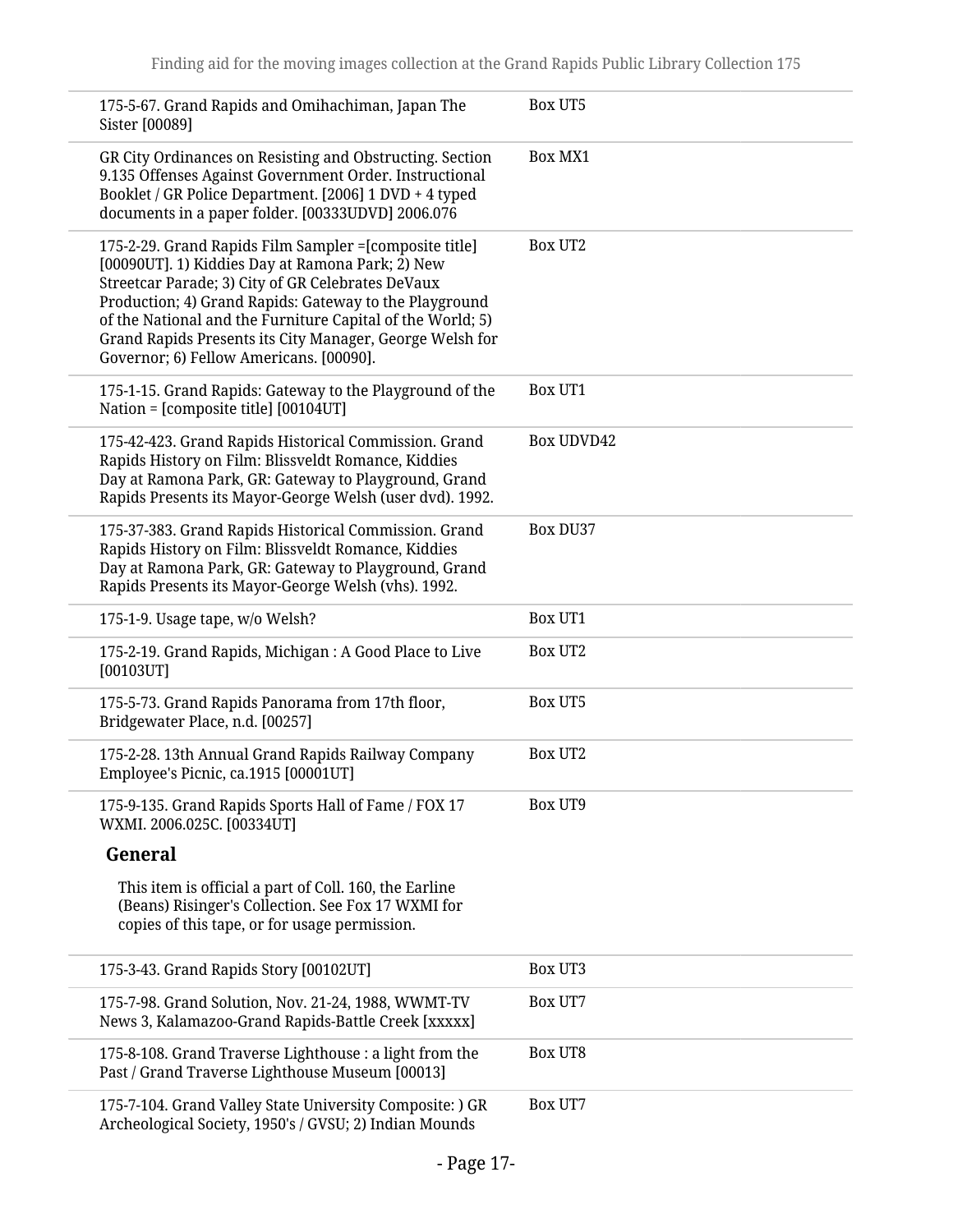Dig / Janet Brashler, GVSU ; George Davis original GR film [00266]

175-3-39. La Grande Vitesse (1969) [00126UT]

Box UT3

#### **Description**

#### **Description**

A video synopsis of the project, including Stuart Hoffius, Nancy Mulnix, Gerald Ford, images from the Dedication, footage of the transportation to the site and construction in the plaza. Source of video unknown, perhaps from the Calder Project Committee.

#### <span id="page-17-0"></span>**"H"**

| <b>Title/Description</b>                                                                                                                                                                                                                                                                         | <b>Instances</b> |
|--------------------------------------------------------------------------------------------------------------------------------------------------------------------------------------------------------------------------------------------------------------------------------------------------|------------------|
| 175-4-51. Haven Busch: Three Year Plan [00109UT]                                                                                                                                                                                                                                                 | Box UT4          |
| 175-8-120. Herbert H. Dow: pioneer in creative chemistry /<br>written & produced by William Jamerson [00211]                                                                                                                                                                                     | Box UT8          |
| 175-9-131. Herman Miller : Ergonomics in the Office<br>[00250]                                                                                                                                                                                                                                   | Box UT9          |
| 175-8-113. Hiking North Manitou Island : sight, sounds and<br>history / North Manitou Islander [00210]                                                                                                                                                                                           | Box UT8          |
| 175-4-54. Historic Moments: Cedar Springs Historical<br>Society [00110UT]                                                                                                                                                                                                                        | Box UT4          |
| 175-1-10. History of Kent County [00111UT]                                                                                                                                                                                                                                                       | Box UT1          |
| 175-2-20. 1956 Home Show, with Arlene Francis and Paul<br>McCalister. Original broadcast live, Jan. 24, 1955. May<br>include the full NBC footage taken in Grand Rapids, for<br>use in the 11 minute live segment. This item is part of the<br>Furniture Manufacturers Assoc. Records [00005UT]. | Box UT2          |

#### <span id="page-17-1"></span>**"I"**

<span id="page-17-2"></span>

| <b>Title/Description</b>                                                                                                                                                                              | <b>Instances</b> |
|-------------------------------------------------------------------------------------------------------------------------------------------------------------------------------------------------------|------------------|
| 175-4-47. Idlewild [00115Ut]                                                                                                                                                                          | Box UT4          |
| 175-1-11. Industry on Parade, Grand Rapids Furniture City<br>[00119UT]                                                                                                                                | Box UT1          |
| 175-43-449. Deborah Henson-Conant – Golden Cage Music<br>Inc. Invention & Alchemy: Deborah Henson-Conant with<br>the Grand Rapids Symphony; David Lockington, Director<br>(user dvd). 2006. P2007.040 | Box UDVD43       |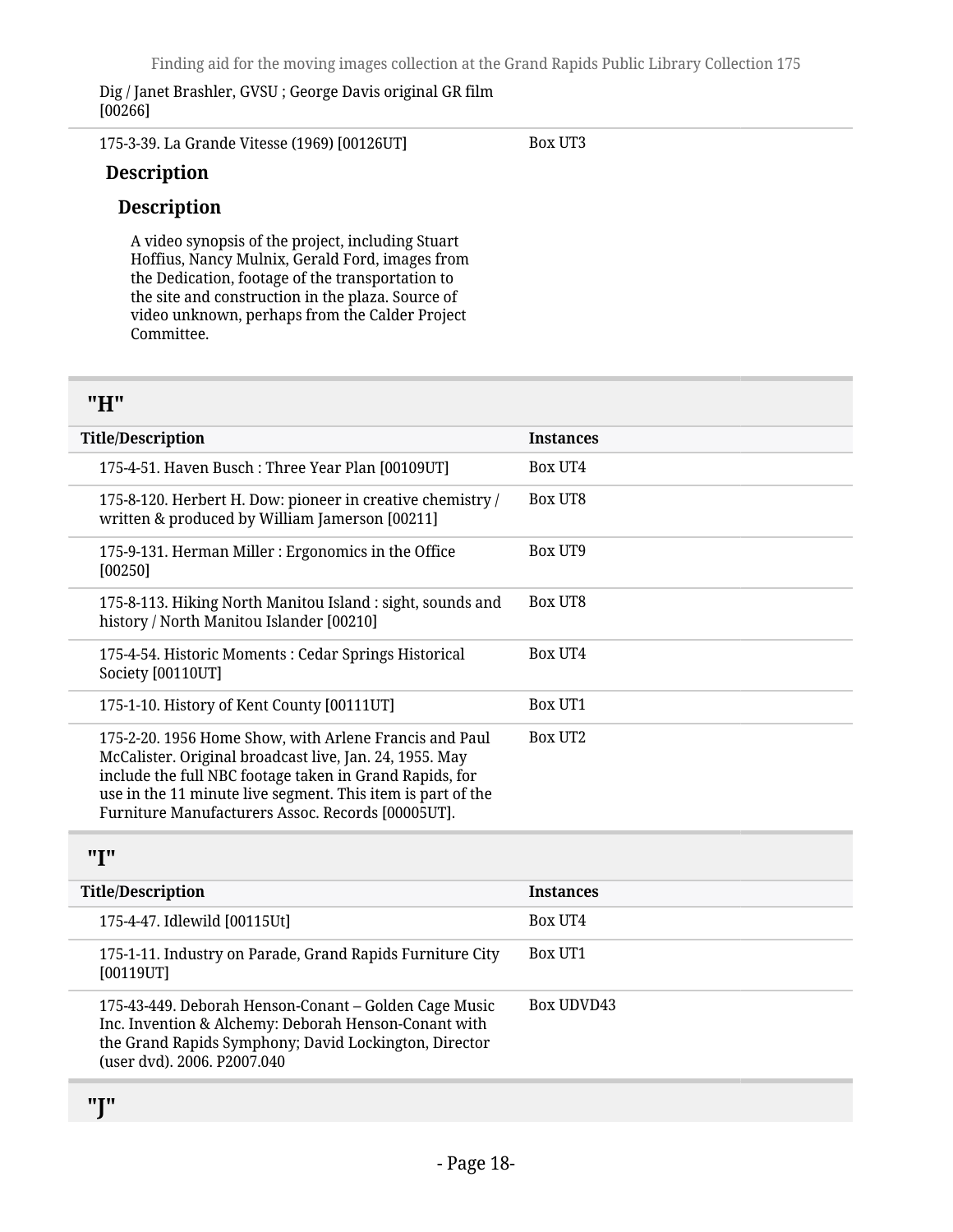<span id="page-18-1"></span><span id="page-18-0"></span>

| <b>Title/Description</b>                                                                                                                                                                                                                                                                                                                                                                                                         | <b>Instances</b>  |
|----------------------------------------------------------------------------------------------------------------------------------------------------------------------------------------------------------------------------------------------------------------------------------------------------------------------------------------------------------------------------------------------------------------------------------|-------------------|
| 175-42-442. PenUltimate, Ltd (David Schock). Jack in the<br>Box: (user dvd). 2005. 2006.019                                                                                                                                                                                                                                                                                                                                      | Box MT41          |
| "K"                                                                                                                                                                                                                                                                                                                                                                                                                              |                   |
| <b>Title/Description</b>                                                                                                                                                                                                                                                                                                                                                                                                         | <b>Instances</b>  |
| 175-4-46. Kenyon Films [00123UT]                                                                                                                                                                                                                                                                                                                                                                                                 | <b>Box UT4</b>    |
| 175-6-90. Kindel Furniture Company: There is a Difference<br>[xxxx]                                                                                                                                                                                                                                                                                                                                                              | Box UT6           |
| 175-42-441. PenUltimate, Ltd (David Schock). The Klan in<br>Michigan: Part I: The Klan of Reconstruction (user dvd).<br>2004.2005.005                                                                                                                                                                                                                                                                                            | Box MT41          |
| 175-19-222. #1 Air show (1920s), #2 Kohler Aviation/<br>Gyro-Copter lake shore scenes (Muskegon), #3 Stanley<br>Steamer/Passenger Airliners/G.R. Airport, #4 New York<br>City welcomes Charles Lindbergh-Spirit of St Louis-ticker<br>tape parade, #5 Kohler Air(Grand Rapids Muskegon &<br>Milwaukee), #6 Kent County Road Crew plow trucks, #7<br>Kohler Aviation, #8 Michigan Livestock Exchange, Sparta,<br>MI-Jesse Bettes. | Box MT19          |
| "L"                                                                                                                                                                                                                                                                                                                                                                                                                              |                   |
|                                                                                                                                                                                                                                                                                                                                                                                                                                  |                   |
| <b>Title/Description</b>                                                                                                                                                                                                                                                                                                                                                                                                         | <b>Instances</b>  |
| 175-5-65. Lake Michigan Pipeline Construction, 1939, 1989<br>Reformatted to video.[00003]                                                                                                                                                                                                                                                                                                                                        | Box UT5           |
| 175-43-455. Humanities Council of Grand Rapids.<br>Landmarks of Grand Rapids: A look at the neighborhoods<br>of Sacred Heart Church, Heritage Hill and Eastown (user<br>dvd). 2007. [00355CD] P2007.019.                                                                                                                                                                                                                         | <b>Box UDVD43</b> |
| General                                                                                                                                                                                                                                                                                                                                                                                                                          |                   |
| Includes Dr. Norbert Hruby, Mary Alice Williams,<br>Caroline Matecki, Father Edward Hankiewicz, Father<br>Dennis Morrow, Joyce Makinen, Tom Logan, and<br>Barbara Roelofs. Images credited to the Grand<br>Rapids History & Special Collections Archives.                                                                                                                                                                        |                   |
| 175-6-77. Last Run of the Ramona / Wm. Poisson [00237]                                                                                                                                                                                                                                                                                                                                                                           | <b>Box UT6</b>    |
| 175-3-34. Legacy '94 Sampler [00127UT]                                                                                                                                                                                                                                                                                                                                                                                           | Box UT3           |
| 175-9-136. Life and times of Grand Rapids Families:<br>Stahl, Harden, Hudson and relatives, 1940-1954.<br>2006.081/2004.050 [00335UT]                                                                                                                                                                                                                                                                                            | Box UT9           |
| General                                                                                                                                                                                                                                                                                                                                                                                                                          |                   |

- Page 19-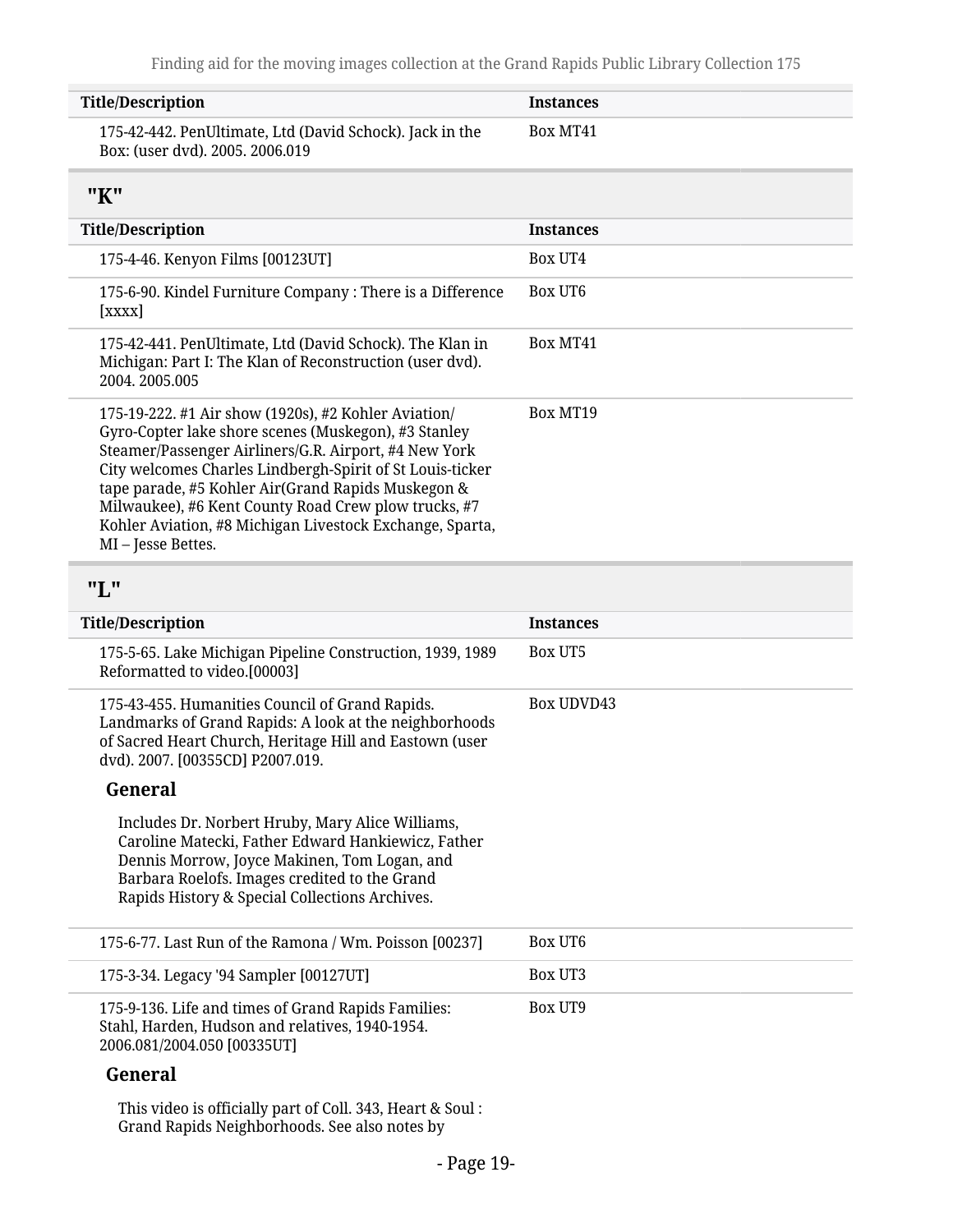donor Ron Strauss on this video housed in Coll. 343, Heart & Soul Collection. This video was originally given to Linda Samuelson of the GR Humanities Council for use in the Heart & Soul neighborhood book. That material came into the archives and was processed for Coll. 343 in the summer of 2006.

<span id="page-19-0"></span>

| 175-2-21. Light Up the Bridges [00129UT]                                                                                                                                                             | <b>Box UT2</b>   |
|------------------------------------------------------------------------------------------------------------------------------------------------------------------------------------------------------|------------------|
| 175-1-12. Lincoln Country Club [00131UT]                                                                                                                                                             | <b>Box UT1</b>   |
| 175-4-49. Lindy Aviation, 1903 [00132UT]                                                                                                                                                             | Box UT4          |
| 175-9-133. Looking Back on the Old West Side / with<br>Father Dennis Morrow and John Szezytko. Grand Rapids<br>Humanities Council and the Grand Rapids Public Library,<br>c. 2004. [00288]. 2004.001 | <b>Box UT9</b>   |
| General                                                                                                                                                                                              |                  |
| This video is part of Coll. 156, the Grand Rapids Area<br>Humanities Council Records and Coll. 173, the Father<br>Dennis Morrow Grand Rapids History Collection.                                     |                  |
| 175-4-56. Lowe Estate [00133UT]                                                                                                                                                                      | Box UT4          |
| "M"                                                                                                                                                                                                  |                  |
| <b>Title/Description</b>                                                                                                                                                                             | <b>Instances</b> |
|                                                                                                                                                                                                      | Box UT8          |
| 175-8-110. Mackinac Island: a 600 hundred year history<br>"Preserving Michigan's History" [00224] Eicher, 2000.                                                                                      |                  |
| 175-3-41. Made With Pride in Grand Rapids [00134UT] "a<br>celebration of the furniture industry in Grand Rapids"                                                                                     | <b>Box UT3</b>   |
| <b>Includes 18 films</b>                                                                                                                                                                             |                  |
| Includes 18 films                                                                                                                                                                                    |                  |
| .1-.9 = Forslund Furniture Co.                                                                                                                                                                       |                  |
| .1 Drive system of the factory is viewed. Belts, wheels<br>and shafts are the essence of the factory. Rip saws<br>and table saws are the first shapers of the wood.                                  |                  |
| .2 Table saws and planers.                                                                                                                                                                           |                  |
| .3 Gluers, clamps, bandsaws, circle cutting.                                                                                                                                                         |                  |
| .4 Bandsaws, lineshafts, belts, filling and glazing<br>operations.                                                                                                                                   |                  |
| .5 Sanding and sanders.                                                                                                                                                                              |                  |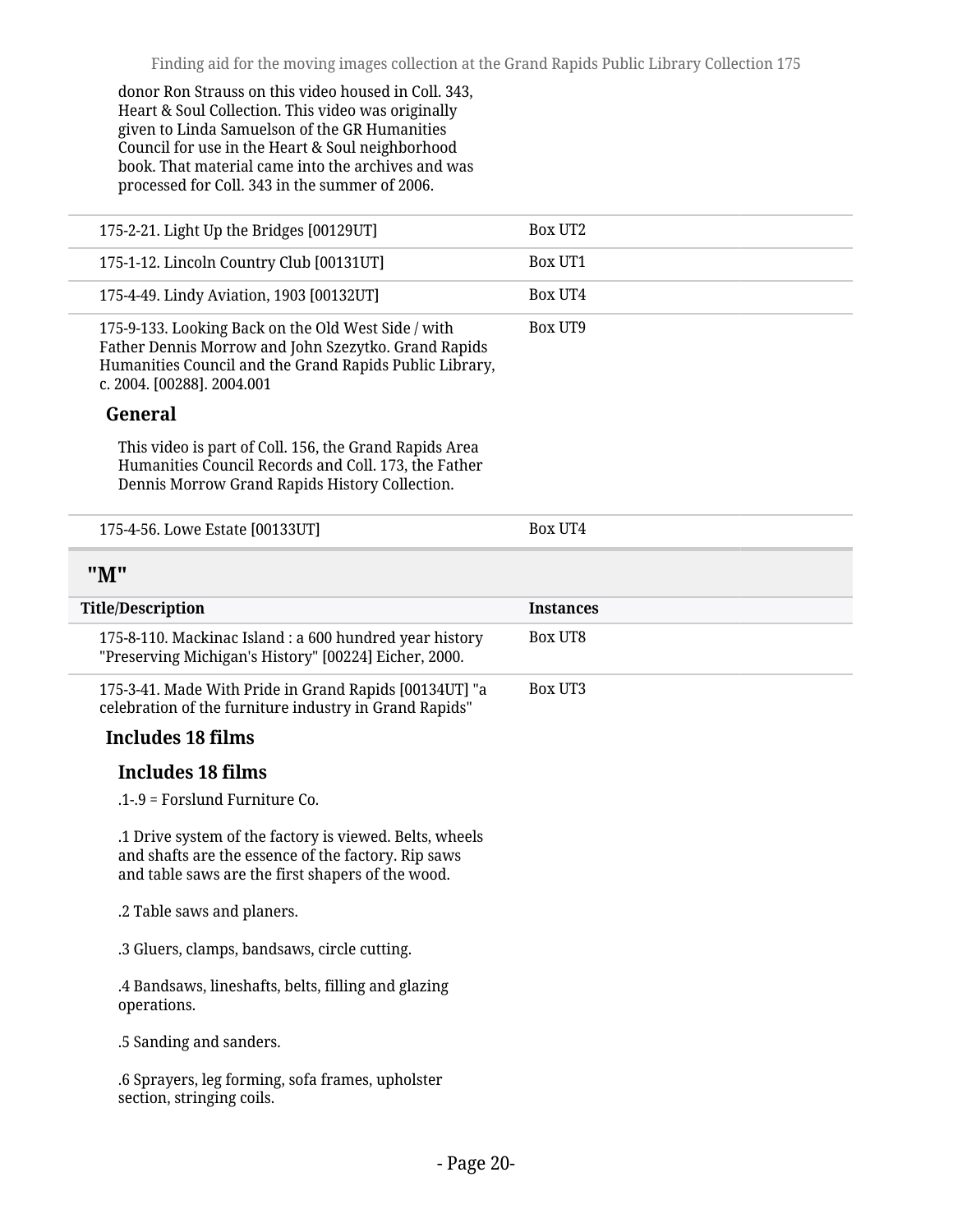#### .7 Tacker, stringing continues, "tie down" process.

.8 Springing continues, sewing, stuffing process begins.

.9 Stuffing continued, sewing machines, Forslund exterior.

.10 Missing.

.11 Historical Grand Rapids slides. 24 photos representative of the Development of Grand Rapids from an Indian village to an aerial view of modern Grand Rapids.

.12 John Widdicomb and titles. Examples of the high quality products of the Grand Rapids furniture industry.

.13 Michael Packer (Furniture); and "Furniture Fathers".

.14 Missing.

.15 Lumber History slides. The procurement of the raw material that was vital to the industry is examined through twenty-four photos of the early years in Western Michigan.

.16 The collection of Grand Rapids made beds at the Grand Rapids Public Museum is examined.

.17 Grand Rapids Convention Bureau, Celebration of DeVaux Production Automobiles.

.18 Grand Rapids during the Depression and the City's recovery, the present, with Grand Rapids a thriving and dynamic city, with new, specialized furniture manufacturers.

| 175-4-57. Mary Free Bed : A Song for a Living [00152UT]                                                                                                  | Box UT4        |
|----------------------------------------------------------------------------------------------------------------------------------------------------------|----------------|
| 175-6-85. Metropolitan Hospital : a heritage of healing, a<br>legacy of caring.                                                                          | Box UT6        |
| 175-8-114. Michigan and the American Dream [00255]                                                                                                       | <b>Box UT8</b> |
| 175-7-93. The Michigan Botanic Garden [Meijer]                                                                                                           | Box UT7        |
| 175-5-68. Michigan Journal History of Grand Rapids Pt. I &<br>II [00153]                                                                                 | <b>Box UT5</b> |
| 175-3-45. Michigan Oral History Council Annual Meeting<br>(1992) [00009UT] 3 segments. 1) Opening Panel; 2) Gov.<br>Swainson Address; 3) Closing Session | <b>Box UT3</b> |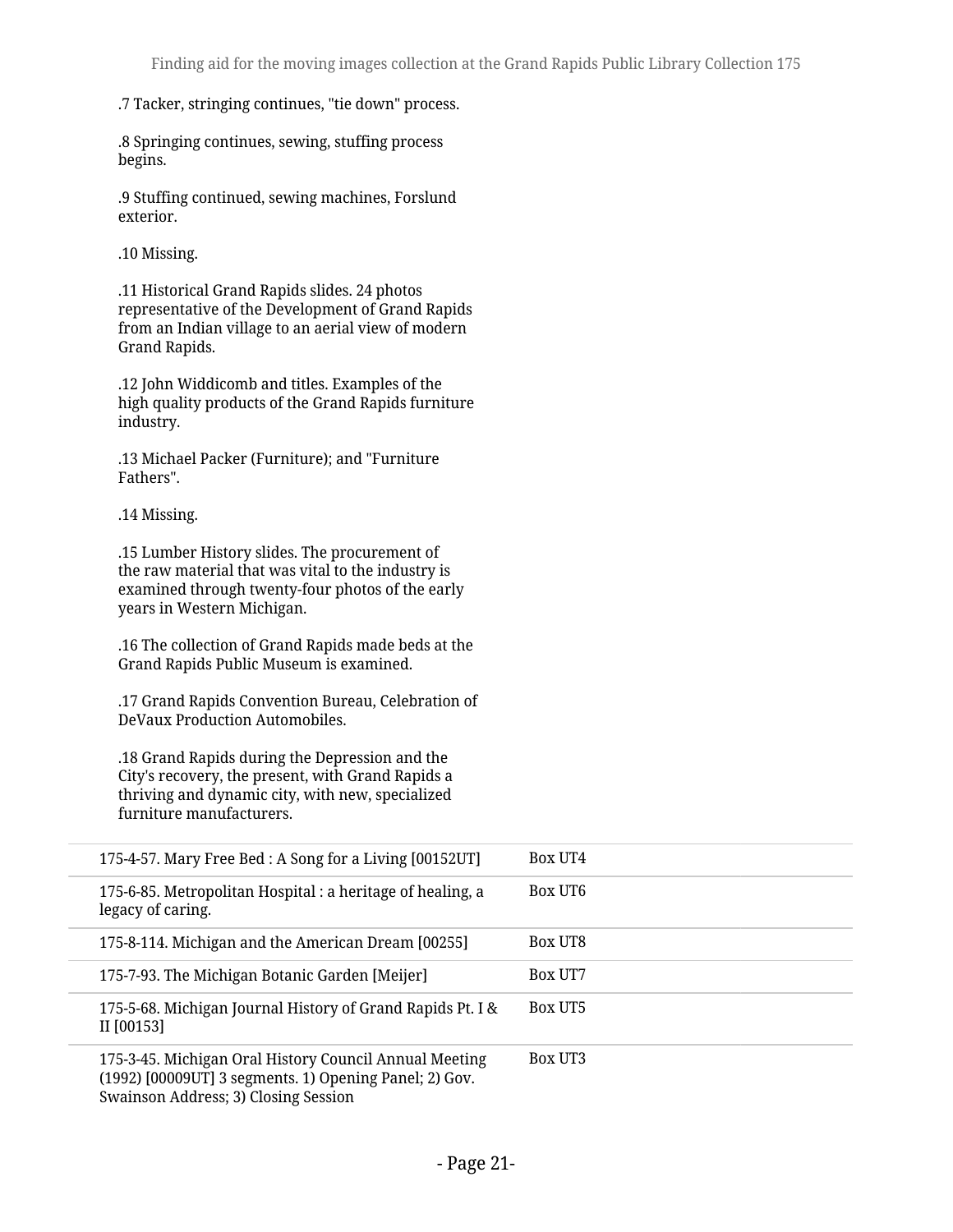<span id="page-21-2"></span><span id="page-21-1"></span><span id="page-21-0"></span>

| 175-3-35. 1993 MOHC Annual Meeting: REA in Michigan<br>[00010UT]                                                                                                                                                                                                                                                                                                                        | Box UT3           |
|-----------------------------------------------------------------------------------------------------------------------------------------------------------------------------------------------------------------------------------------------------------------------------------------------------------------------------------------------------------------------------------------|-------------------|
| 175-8-109. The Milwaukee Clipper : should we scrap a<br>Great Lakes legend? ; Clipper Holiday [00233]                                                                                                                                                                                                                                                                                   | <b>Box UT8</b>    |
| 175-43-450. Michigan Masonic Home Charitable<br>Foundation. Most Worshipful Grand Masters of the<br>Grand Lodge of Free and Accepted Masons of Michigan<br>1826-2006: 3 disc set (user dvd). Part I. The Early Years.<br>Part II. A New Century. Part III. Growth and Change. 2006.<br>2006.114                                                                                         | <b>Box UDVD43</b> |
| General                                                                                                                                                                                                                                                                                                                                                                                 |                   |
| Donor notes the following individuals from Grand<br>Rapids included : Carl C. Worfel (Part III, no. 131)and<br>Frank S. Gould (Part II, no. 84).                                                                                                                                                                                                                                        |                   |
| Accompanying Most Worshipful Grand Masters. Two<br>oversized color laser photocopies: 1) Unidentified group,<br>most in costumes. 2) Menu? Cover for dinner in honor of<br>Lou Barney Winsor. Oct. 30, 1925. Inscribed to Charles A.<br>Conover by Lou B. Winsor. Nov. 4, 1925. 2006.114.4-5                                                                                            | Box A2            |
| "N"                                                                                                                                                                                                                                                                                                                                                                                     |                   |
|                                                                                                                                                                                                                                                                                                                                                                                         |                   |
| <b>Title/Description</b>                                                                                                                                                                                                                                                                                                                                                                | <b>Instances</b>  |
| 175-7-91. Norma Brink : 12 photo exhibit                                                                                                                                                                                                                                                                                                                                                | Box UT7           |
| 175-3-40. Not Just an Old School : The Central High School<br>History Project [00163UT]                                                                                                                                                                                                                                                                                                 | Box UT3           |
| "О"                                                                                                                                                                                                                                                                                                                                                                                     |                   |
| <b>Title/Description</b>                                                                                                                                                                                                                                                                                                                                                                | <b>Instances</b>  |
| 175-5-63. Our Town: The Making of a Ballet [00171]                                                                                                                                                                                                                                                                                                                                      | <b>Box UT5</b>    |
| 175-5-61. Ottawa Hills Neighborhood. 1994.042. Formerly<br>M977.456 Story Alt. Title: "Story of the Ottawa Hills<br>Neighborhood. [00186]                                                                                                                                                                                                                                               | <b>Box UT5</b>    |
| 175-7-94. Outdoor Sculpture in Grand Rapids, Mi. From the<br>1993 S.O.S. Survey, updated 2000.                                                                                                                                                                                                                                                                                          | Box UT7           |
| 175-43-532. Osterhouse films: three 16 mm films taken<br>by Phil Osterhouse: 1. Christmas 1948 (family members<br>showing Christmas presents to the camera) 2. Percy<br>Jones Shop Trip (people getting off of a bus) / Rowe Hotel<br>Christmas 1946 (family members opening presents) 3.<br>Cody Hotel fire (footage of fire) / Twins (family showing<br>camera newborn twins outside) | <b>Box UDVD43</b> |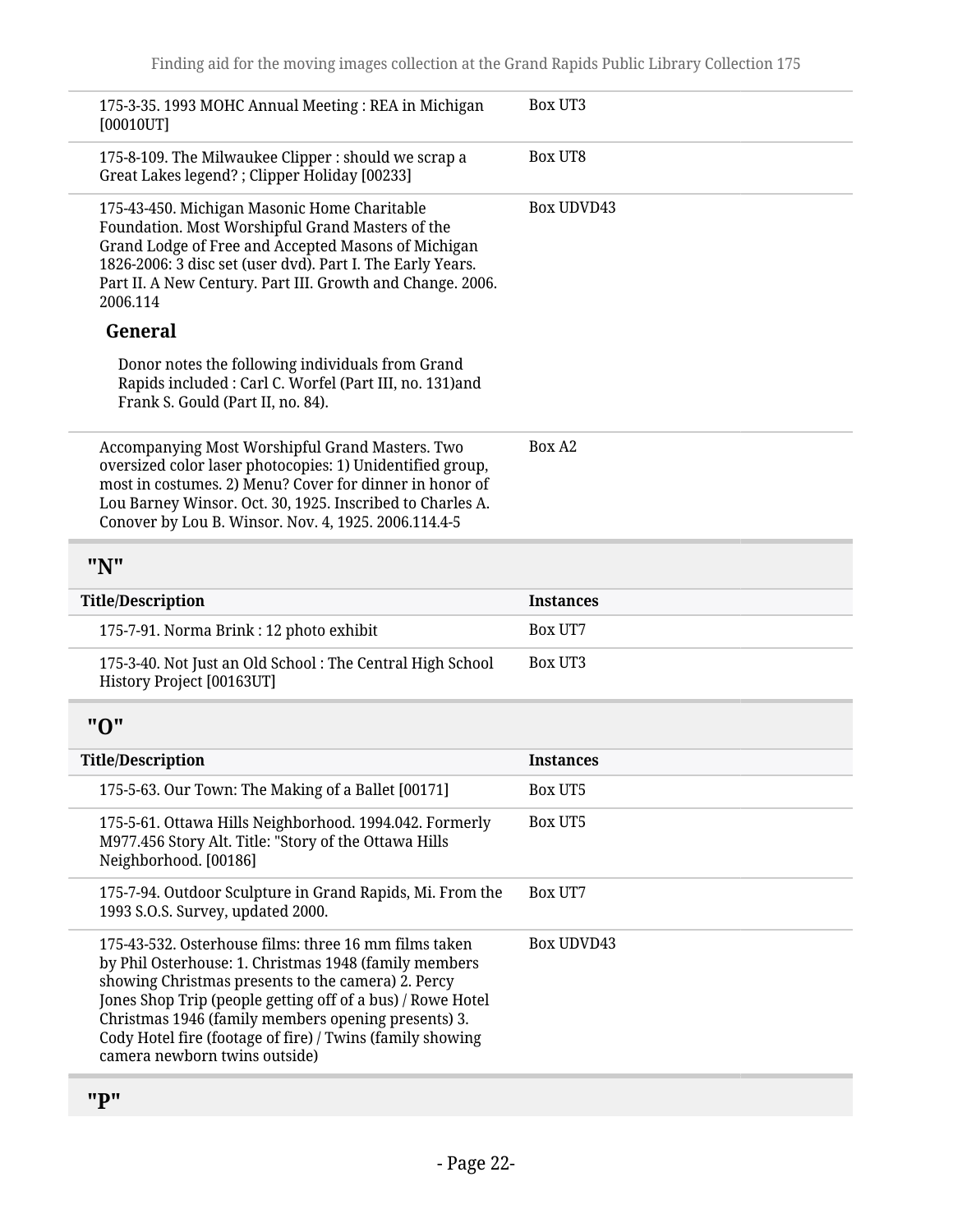| <b>Title/Description</b>                                                                                                                                                                                                                                 | <b>Instances</b>    |
|----------------------------------------------------------------------------------------------------------------------------------------------------------------------------------------------------------------------------------------------------------|---------------------|
| 175-2-23. Tribute to Lyman Parks [00112UT]                                                                                                                                                                                                               | Box UT <sub>2</sub> |
| 175-5-74. Pellerito Grand Rapids/Kent Co. Home Video<br>Samplers, 1956 to 1964. 1) Air Fair, 1964, w Jerry Ford,<br>Buster Mathis, et al; 2) 1956 Standal/ Comstock Park<br>tornado; 3) Ramona Railway, ca. 1960-1961; 4) AMVETS<br>Parade 1959. [00174] | Box UT5             |
| 175-42-437. Photography of the National Parks - Spotlight<br>in Michigan: Shelley Irwin, Dianne Carroll Burdick, Steven<br>Huyser-Honing, Stacy Niedzwiecki, Steve Nelson. 2009.                                                                         | Box UDVD42          |
| 175-8-115. Piping Plover: an endangered bird of the Great<br>Lakes Coastline / Natural Heritage Program, Wildlife<br>Division, Michigan Dept. of Natural Resources. [00247]                                                                              | Box UT8             |
| Place that Promises/ Copyright Amway Corp. 1991.<br>00{5620}.1                                                                                                                                                                                           | Box UDVD42          |
| 175-7-102. Positively Michigan: Grand Rapids 150 years                                                                                                                                                                                                   | Box UT7             |
| 175-8-107. Preserving Our Past: Documentary / Sault Ste.<br>Marie Tribe of Chippewa Indians.                                                                                                                                                             | Box UT8             |
| Pres. Gerald R. Ford. Interview [on the Vietnam War] by<br>Frank R. Jamison and Huan Le, Nov. 20, 1998, as part of<br>the Vietnamese History Project. Oral Histories. 2007.015<br>[00356]. Lotus, Media, Kalamazoo, Mi. JDVD-617-2.                      | <b>Box UDVD42</b>   |

## <span id="page-22-0"></span>**"R"**

| <b>Title/Description</b> |                                                                                                                                                                                              | <b>Instances</b>    |
|--------------------------|----------------------------------------------------------------------------------------------------------------------------------------------------------------------------------------------|---------------------|
|                          | 175-1-13. Reed's Lake [00176UT]                                                                                                                                                              | <b>Box UT1</b>      |
|                          | 175-6-84. REGIS: Solutions for Today's Local Governments                                                                                                                                     | Box UT6             |
|                          | 175-3-38. Renewing of a Vision: Frank Lloyd Wright-Meyer<br>May House [00259Ut]                                                                                                              | <b>Box UT3</b>      |
|                          | 175-2-27. Roof with a Runway / Paramount Sound News,<br>copyright ca. 1931 ; J.D. Breslin & Assoc., Inc. Airplane<br>piloted by Duke Muller lands on American Seating<br>Building. [00014UT] | Box UT <sub>2</sub> |
|                          |                                                                                                                                                                                              |                     |

## <span id="page-22-1"></span>**"S"**

| <b>Title/Description</b>                                                                                              | <b>Instances</b> |
|-----------------------------------------------------------------------------------------------------------------------|------------------|
| 175-5-62. Say Something / The Grand Rapids Young<br>Lawyers Section, Grand Rapids Bar. 1991.011 [00177]               | <b>Box UT5</b>   |
| 175-2-22. Sligh Furniture [00178UT]                                                                                   | Box UT2          |
| 175-19-221. Football 1936 (Battle Creek vs. Albion), Sparta<br>Foundry Picnic (ca. 1933), Sparta #1 (orchards, Bettes | Box MT19         |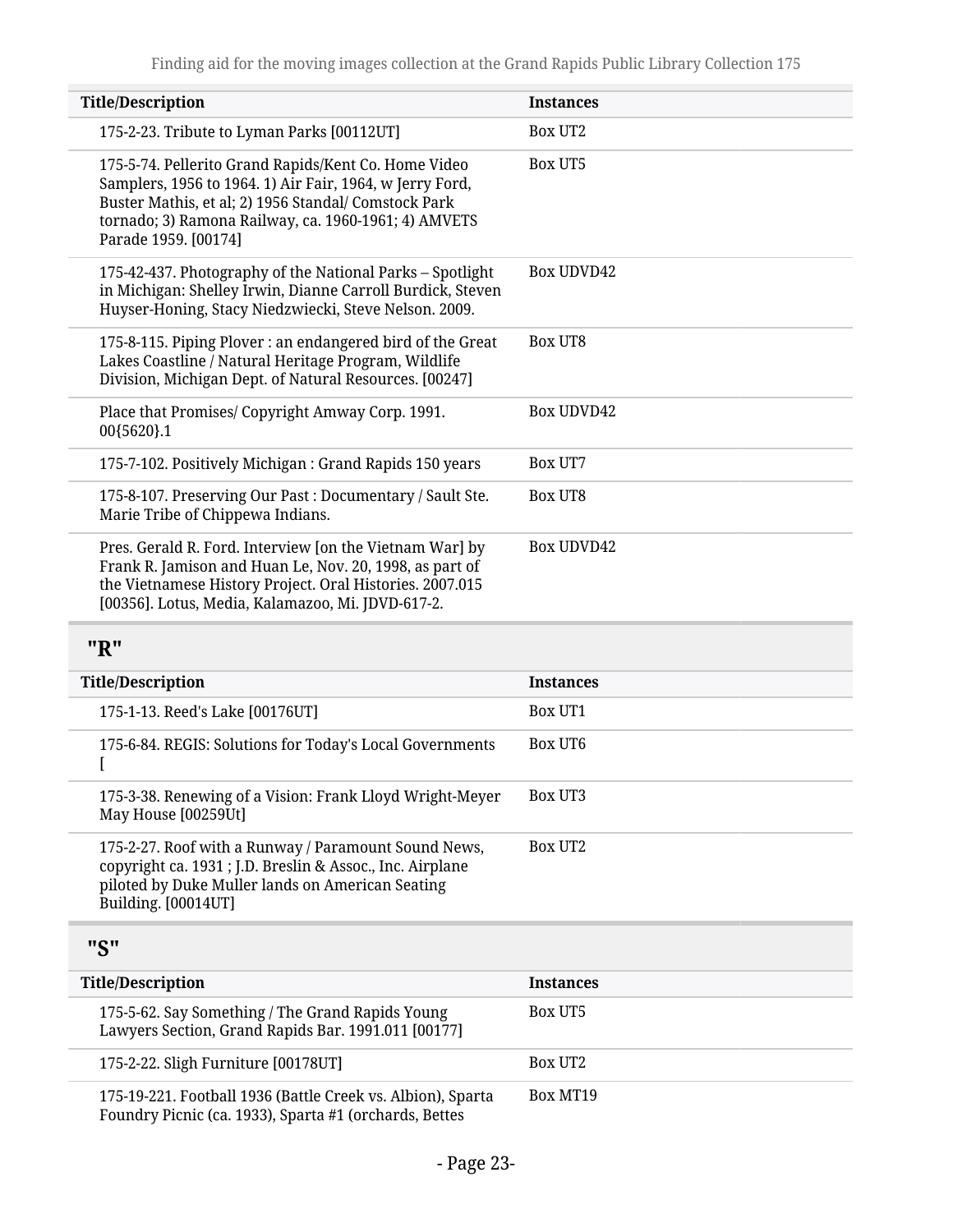Trailer), Sparta #2 (Boy Scouts, Decoration Day Parade), Indo-Chinese in Grand Rapids (1979) . 1991.101

<span id="page-23-1"></span><span id="page-23-0"></span>

| 175-6-76. Spirit & the community in the Littlefair Years"<br>Fountain St. Church, n.d.                                                                                                                                                                                                                                | Box UT6          |
|-----------------------------------------------------------------------------------------------------------------------------------------------------------------------------------------------------------------------------------------------------------------------------------------------------------------------|------------------|
| 175-6-78. St. Patrick's Catholic Church: 1844-1944: Parnell,<br>Michigan                                                                                                                                                                                                                                              | Box UT6          |
| 175-9-130. HKO Media Inc Stek's and the Blues: Here to<br>Stay (several GRPL images used). 2004. 2004.096                                                                                                                                                                                                             | Box UT9          |
| 175-4-50. Storm Water Utility (City Issues) [00185UT]                                                                                                                                                                                                                                                                 | Box UT4          |
| 175-10-151. The Story of Grand Rapids by Don Chrysler,<br>includes highways; Hopewell Indian Mounds; historic<br>houses; Voigt Milling; Reed's Lake ice skating; houses<br>damaged by flooding, circa 1950s; tornado damage in<br>Fruitridge, 1956; downtown/Lower Monroe during urban<br>renwal; Kent County Airport | Box UT10         |
| 175-8-118. Surf Michigan / Vince Deur Productions, LLC.<br>Vol. 1. [00283]                                                                                                                                                                                                                                            | Box UT8          |
| 175-8-119. Surf Michigan: Sheboygan, Billy's, South have,<br>Whiting, Holland, Seul Choix/ Vince Deur Productions,<br>LLC. Vol. 2. [00284]                                                                                                                                                                            | <b>Box UT8</b>   |
| "T"                                                                                                                                                                                                                                                                                                                   |                  |
| <b>Title/Description</b>                                                                                                                                                                                                                                                                                              | <b>Instances</b> |
| 175-3-44. "Thank You Grand Rapids" / National Institute of<br>Dental Research [00157UT]                                                                                                                                                                                                                               | Box UT3          |
| 175-4-55. This is Grand Rapids [00120UT]                                                                                                                                                                                                                                                                              | Box UT4          |
| 175-6-88. The Titanic Trial : a live special event                                                                                                                                                                                                                                                                    | <b>Box UT6</b>   |
| 175-8-116. Tulip Time in Holland / Joint Archives of<br><b>Holland</b> [00215]                                                                                                                                                                                                                                        | Box UT8          |
| 175-7-103. "Twenty Years Ago Today", 20th Anniversary<br>Celebration, CMC. Channel 25, June 4, 2002. T.R.T.<br>[Community Media Center?] [00278]                                                                                                                                                                      | Box UT7          |
| "V"                                                                                                                                                                                                                                                                                                                   |                  |
| <b>Title/Description</b>                                                                                                                                                                                                                                                                                              | <b>Instances</b> |
| 175-5-66. Veldman Files [00188]"V"                                                                                                                                                                                                                                                                                    | Box UT5          |
| 175-7-97. The Vehicle to Move You, Enjoy the Ride [                                                                                                                                                                                                                                                                   | Box UT7          |
| 175-6-80. Voces Latinas + Latino Voices / Latinos in West<br>Michigan Project, Latin American Studies Program.                                                                                                                                                                                                        | Box UT6          |
| 175-9-134. Voices from the Rapids : a documentary by<br>Paul M. Shope. Narrated by Buck Matthews. Grand Rapids<br>Historical Commission, 1995.                                                                                                                                                                        | <b>Box UT9</b>   |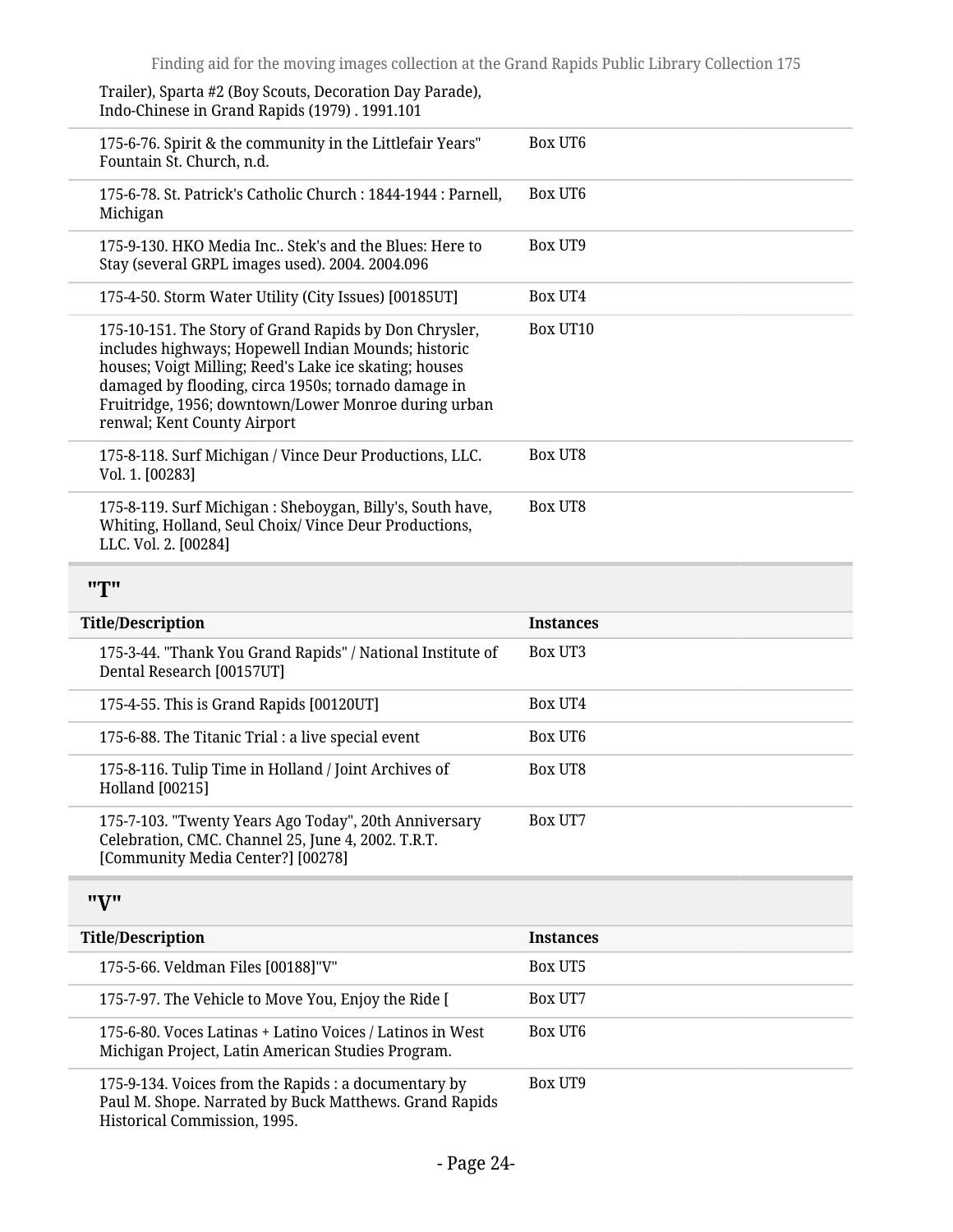<span id="page-24-0"></span>

| "W" |
|-----|
|-----|

| <b>Title/Description</b>                                                                                                            | <b>Instances</b> |
|-------------------------------------------------------------------------------------------------------------------------------------|------------------|
| 175-4-53. Walking Tour of Grand Rapids Historical<br>Markers, 1989 [00190UT]                                                        | <b>Box UT4</b>   |
| 175-5-69. Walter Bergman, Freedom Rider [00191]                                                                                     | <b>Box UT5</b>   |
| 175-5-70. Walter Bergman, Freedom Rider. Archive<br>Footage                                                                         | <b>Box UT5</b>   |
| 175-4-59. Water for Tomorrow: The Grand Rapids Water<br>System Expansion, 1989-1991 [00192UT]                                       | Box UT4          |
| 175-10-150. C. Davis & Associates "The Way Productions"<br>Whatever Happened to Idlewild. P2007.045                                 | Box UT10         |
| 175-7-99. Wild Winds: surviving the storm, June 10, 1998.<br>WZZM 13 Tornado????                                                    | Box UT7          |
| 175-5-71. William Glenn Papers: March on Washington<br>(1963), trip to Europe (1951). 1951, 1963. Reformatted from<br>4 16 mm films | Box UT5          |
| 175-4-48. Wings over Grand Rapids: an interview with<br>Walsh, pioneer aviator of Grand Rapids [00198Ut]                            | <b>Box UT4</b>   |
| 175-2-24. WOOD-TV in 1960's [00200UT]                                                                                               | Box UT2          |
| 175-7-100. Wood TV and You : 50 Years Together                                                                                      | Box UT7          |
| 175-7-101. WOOD TV8 Storm Special : Blown Apart, Drawn<br>Together, n.d.                                                            | Box UT7          |
| 175-6-83. Work with me: diversity. Featuring Burger King<br>West Michigan                                                           | <b>Box UT6</b>   |
| 175-5-64. World War II Home Movies (Gliders) [00201] [D-<br>Day footage] Publication Permission must be obtained<br>from family.    | <b>Box UT5</b>   |
| "Y"                                                                                                                                 |                  |
| <b>Title/Description</b>                                                                                                            | Instances        |
| 175-3-32. Oral Interpretation Program: YWCA Friday                                                                                  | Box UT3          |

<span id="page-24-1"></span>Backup [00170UT]

**^** [Return to Table of Contents](#page-1-0)

# <span id="page-24-2"></span>**Series II. Items Organized by Box Number**

#### <span id="page-24-3"></span>**Box: UT1**

**Title/Description Instances**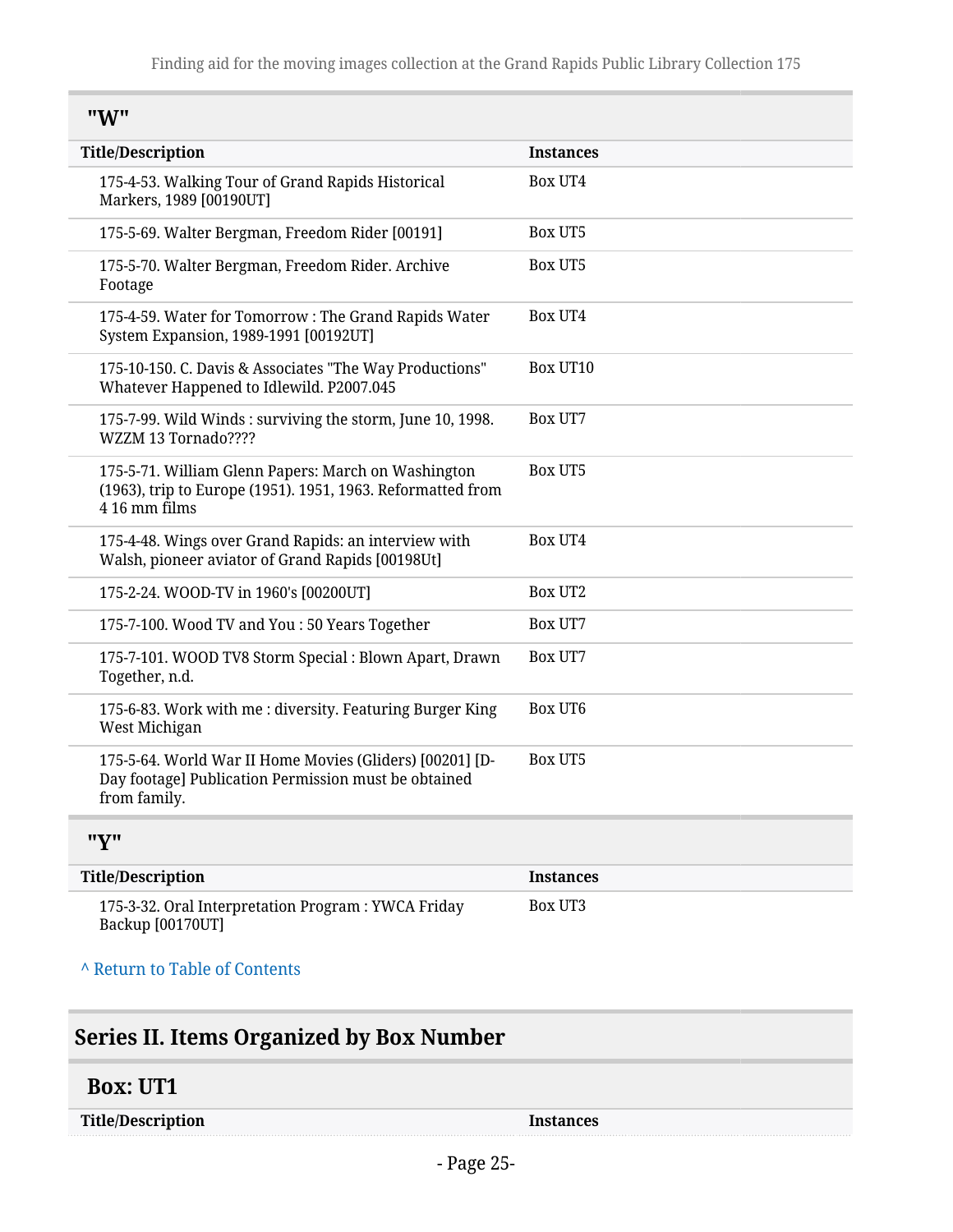<span id="page-25-0"></span>

| 175-1-1. Michigan Women's Hall of Fame. Helen Jackson<br>Claytor. Feb 1991.                                                                                                                                                                                                   | <b>Box UT1</b>   |
|-------------------------------------------------------------------------------------------------------------------------------------------------------------------------------------------------------------------------------------------------------------------------------|------------------|
| 175-1-2. Committee of Grand Rapids Chamber of<br>Commerce. A Better Community. 1950.                                                                                                                                                                                          | <b>Box UT1</b>   |
| 175-1-3. Cynthia Kay/Wayne Gatz. Bridgewater Place 1                                                                                                                                                                                                                          | Box UT1          |
| 175-1-4. Calder 25th reunion-birthday. 1994.                                                                                                                                                                                                                                  | <b>Box UT1</b>   |
| 175-1-5. A Walking Tour of Calkins Law Office. 1990.                                                                                                                                                                                                                          | <b>Box UT1</b>   |
| 175-1-6. Grand Rapids Information Network. City at Risk.<br>1989.                                                                                                                                                                                                             | <b>Box UT1</b>   |
| 175-1-7. Field to factory                                                                                                                                                                                                                                                     | <b>Box UT1</b>   |
| 175-1-8. Grand Rapids Public Library - GRTV. Girls of<br>Summer: The Grand Rapids Chicks, 1946-1954. 1991.                                                                                                                                                                    | <b>Box UT1</b>   |
| 175-1-9. Grand Rapids Historical Commission. Grand<br>Rapids History on Film: Blissveldt Romance, Kiddies Day<br>at Ramona Park, GR: Gateway to Playground [Ancillary<br>data included in box]. 1992.                                                                         | <b>Box UT1</b>   |
| 175-1-10. History of Kent County                                                                                                                                                                                                                                              | <b>Box UT1</b>   |
| 175-1-11. Industry on Parade: Grand Rapids - Furniture<br>City                                                                                                                                                                                                                | <b>Box UT1</b>   |
| 175-1-12. Mary Kay Parks Photography - Grand Rapids<br>Historical Society. Grand Rapids Historical Society -<br>Annual Banquet at Lincoln Country Club. Baxter Award<br>winner: Ed Skendzel. Program: Lost Grand Rapids- Under<br>the Freeway by Fr. Dennis Morrow. May 1996. | <b>Box UT1</b>   |
| 175-1-13. Mary Crawford, Hulda Grin, Ann Waddell. Reeds<br>Lake - National History Day project                                                                                                                                                                                | <b>Box UT1</b>   |
| 175-1-14. WZZM TV-13. Calder: A Man and His Art. 1969.                                                                                                                                                                                                                        | Box UT1          |
| 175-1-15. Grand Rapids Chamber of Commerce. Grand<br>Rapids: Gateway to the Playground of the Nation                                                                                                                                                                          | <b>Box UT1</b>   |
| 175-1-149. Grand Rapids Public Library - GRTV. Girls of<br>Summer: The Grand Rapids Chicks, 1946-1954. 1991.                                                                                                                                                                  | <b>Box UT1</b>   |
| <b>Box: UT2</b>                                                                                                                                                                                                                                                               |                  |
| <b>Title/Description</b>                                                                                                                                                                                                                                                      | <b>Instances</b> |
| 175-2-16. First flight to Hawaii / Misc film local GR scenes /<br>Army planes                                                                                                                                                                                                 | Box UT2          |
| 175-2-17. Furniture #1, Unit 8                                                                                                                                                                                                                                                | <b>Box UT2</b>   |
| 175-2-18. Chesapeake & Ohio Railway. The Golden Link -<br>The Chessie System - Lake Michigan ferry. ca. 1950.                                                                                                                                                                 | Box UT2          |
|                                                                                                                                                                                                                                                                               |                  |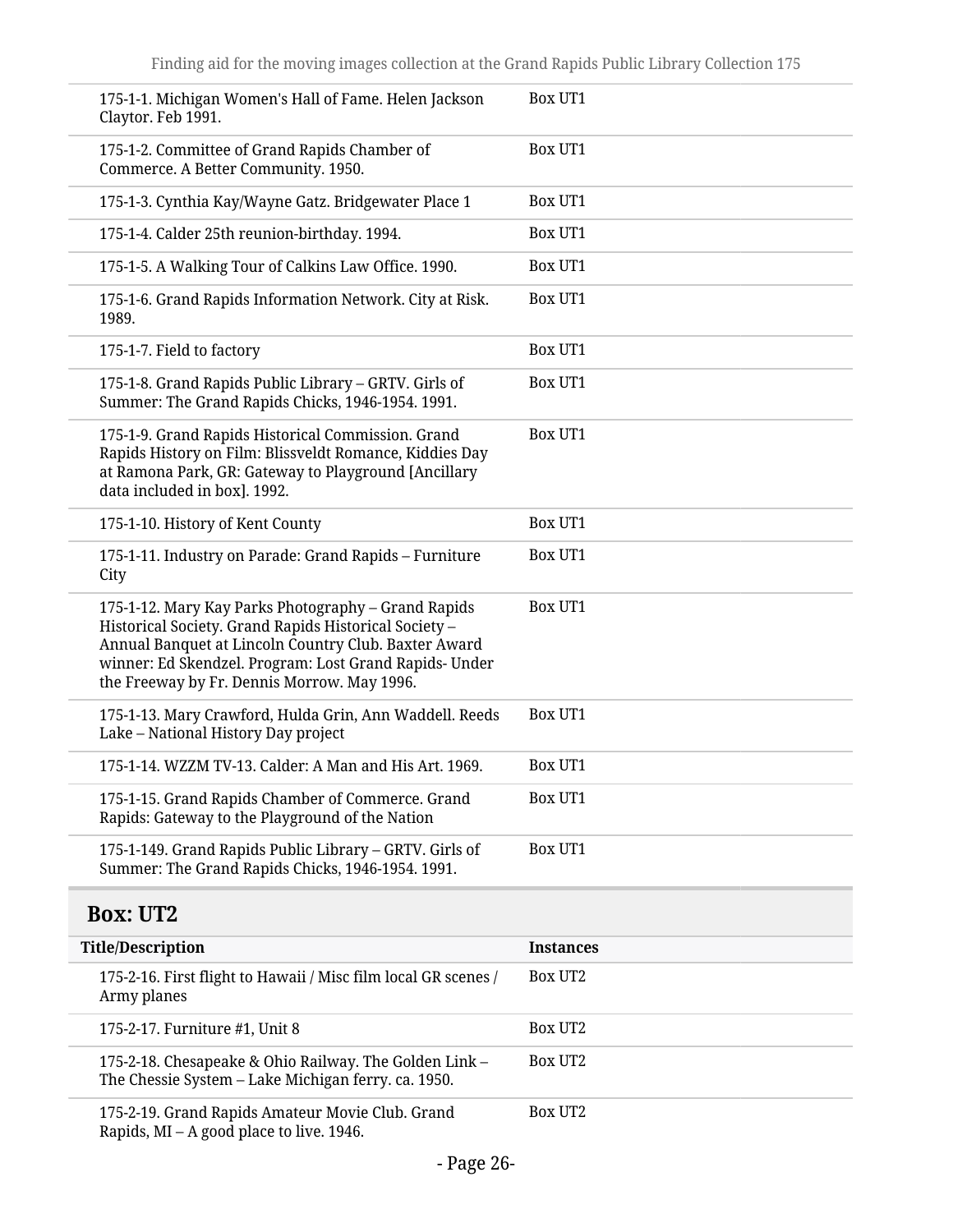<span id="page-26-0"></span>

| 175-2-20. Home Show. 1956.                                                                                                                                                                                                                                                                                                                                                          | <b>Box UT2</b>   |
|-------------------------------------------------------------------------------------------------------------------------------------------------------------------------------------------------------------------------------------------------------------------------------------------------------------------------------------------------------------------------------------|------------------|
| 175-2-21. Great Lakes Productions - Mindemuller Electric<br>- Brazen Electric. Lighting the Bridges - Celebration on<br>the Grand. 1987.                                                                                                                                                                                                                                            | <b>Box UT2</b>   |
| 175-2-22. Charles R. Sligh, Jr. Sligh Furniture                                                                                                                                                                                                                                                                                                                                     | Box UT2          |
| 175-2-23. Tribute to Lyman Parks. 1960.                                                                                                                                                                                                                                                                                                                                             | Box UT2          |
| 175-2-24. WOOD-TV previews, romper room, Buck Berry,<br>ca. 1960.                                                                                                                                                                                                                                                                                                                   | Box UT2          |
| 175-2-25. Composite #1 Old Kent River Bank Run, Festival<br>1979, urban renewal, downtown construction, ca. 1979.                                                                                                                                                                                                                                                                   | <b>Box UT2</b>   |
| 175-2-26. Composite #2 Pantlind letter carving, fishing race<br>wiring, Ford Museum construction, Old Kent River Bank<br>Run, ca. 1980.                                                                                                                                                                                                                                             | Box UT2          |
| 175-2-27. Paramount News. American Seating Co, airplane<br>- rooftop delivery, Heath airplane, 1931.                                                                                                                                                                                                                                                                                | Box UT2          |
| 175-2-28. Kline Cinematographic Studios, Detroit. 13th<br>annual Grand Rapids Railway Company employee's picnic,<br>Benjamin Hatchett's home, Lakewood - Fisk Lake. 23 Aug<br>1916.                                                                                                                                                                                                 | <b>Box UT2</b>   |
| 175-2-29. Grand Rapids Public Library; Robert Shroll,<br>producer. Grand Rapids Film Sampler: Kiddies Day at<br>Ramona Park (1920), New Streetcar Parade (1920s), City<br>of GR Celebrates DeVaux Production (1930), GR: Gateway<br>to Play of the Nation (1920s), GR Presents City Manager,<br>George Welsh (1932), Fellow Americans (1942) Gordon<br>Olson & George Welsh excerpt | <b>Box UT2</b>   |
| 175-2-30. Paragon Features. Blissveldt Romance. ca. 1916                                                                                                                                                                                                                                                                                                                            | <b>Box UT2</b>   |
| <b>Box: UT3</b>                                                                                                                                                                                                                                                                                                                                                                     |                  |
| <b>Title/Description</b>                                                                                                                                                                                                                                                                                                                                                            | <b>Instances</b> |
| 175-3-31. Furniture Festival Parade (1936), Grand Rapids<br>scenes (1937), Grand Rapids riots (1967), Old City Hall<br>(1969). 1936, 1937, 1967, 1969.                                                                                                                                                                                                                              | <b>Box UT3</b>   |
| 175-3-32. SAO for Grand Rapids Community College. Oral<br>Interpretation                                                                                                                                                                                                                                                                                                            | Box UT3          |
| 175-3-33. Composite #4 GR Art Museum opening, Ford<br>Museum opening, Ford visit, Tip O'Neil, Old Kent River<br>Bank Run. ca. 1981.                                                                                                                                                                                                                                                 | Box UT3          |
| 175-3-34. Greater Grand Rapids Women's History Council.<br>Legacy '94 Sampler Margaret Sellers, Nancy Mulnix,<br>Evangeline Lamberts, Sandra Wright, Lt. Mary Skrycki-<br>DeYoung panel; Women in city government. 1994.                                                                                                                                                            | Box UT3          |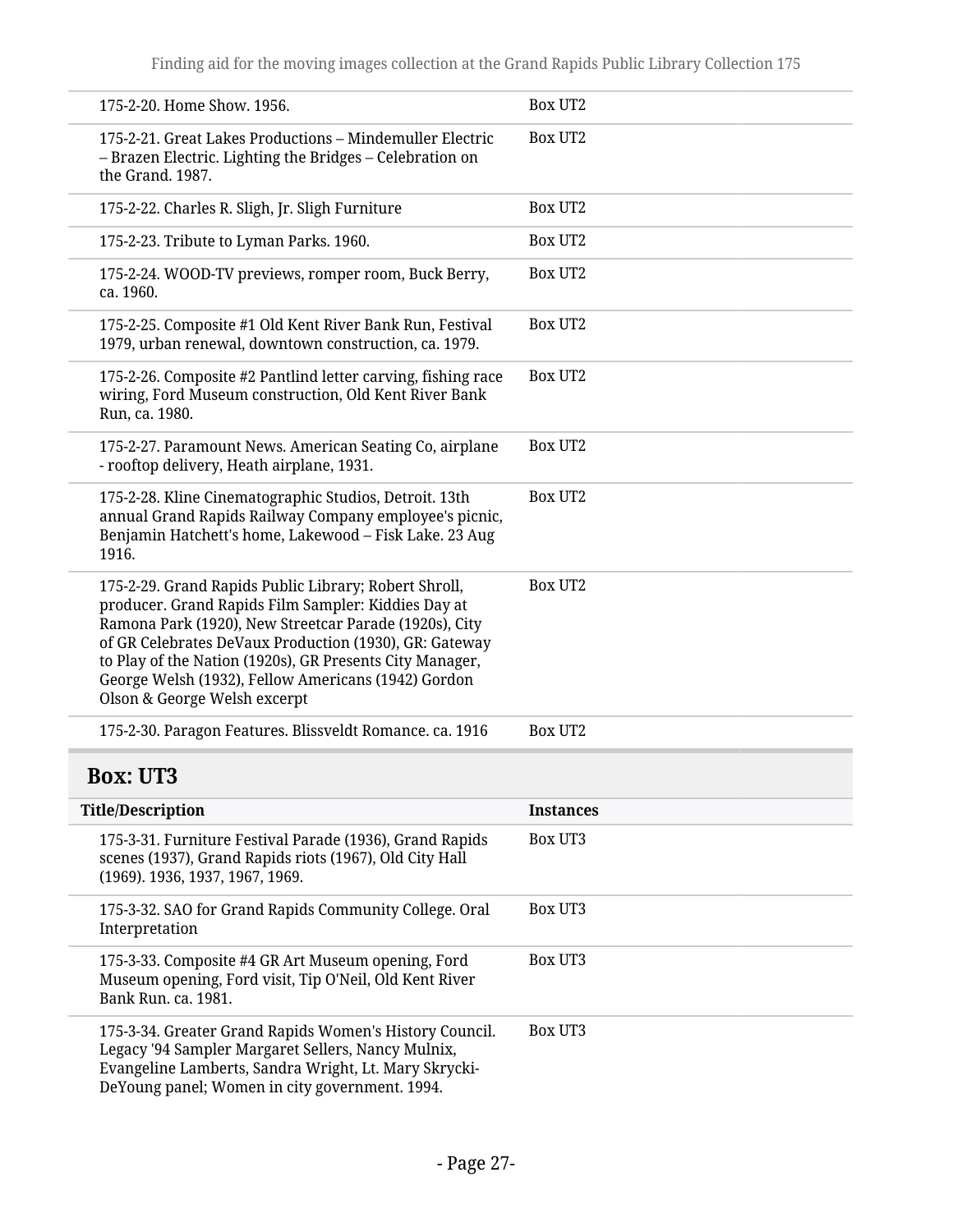| 175-3-35. KBS (Kellogg Biological Station). 1993<br>MOHC(Michigan Oral History Council) Annual Meeting:<br>REA(Rural Electrification Act) in Michigan. 1993.                                                 | <b>Box UT3</b>   |
|--------------------------------------------------------------------------------------------------------------------------------------------------------------------------------------------------------------|------------------|
| 175-3-36. FWB & Associates Production; Ezra Stone,<br>producer. The Forty Million A documentary on<br>immigration & immigrants & their impact on American<br>society. Immigrants in GR are part of the film. | Box UT3          |
| 175-3-37. Forslund Factory, interiors 1984.                                                                                                                                                                  | <b>Box UT3</b>   |
| 175-3-38. Steelcase. The Renewing of a Vision Frank Lloyd<br>Wright - Meyer May House. 1987.                                                                                                                 | Box UT3          |
| 175-3-39. La Grande Vitesse Judge Stuart Hoffius, Mrs.<br>Starke Meyer, Mrs. LeVant Mulnix III, Mayor Christian<br>Sonneveldt, Alexander Calder, Rep. Gerald R. Ford. 1969.                                  | Box UT3          |
| 175-3-40. Grand Rapids Public Schools. Not Just an Old<br>School: The Central High School History Project. 1981.                                                                                             | Box UT3          |
| 175-3-41. Grand Rapids Public Library; Thomas Steffel,<br>producer. Made with Pride in Grand Rapids: History of the<br>Grand Rapids Furniture Industry.                                                      | Box UT3          |
| 175-3-42. Composite #5 GR Flood, 1932; Indy 500, 1937; GR<br>Parade; Fire at Masonic Temple; Zoo, Airport, Reed's Lake<br>(Sprayer Supply Co, ca. 1937); GR scenes.                                          | Box UT3          |
| 175-3-43. WOOD-TV 8. Grand Rapids Story. 1960.                                                                                                                                                               | <b>Box UT3</b>   |
| 175-3-44. National Institute of Dental Research. Thank You<br>Grand Rapids - History of water fluoridation (1950s film<br>footage). ca. 1994.                                                                | Box UT3          |
| 175-3-45. 1992 Michigan Oral History Council Annual<br>Meeting: WWII era. 1992.                                                                                                                              | Box UT3          |
| <b>Box: UT4</b>                                                                                                                                                                                              |                  |
| <b>Title/Description</b>                                                                                                                                                                                     | <b>Instances</b> |
| 175-4-46. Kenyon Family film: Charles Lindbergh, Detroit-<br>Grand Rapids Airline, early Kent County Airport. ca. 1920s.<br>1989.047                                                                         | <b>Box UT4</b>   |
| 175-4-47. Western Michigan University. Idlewild, the<br>Appollo of Michigan with Dr. Ben C. Wilson & Dr. Charles<br>Warfield, Robert & Florence Powell Washington. ca. 1975.                                 | <b>Box UT4</b>   |
| 175-4-48. Grand Rapids Public Library; Thomas Steffel,<br>producer. Wings Over Grand Rapids, interview with<br>pioneer aviator Tom Walsh.                                                                    | <b>Box UT4</b>   |
| 175-4-49. Lindy Aviation: Early aviation and Charles                                                                                                                                                         | Box UT4          |

<span id="page-27-0"></span>Lindbergh. ca. 1927.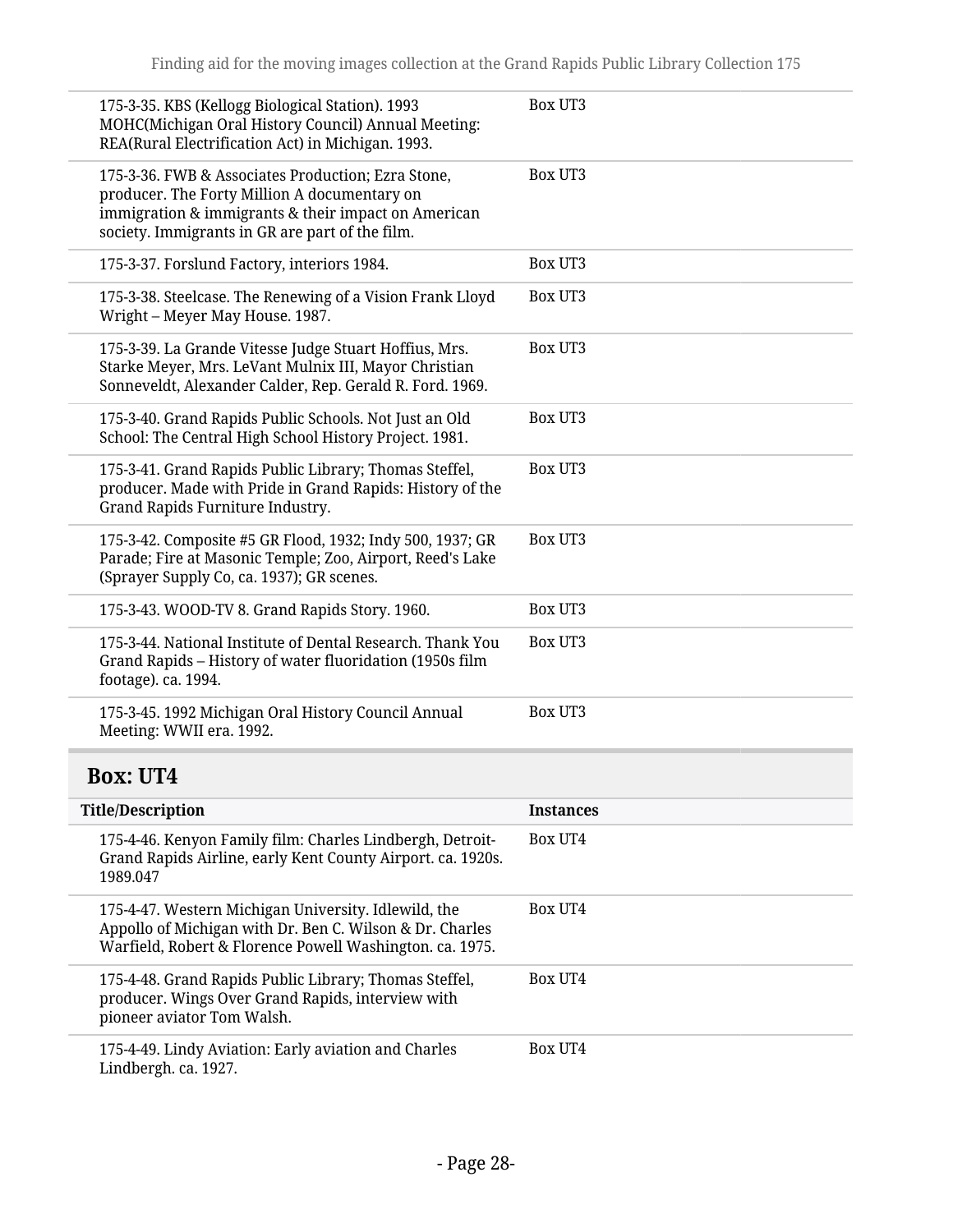<span id="page-28-0"></span>

| 175-4-50. City of Grand Rapids; Grand Rapids Information<br>Network. City Issues - Storm Water Utility ballot issue.<br>1993.                                                              | <b>Box UT4</b>   |
|--------------------------------------------------------------------------------------------------------------------------------------------------------------------------------------------|------------------|
| 175-4-51. Aves Advertising, Inc Haven-Busch: Three Year<br>Plan (fabricated steel). June 1987.                                                                                             | Box UT4          |
| 175-4-52. 1961 Demolition of downtown Grand Rapids for<br>Urban Renewal, 1961.                                                                                                             | Box UT4          |
| 175-4-53. City of Grand Rapids; Grand Rapids Information<br>Network. Walking Tour of GR Historical Markers (first 9<br>markers placed in 1988). 1989.                                      | Box UT4          |
| 175-4-54. Cedar Springs Historical Society. Historic<br>Moments - Cedar Springs Historical Society. 1989.                                                                                  | Box UT4          |
| 175-4-55. City of Grand Rapids & Greater Grand Rapids<br>Area Chamber of Commerce. This is Grand Rapids.<br>ca.1965.                                                                       | Box UT4          |
| 175-4-56. Lowe Estate – silent footage with voice-<br>over(added later), highlighting the property. ca. 1930s.                                                                             | Box UT4          |
| 175-4-57. Mary Free Bed Hospital and Rehabilitation<br>Center. Mary Free Bed: A Song for Living (history). 1991.                                                                           | Box UT4          |
| 175-4-58. DeVaux-Hall.                                                                                                                                                                     | Box UT4          |
| 175-4-59. City of Grand Rapids & Price Brothers Company.<br>Water for Tomorrow: The Grand Rapids Water System                                                                              | Box UT4          |
| Expansion. 1991.                                                                                                                                                                           |                  |
| 175-4-60. Grand Rapids on the Move, 1967 Riots, Truth<br>about Fluoridation.                                                                                                               | Box UT4          |
| <b>Box: UT5</b>                                                                                                                                                                            |                  |
| <b>Title/Description</b>                                                                                                                                                                   | <b>Instances</b> |
| 175-5-61. Ottawa Hills Neighborhood Association. The<br>Story of Ottawa Hills: Ottawa Hills Neighborhood. 1993. 00.<br>$[3917]$ .1                                                         | <b>Box UT5</b>   |
| 175-5-62. Grand Rapids Bar Association. "Say Something"<br>Grand Rapids Young Lawyers Section - Grand Rapids Bar<br>Association (discussion of censorship/freedom of speech).<br>ca. 1991. | <b>Box UT5</b>   |
| 175-5-63. Leben Productions. Our Town: The Making of a<br>Ballet. ca. 1989.                                                                                                                | <b>Box UT5</b>   |
| 175-5-64. Jack Otte. World War II home movies (gliders).<br>ca. 1945.                                                                                                                      | <b>Box UT5</b>   |
| 175-5-65. City of Grand Rapids & Price Brothers Company.<br>Lake Michigan pipeline construction. 1939, 1989.                                                                               | <b>Box UT5</b>   |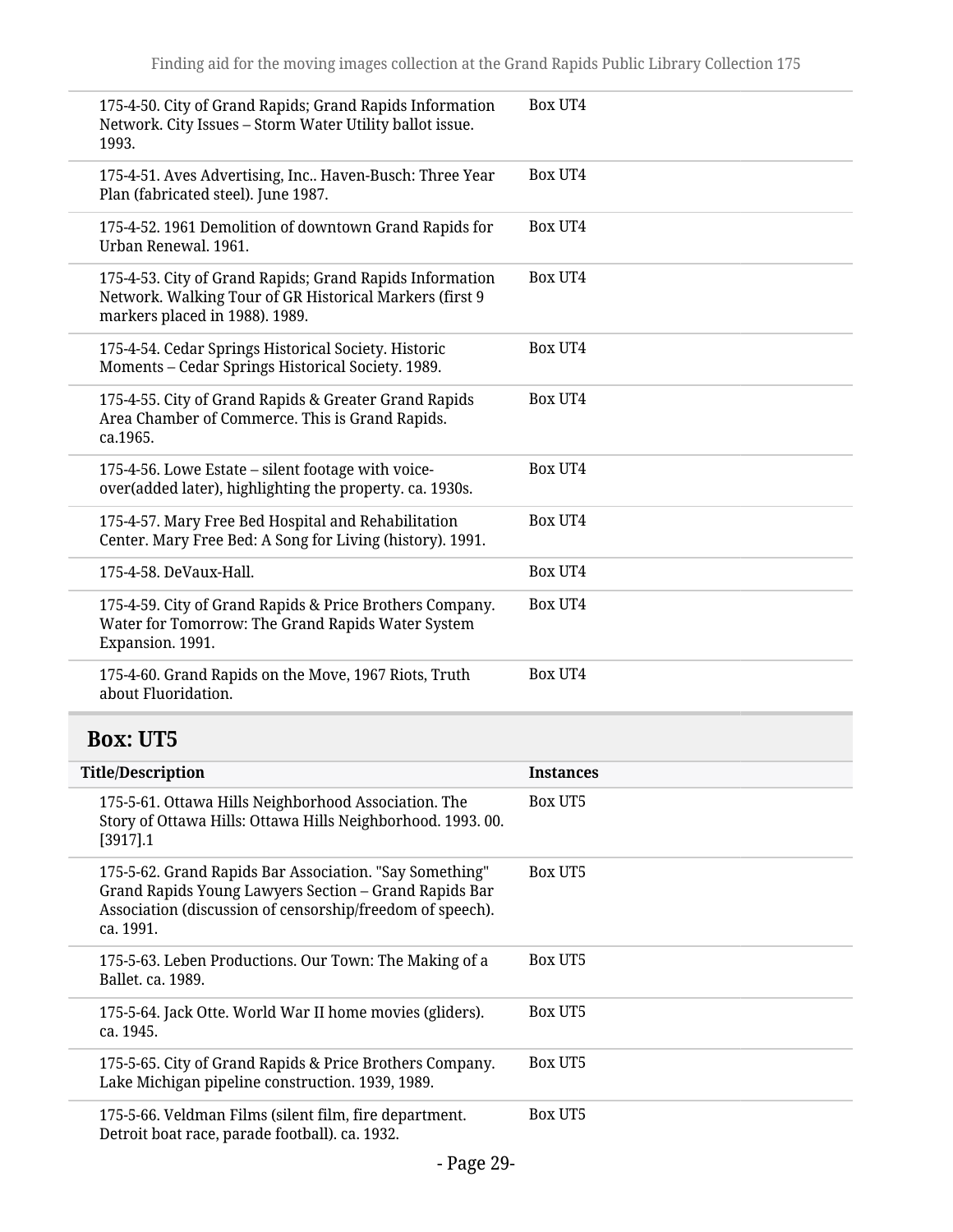<span id="page-29-0"></span>

| 175-5-67. Grand Rapids Information Network. Grand<br>Rapids, MI and Omihachiman, Japan: The Sister Cities.<br>1989.                                                                                                                                                                                                                                                                | <b>Box UT5</b>   |  |  |
|------------------------------------------------------------------------------------------------------------------------------------------------------------------------------------------------------------------------------------------------------------------------------------------------------------------------------------------------------------------------------------|------------------|--|--|
| 175-5-68. WGVC/WGVK (West Michigan Public Television).<br>Michigan Journal: History of Grand Rapids Parts I and II.<br>1987.                                                                                                                                                                                                                                                       | <b>Box UT5</b>   |  |  |
| 175-5-69. Greta Grass (East Grand Rapids High School).<br>Walter Bergman Freedom Rider (National History Day<br>project). 1989.                                                                                                                                                                                                                                                    | Box UT5          |  |  |
| 175-5-70. Greta Grass (East Grand Rapids High School).<br>Walter Bergman Freedom Rider (National History Day<br>project). 1989.                                                                                                                                                                                                                                                    | <b>Box UT5</b>   |  |  |
| 175-5-71. William Glenn Papers: March on Washington<br>(1963), trip to Europe (1951). 1951, 1963.                                                                                                                                                                                                                                                                                  | <b>Box UT5</b>   |  |  |
| 175-5-72. Composite #7: Polish Heritage Festival,<br>Agriculture, closed car dealerships, Old Kent River<br>Bank Run, Festival 1979, Grand Rapids Art Museum<br>construction, Monroe Mall/Grand Center/Ford Museum<br>construction, Savoy Theatre demolition, Great American<br>Talk Fest (Grand Rapids Junior College, w/ Dan Rather),<br>GRJC commencement ceremonies. ca. 1979. | <b>Box UT5</b>   |  |  |
| 175-5-73. Grand Rapids panorama from 17th Floor,<br>Bridgewater Place (Varnum LLC). ca. 1994. 00.[2385].1                                                                                                                                                                                                                                                                          | Box UT5          |  |  |
| 175-5-74. Joseph & Amy Pellerito. [Pellerito Grand Rapids/<br>Kent Co. Home Video Samplers, 1956 to 1964. 1) Air Fair,<br>1964, w Jerry Ford, Buster Mathis, et al 2) 1956 Standal/<br>Comstock Park tornado 3) Ramona Railway, ca. 1960-61 4)<br>AMVETS Parade 19591995.009                                                                                                       | <b>Box UT5</b>   |  |  |
| 175-5-75. Composite #9 Grand Rapids Art Museum<br>dedication, Gerald R. Ford visit, Ford Museum dedication,<br>Old Kent River Bank Run, Festival.                                                                                                                                                                                                                                  | <b>Box UT5</b>   |  |  |
| 175-5-533. Voices from the Street, Music and Poetry by<br>Heartside Residents, 2002                                                                                                                                                                                                                                                                                                | <b>Box UT5</b>   |  |  |
| <b>Box: UT6</b>                                                                                                                                                                                                                                                                                                                                                                    |                  |  |  |
| <b>Title/Description</b>                                                                                                                                                                                                                                                                                                                                                           | <b>Instances</b> |  |  |
| 175-6-76. Fountain Street Church. The Spirit and the<br>Community in the Littlefair Years (Duncan Littlefair and<br>social activism). 1997. 1997.037                                                                                                                                                                                                                               | Box UT6          |  |  |
| 175-6-77. Last Run of the Ramona. 1998.018                                                                                                                                                                                                                                                                                                                                         | Box UT6          |  |  |
| 175-6-78. Phil Heffron: Rockford Public Schools TV Studio.<br>St. Patrick's Church, Parnell MI, 150 years 1844-1994. 1994.<br>1996.033                                                                                                                                                                                                                                             | Box UT6          |  |  |
| 175-6-79. Amway Hotel Corporation. Amway Grand Plaza<br>Hotel 20th Anniversary. 2001. 2001.100                                                                                                                                                                                                                                                                                     | Box UT6          |  |  |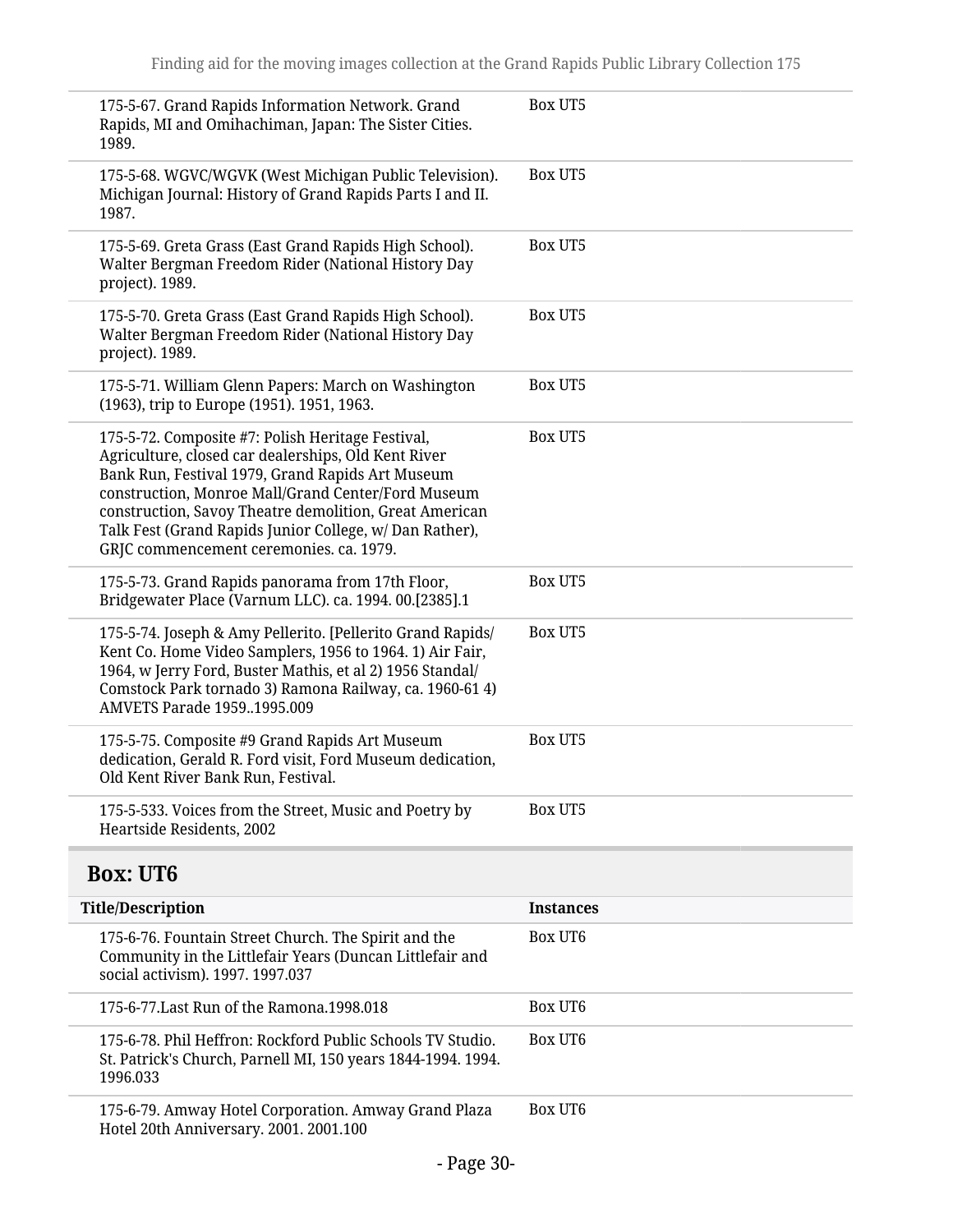| 175-6-80. Grand Valley State University. Voces Latinas/<br>Latino Voices: Latinos in West Michigan Project: Latin<br>American Studies Program.1998.100                                                                                             | Box UT6        |
|----------------------------------------------------------------------------------------------------------------------------------------------------------------------------------------------------------------------------------------------------|----------------|
| 175-6-81. Grand Rapids Historical Commission: Paul<br>M. Shope and Wendy Jo Carleton. Flashback! African<br>American Trailblazers: Hattie Beverly, William G. Hardy,<br>Walter Coe, Jess Elster [Ancillary data included in box].<br>1997.2003.014 | <b>Box UT6</b> |
| 175-6-82. Composite #9: 1) Street Railway, 2) Ramona Park,<br>3) George Welsh.                                                                                                                                                                     | Box UT6        |
| 175-6-83. Work with Me: Diversity (Dwelling Place; Burger<br>King – West Michigan).2001.029B                                                                                                                                                       | <b>Box UT6</b> |
| 175-6-84. Grand Valley Metro Council . REGIS - Solutions<br>for Today's Local Government. 1998. 2000.32                                                                                                                                            | Box UT6        |
| 175-6-85. Metropolitan Hospital; Metropolitan Foundation.<br>Metropolitan Hospital: A Heritage of Healing, A Legacy of<br>Caring.2001.111                                                                                                          | <b>Box UT6</b> |
| 175-6-86. Grand Rapids Historical Commission & West<br>Michigan Vietnamese History Committee. From Saigon<br>to Sanctuary The Story of Vietnamese Refugees in West<br>Michigan [Vietnamese, English]. 2001. 2002.064                               | <b>Box UT6</b> |
| 175-6-87. Grand Rapids Historical Commission & West<br>Michigan Vietnamese History Committee. From Saigon<br>to Sanctuary The Story of Vietnamese Refugees in West<br>Michigan [English, Vietnamese]. 2001. 2002.064                               | <b>Box UT6</b> |
| 175-6-88. Titanic Trial Production Company. The Titanic<br>Trial A Live Special Event. 1998. 00.[2330].1                                                                                                                                           | Box UT6        |
| 175-6-89. Daniel Tomaszewski. The Four Seasons of<br>Mackinac Island. 1993. 2002.107                                                                                                                                                               | <b>Box UT6</b> |
| 175-6-90. Kindel Furniture Company. Kindel Furniture<br>Company "There is a Difference."                                                                                                                                                           | Box UT6        |
| 175-6-90. WZZM TV-13. Library renovation: Oct 20, 1999.<br>1999.00.[5621].1                                                                                                                                                                        | <b>Box UT6</b> |
| 175-6-90. Amway Corporation. Amway A Place that<br>Promises. 1991. 00.[5620].2                                                                                                                                                                     | Box UT6        |
| <b>Box: UT7</b>                                                                                                                                                                                                                                    |                |

<span id="page-30-0"></span>

| <b>Title/Description</b>                                                                                                                     | <b>Instances</b> |
|----------------------------------------------------------------------------------------------------------------------------------------------|------------------|
| 175-7-91. Smiths Industries Science Screen Report: Science<br>& Technology in today's world.                                                 | <b>Box UT7</b>   |
| 175-7-92. Western Michigan University Television. WMU<br>Forum: DeVinci's Il Cavallo [Frank Jamison and Larry<br>TenHarmsel]. 2000. 2000.090 | <b>Box UT7</b>   |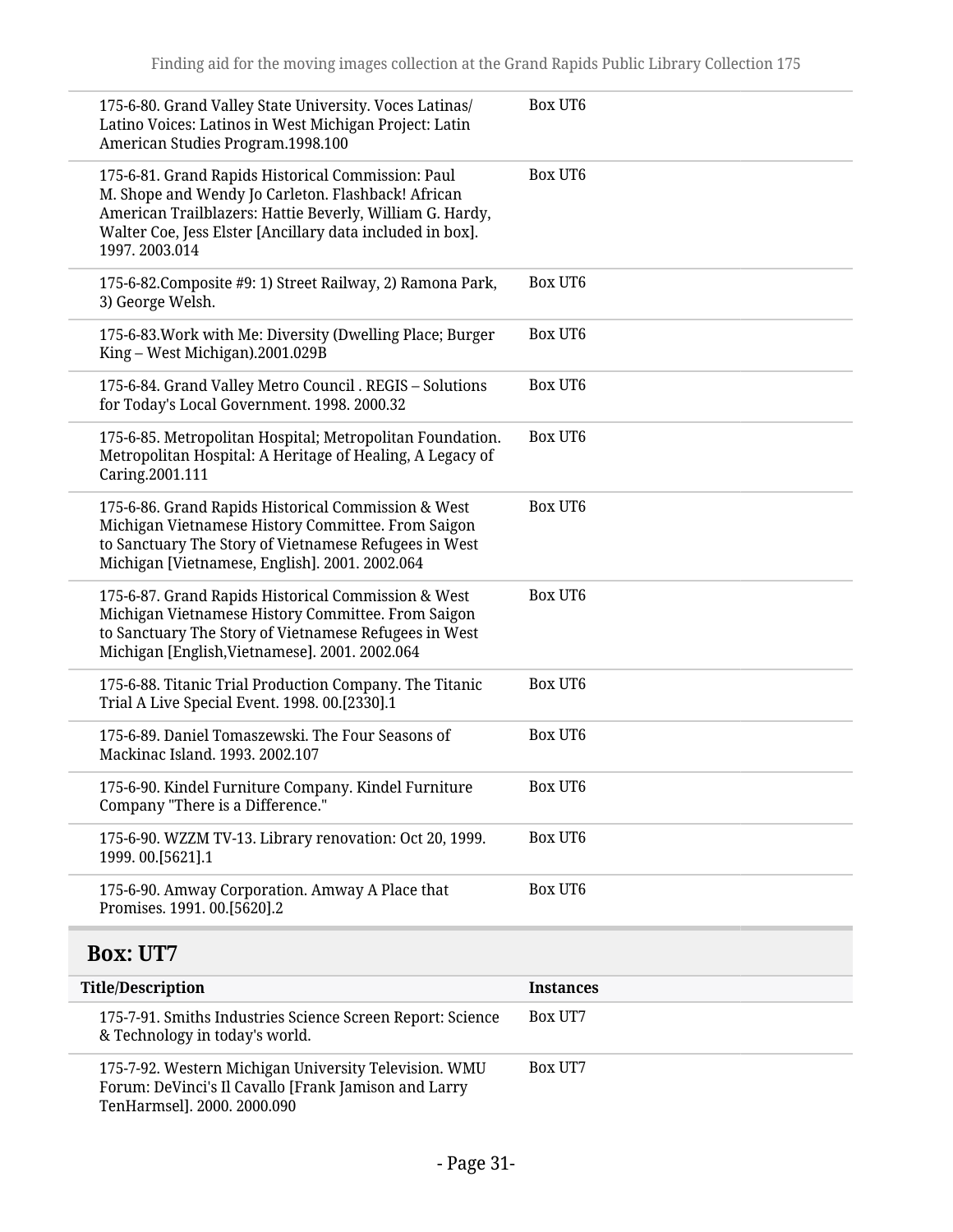| 175-7-93. Meijer. The Michigan Botanic Garden [Meijer<br>Gardens and Sculpture Park].2001.029                                           | Box UT7 |
|-----------------------------------------------------------------------------------------------------------------------------------------|---------|
| 175-7-94. Donald Upp. Outdoor Sculpture in Grand Rapids.<br>2000. 2001.016                                                              | Box UT7 |
| 175-7-95. Armand Merizon's Importance of Imagination<br>[Grand Valley Artists presentation]. 1997. 1997.036                             | Box UT7 |
| 175-7-96. Armand Merizon [Grand Valley Artists<br>presentation]. 2001. 2001.52                                                          | Box UT7 |
| 175-7-97. Grand Rapids Press. The Vehicle to Move You,<br>Enjoy the Ride [Michigan International Auto Show<br>promotion]. 1999. 2000.03 | Box UT7 |
| 175-7-98. WWMT-TV News 3 The Grand Solution [Grand<br>River pollution]. 1988. 00.[2380].1                                               | Box UT7 |
| 175-7-99. WZZM TV-13 Wild Winds "Surviving the Storm".<br>1998.00.[2327].1                                                              | Box UT7 |
| 175-7-100. WOOD-TV 8. WOOD-TV and You: 50 Years<br>Together 1999. 1999.057                                                              | Box UT7 |
| 175-7-101. WOOD-TV 8. WOOD-TV 8 Storm Special: Blown<br>Apart, Drawn Together. 1998. 00.[2338].01                                       | Box UT7 |
| 175-7-102. WOOD-TV 8. Positively Michigan: Grand Rapids<br>150 Years. 2000. 2000.048                                                    | Box UT7 |
| 175-7-103. Community Media Center Twenty Years Ago<br>Today: 20th Anniversary Celebration CMC. 2002.                                    | Box UT7 |
| 175-7-104. 1.) Grand Rapids Archaeological Society, ca.<br>1950's/GVSU; 2.) Indian Mounds dig.                                          | Box UT7 |
| 175-7-105. Grand Rapids Community College Media<br>Services. Belknap Ice Arena promo. ca. 1992.                                         | Box UT7 |

# <span id="page-31-0"></span>**Box: UT8**

| <b>Title/Description</b>                                                                                                                                                                | <b>Instances</b> |
|-----------------------------------------------------------------------------------------------------------------------------------------------------------------------------------------|------------------|
| 175-8-106. Grand Traverse Band of Ottawa & Chippewa<br>Indians. "Anishinabeg – The Original People" Grand<br>Traverse Band of Ottawa & Chippewa Indians. 2000.<br>P <sub>2001.159</sub> | <b>Box UT8</b>   |
| 175-8-107. Sault Ste Marie Tribe of Chippewa Indians.<br>Elder Documentary "Preserving Our Past" "Finding Our<br>Way".00.[2340].01                                                      | <b>Box UT8</b>   |
| 175-8-108. Grand Traverse Lighthouse Museum.<br>The Grand Traverse Lighthouse A Light from the<br>Past.P2002.049                                                                        | Box UT8          |
| 175-8-109. Mark Howell Productions. The Milwaukee<br>Clipper (brief history of Mackinac Bridge, history of ship).<br>1996.00.[2341].01                                                  | <b>Box UT8</b>   |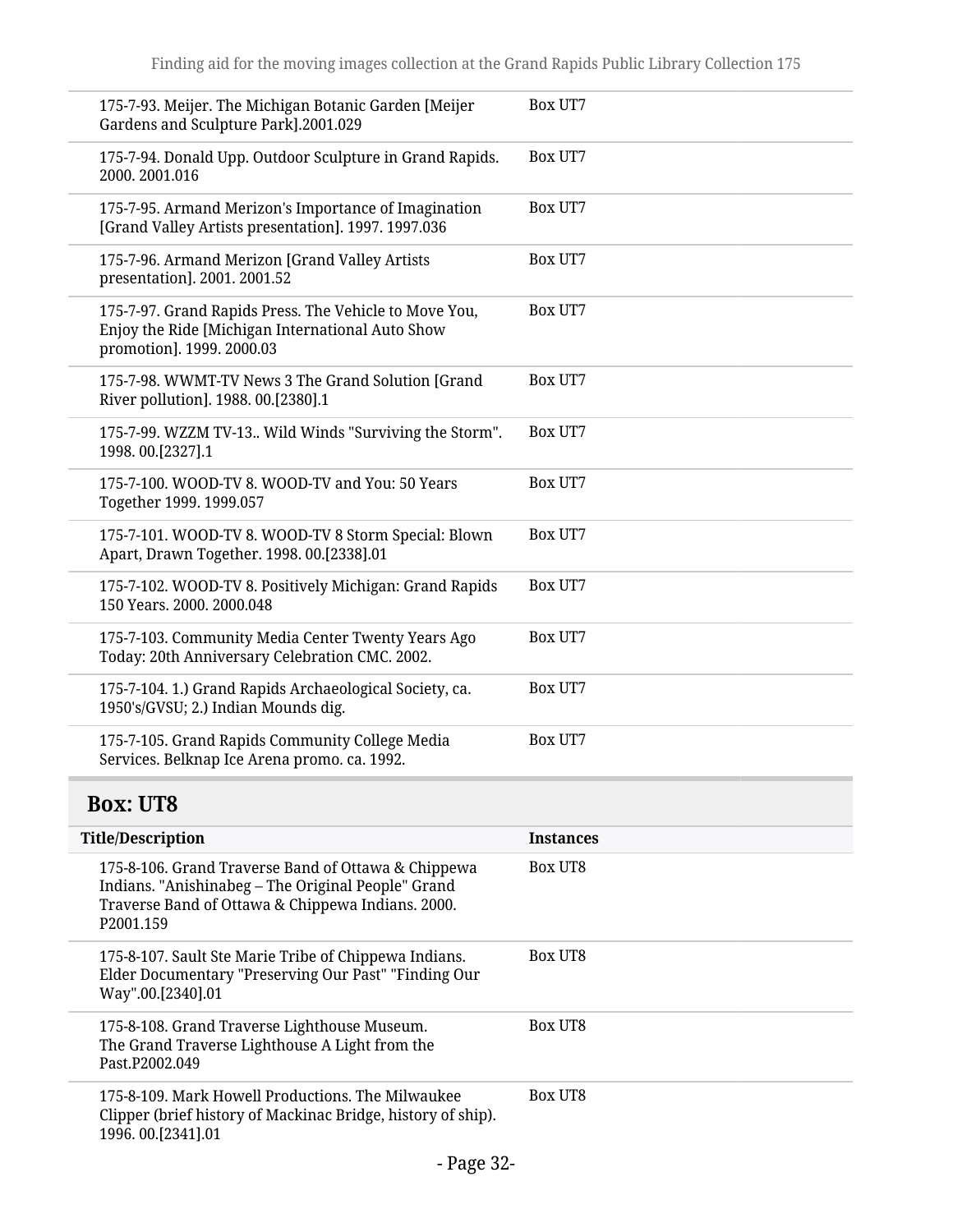| 175-8-110. Al & Dave Eicher, Program Source<br>International. Mackinac Island A 600 Year History. 2000.<br>00.[2334].01                                                    | <b>Box UT8</b> |
|----------------------------------------------------------------------------------------------------------------------------------------------------------------------------|----------------|
| 175-8-111. Mark Howell Productions. Building the Mighty<br>Mac (Mackinac Bridge). 1996. 00.[2329].1                                                                        | <b>Box UT8</b> |
| 175-8-112. Equity Studios; Michigan Dept of<br>Transportation; Michigan Historical Center. Archways<br>to our Past Michigan's Historic Highway Bridges. 2000.<br>2002.053  | <b>Box UT8</b> |
| 175-8-113. North Manitou Islander. Hiking North Manitou<br>Island sight, sounds and history. 2000. P2000.061                                                               | Box UT8        |
| 175-8-114. Cambiare Entertainment/Detroit Educational<br>Television Foundation. Michigan and the American<br>Dream. 1998. 00.[2381].1                                      | <b>Box UT8</b> |
| 175-8-115. Michigan Department of Natural Resources.<br>The Piping PloverAn Endangered Bird of the Great Lakes<br>Coastline. 2001. 2002.003                                | <b>Box UT8</b> |
| 175-8-116. Hope College Video Services; Joint Archives of<br>Holland. Tulip Time in Holland. 2002. 2002.082                                                                | Box UT8        |
| 175-8-117. Underground Railway Conference; Northern<br>Indiana Center for History. A Free Life: The Story of<br>African Americans in the St. Joseph River Valley.2001.047D | <b>Box UT8</b> |
| 175-8-118. Vince Deur Productions, LLC. Surf Michigan<br>Volume 1 The first in a series of Great Lakes surfing<br>adventures. 2000. P2003.013                              | Box UT8        |
| 175-8-119. Vince Deur Productions, LLC. Surf Michigan<br>Volume 2 2002, P2003.013                                                                                          | <b>Box UT8</b> |
| 175-8-120. Forgotten Films & Video; William Jamerson.<br>Herbert H. Dow: Pioneer in Creative Chemistry. 1997. 00.<br>[2331] .1                                             | <b>Box UT8</b> |

# <span id="page-32-0"></span>**Box: UT9**

| <b>Title/Description</b>                                                                                    | <b>Instances</b> |
|-------------------------------------------------------------------------------------------------------------|------------------|
| 175-9-130. HKO Media Inc., Stek's and the Blues: Here to<br>Stay (several GRPL images used). 2004. 2004.096 | Box UT9          |
| 175-9-131. Herman Miller Ergonomics in the office.00.<br>$[2378]$ .1                                        | Box UT9          |
| 175-9-132. United States Army/National Archives. Fellow<br>Americans.                                       | Box UT9          |
| 175-9-133. Humanities Council / Grand Rapids Public<br>Library. Looking Back on the Old West Side. 2003.    | Box UT9          |
| 175-9-134. Grand Rapids Historical Commission. Voices<br>from the Rapids. 1995. 00.[4099].1                 | Box UT9          |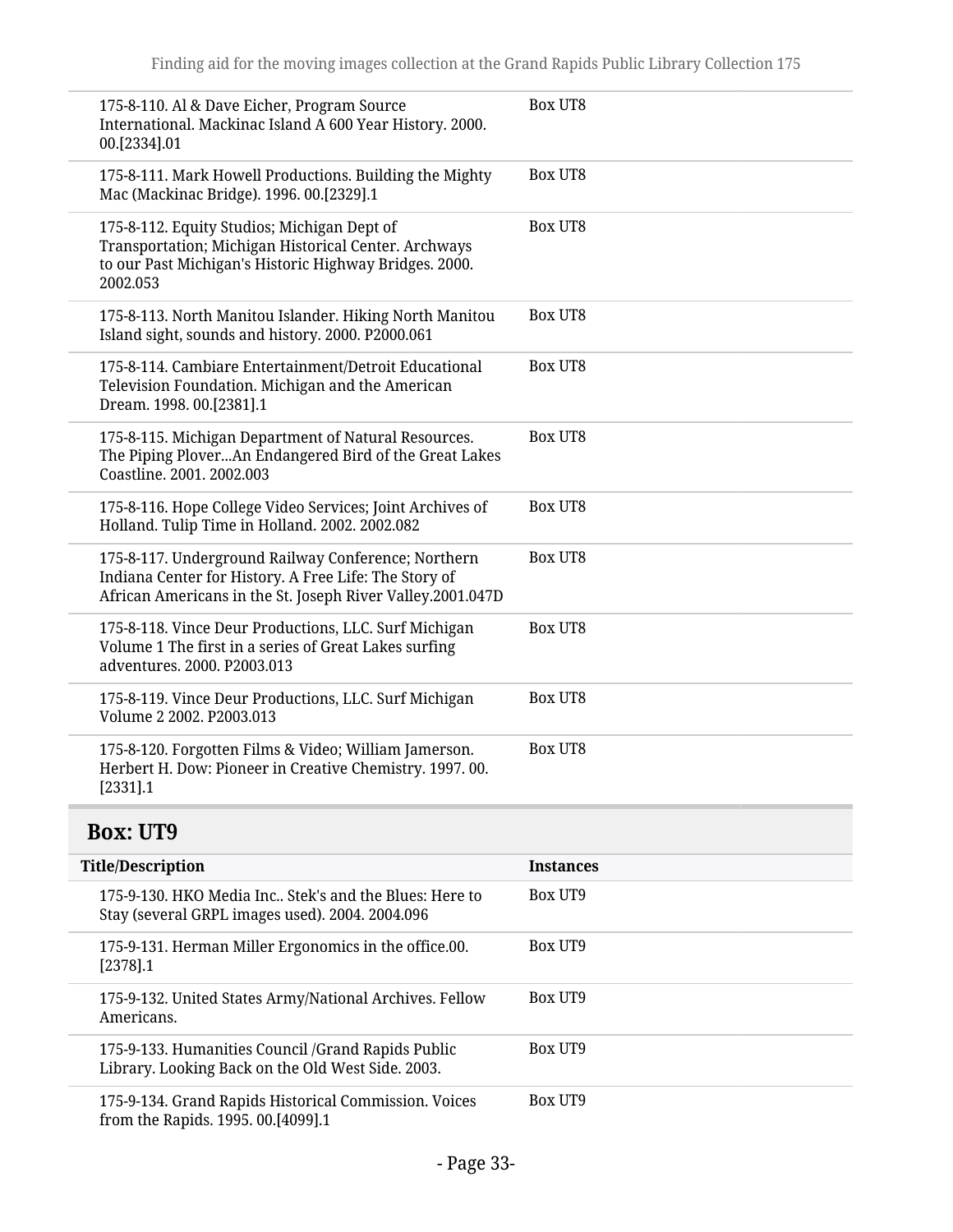<span id="page-33-0"></span>

| 175-9-135. WXMI-Fox 17. Grand Rapids Sports Hall of<br>Fame (Warren Reynolds, George Barcheski, Johnny<br>Benson Sr, Roger Mayweather, Grand Rapids Chicks, Dave<br>Rozema).2006.025c                                                                                                                   | Box UT9          |
|---------------------------------------------------------------------------------------------------------------------------------------------------------------------------------------------------------------------------------------------------------------------------------------------------------|------------------|
| 175-9-136. Life and Times of Grand Rapids Families (Stahl,<br>Harden, Hudson, & relatives) silent movie.2006.081.                                                                                                                                                                                       | Box UT9          |
| <b>Box: UT10</b>                                                                                                                                                                                                                                                                                        |                  |
| <b>Title/Description</b>                                                                                                                                                                                                                                                                                | <b>Instances</b> |
| 175-10-137. Medstar Television. Forensic Files: #230 "Gold<br>Rush" [Josiah Ward, Sheila Williams, Melissa Rajewski, Dr.<br>David Start, Estella Jones, Kellee Koncki, Ken Kolker, Paul<br>Janes]. 2005. 2005.087                                                                                       | Box UT10         |
| 175-10-138. Medstar Television. Forensic Files: #260<br>"Murder She Wrote" [Sandra Duyst, David Duyst, Ken<br>Kolker, Cindy McCullough, Marty Tieber, Daniel Scalici,<br>Gregory Boer, Dr. Stephen Cohle, Ross Gardener, Dr. John<br>Hulsing, Linda Ryan, Chet Bush, Brad Bachelder]. 2006.<br>2006.093 | Box UT10         |
| 175-10-139. Grand Action Council. DeVos Place Grand<br>Finale, 2005, 2005, 018                                                                                                                                                                                                                          | Box UT10         |
| 175-10-140. Grand Rapids Public Library Main Library<br>move, Bob Raz. 2000. 2001.031b                                                                                                                                                                                                                  | Box UT10         |
| 175-10-141. Grand Rapids Public Library Main<br>Construction 2001-2002. 2004.005g.1                                                                                                                                                                                                                     | Box UT10         |
| 175-10-142. Grand Rapids Public Library Main<br>Construction 2002-2004.005.2                                                                                                                                                                                                                            | Box UT10         |
| 175-10-143. Ryerson Library Luncheon: Malcolm Holzman.<br>1994.2004.010B                                                                                                                                                                                                                                | Box UT10         |
| 175-10-144. Women in City Government. 1994. 00.[2379].2                                                                                                                                                                                                                                                 | Box UT10         |
| 175-10-145. Football 1935. 1935. 1999.101                                                                                                                                                                                                                                                               | Box UT10         |
| 175-10-146. Football {copy 1).                                                                                                                                                                                                                                                                          | Box UT10         |
| 175-10-149. Pearl Banks. "Black Face  Old Van". 1991.                                                                                                                                                                                                                                                   | Box UT10         |
| 175-10-150. C. Davis & Associates "The Way Productions"<br>Whatever Happened to Idlewild. P2007.045                                                                                                                                                                                                     | Box UT10         |
| 175-10-151. Don Chrysler. The Story of Grand Rapids.<br>2016.077                                                                                                                                                                                                                                        | Box UT10         |

# <span id="page-33-1"></span>**Box: MT11**

L

| <b>Title/Description</b>                                                                                       | <b>Instances</b> |
|----------------------------------------------------------------------------------------------------------------|------------------|
| 175-11-151. Grand Rapids Public Library; Robert Shroll,<br>producer. Grand Rapids Film Sampler: Kiddies Day at | Box MT11         |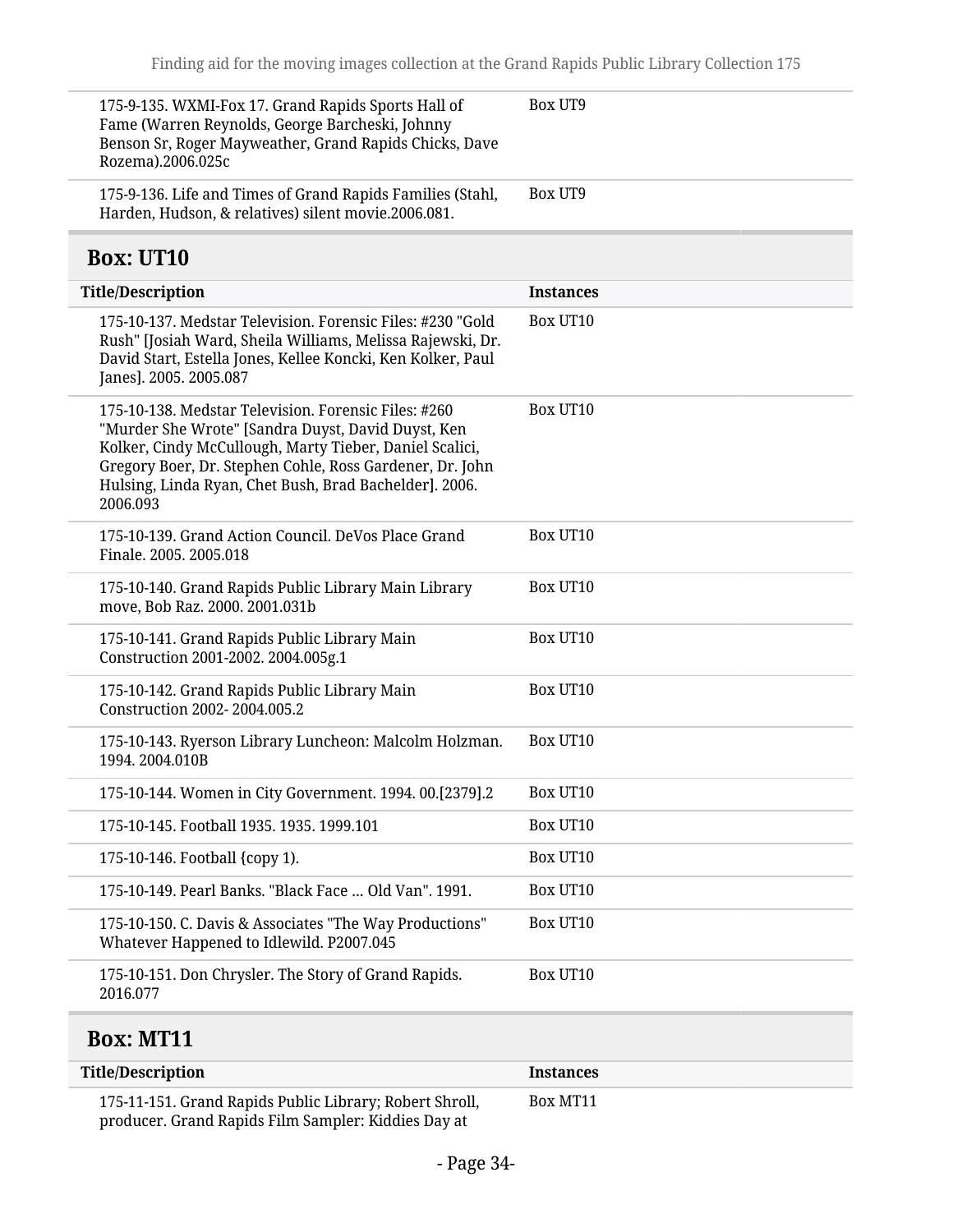| <b>Title/Description</b>                                                                                                                                                                                                                                                                                                                                                                       | <b>Instances</b> |
|------------------------------------------------------------------------------------------------------------------------------------------------------------------------------------------------------------------------------------------------------------------------------------------------------------------------------------------------------------------------------------------------|------------------|
| <b>Box: MT12</b>                                                                                                                                                                                                                                                                                                                                                                               |                  |
| 175-11-165. Paragon Features. Blissveldt Romance (3/4"<br>videocassette). ca. 1916.                                                                                                                                                                                                                                                                                                            | Box MT11         |
| 175-11-164. A Poet Readings by Randy Brown, vol 2 (1/2"<br>reel video tape).                                                                                                                                                                                                                                                                                                                   | Box MT11         |
| 175-11-163. A Poet Readings by Randy Brown, vol 1 (1/2"<br>reel video tape).                                                                                                                                                                                                                                                                                                                   | Box MT11         |
| 175-11-162. Grand Rapids Historical Commission; Old Kent<br>Bank. The Calder (Betacam SP), copy 2.                                                                                                                                                                                                                                                                                             | Box MT11         |
| 175-11-161. Grand Rapids Historical Commission; Old Kent<br>Bank. The Calder (Betacam SP).                                                                                                                                                                                                                                                                                                     | Box MT11         |
| 175-11-160. Grand Rapids Information Network. Grand<br>Rapids & Omihachiman: the Sister Cities. 1989.                                                                                                                                                                                                                                                                                          | Box MT11         |
| 175-11-159. Kline Cinematographic Studios, Detroit. 13th<br>annual Grand Rapids Railway Company employee's picnic,<br>Benjamin Hatchett's home, Lakewood - Fisk Lake. 23 Aug<br>1916.                                                                                                                                                                                                          | Box MT11         |
| 175-11-158. A walking Tour of Calkins Law Office. 1990.                                                                                                                                                                                                                                                                                                                                        | Box MT11         |
| 175-11-157. Grand Rapids Historical Commission; Robert<br>Shroll, producer. Grand Rapids Film Sampler: Kiddies Day<br>at Ramona Park (1920), New Streetcar Parade (1920s), City<br>opf GR Celebrates DeVaux Production (1930), GR: Gateway<br>to Play of the Nation (1920s), GR Presents City Manager,<br>George Welsh (1932), Fellow Americans (1942) Gordon<br>Olson & George Welsh excerpt. | Box MT11         |
| 175-11-156. First flight to Hawaii / Misc film local GR<br>scenes / Army planes.                                                                                                                                                                                                                                                                                                               | Box MT11         |
| 175-11-155. Lindy Aviation: Early aviation and Charles<br>Lindbergh.                                                                                                                                                                                                                                                                                                                           | Box MT11         |
| 175-11-154. Kenyon Family Kenyon Family film: Charles<br>Lindbergh, Detroit-Grand Rapids Airline, early Kent<br>County Airport, family scenes, dancing. ca. 1920s.                                                                                                                                                                                                                             | Box MT11         |
| 175-11-153. Tribute to Lyman Parks. 1960.                                                                                                                                                                                                                                                                                                                                                      | Box MT11         |
| 175-11-152. Grand Rapids Historical Commission. Grand<br>Rapids History on Film: Blissveldt Romance, Kiddies Day<br>at Ramona Park, GR: Gateway to Playground. 1992.                                                                                                                                                                                                                           | Box MT11         |
| Ramona Park, New Streetcar Parade, GR Celebrates<br>DeVaux production, GR Gateway to Playground, GR<br>presents George Welsh, Fellow Americans.                                                                                                                                                                                                                                                |                  |

<span id="page-34-0"></span>175-12-166. United States Army/National Archives. Fellow Box MT12Americans (Beta).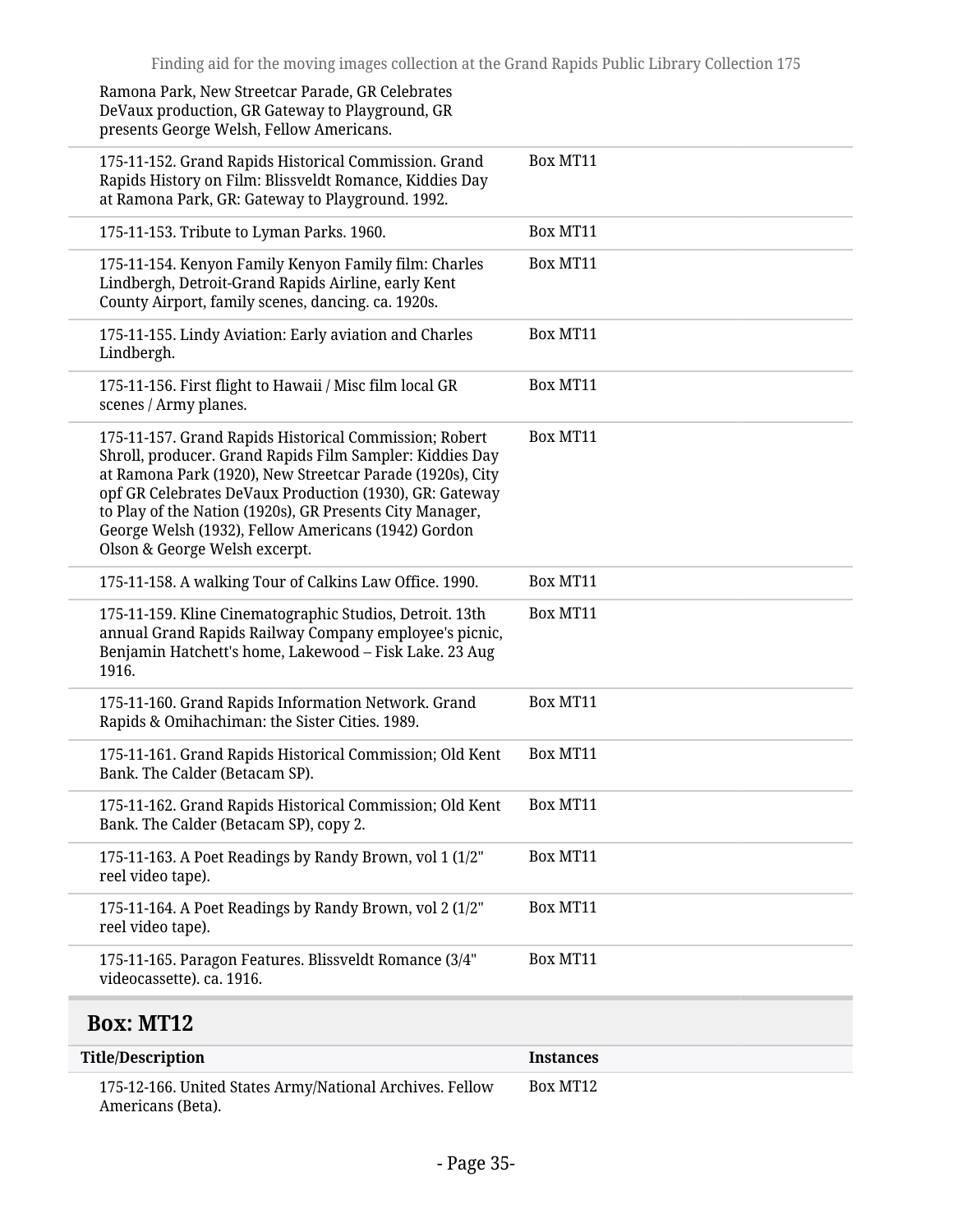<span id="page-35-1"></span><span id="page-35-0"></span>

| 175-12-167. United States Army/National Archives. Fellow<br>Americans (Beta).                                                                                                                                         | Box MT12         |
|-----------------------------------------------------------------------------------------------------------------------------------------------------------------------------------------------------------------------|------------------|
| 175-12-168. Industry on Parade: Grand Rapids - Furniture<br>City (Beta).                                                                                                                                              | Box MT12         |
| 175-12-169. 1956 Home Show (Beta). 1956.                                                                                                                                                                              | Box MT12         |
| 175-12-170. Charles R. Sligh, Jr Sligh Furniture (Beta).                                                                                                                                                              | Box MT12         |
| 175-12-171. Furniture #1, Unit 8 (Beta).                                                                                                                                                                              | Box MT12         |
| 175-12-172. FWB & Associates Production; Ezra Stone,<br>producer. The Forty Million A documentary on<br>immigration & immigrants & their impact on American<br>society. Immigrants in GR are part of the film (Beta). | Box MT12         |
| 175-12-173. Grand Rapids Public Library - GRTV. Girls of<br>Summer: The Grand Rapids Chicks, 1946-1954 (Beta). 1991.                                                                                                  | Box MT12         |
| <b>Box: MT13</b>                                                                                                                                                                                                      |                  |
| <b>Title/Description</b>                                                                                                                                                                                              | <b>Instances</b> |
| 175-13-174. WOOD-TV 8. Riots (Beta). 1967.                                                                                                                                                                            | Box MT13         |
| 175-13-175. Paragon Features. Blissveldt Romance (Beta).<br>ca. 1916.                                                                                                                                                 | Box MT13         |
| 175-13-176. Grand Rapids Chamber of Commerce. Grand<br>Rapids: Gateway to the Playground of the Nation (Beta).                                                                                                        | Box MT13         |
| 175-13-177. 1) Street Railway, 2) Ramona Park, 3) George<br>Welsh with sound (copy) (Beta).                                                                                                                           | Box MT13         |
| 175-13-178. Chesapeake & Ohio Railway. The Golden Link<br>- The Chessie System - Lake Michigan ferry (Beta). ca.<br>1950.                                                                                             | Box MT13         |
| 175-13-179. Grand Rapids Public Schools. Not Just an Old<br>School: The Central High School History Project (Beta).<br>1981.                                                                                          | Box MT13         |
| 175-13-180. Grand Rapids on the Move (Beta).                                                                                                                                                                          | Box MT13         |
| 175-13-181. Committee of Grand Rapids Chamber of<br>Commerce. A Better Community (Beta).                                                                                                                              | Box MT13         |
| <b>Box: MT14</b>                                                                                                                                                                                                      |                  |
| <b>Title/Description</b>                                                                                                                                                                                              | <b>Instances</b> |
| 175-14-182. Grand Rapids: Gateway to the Playground of<br>the Nation; DeVaux Hall production (Beta).                                                                                                                  | Box MT14         |
| 175-14-183. Grand Rapids: Gateway to the Playground<br>of the Nation; DeVaux Hall production; 1929 Centennial<br>Parade; 1939 Grand Rapids Water PipeLine Project (Beta).                                             | Box MT14         |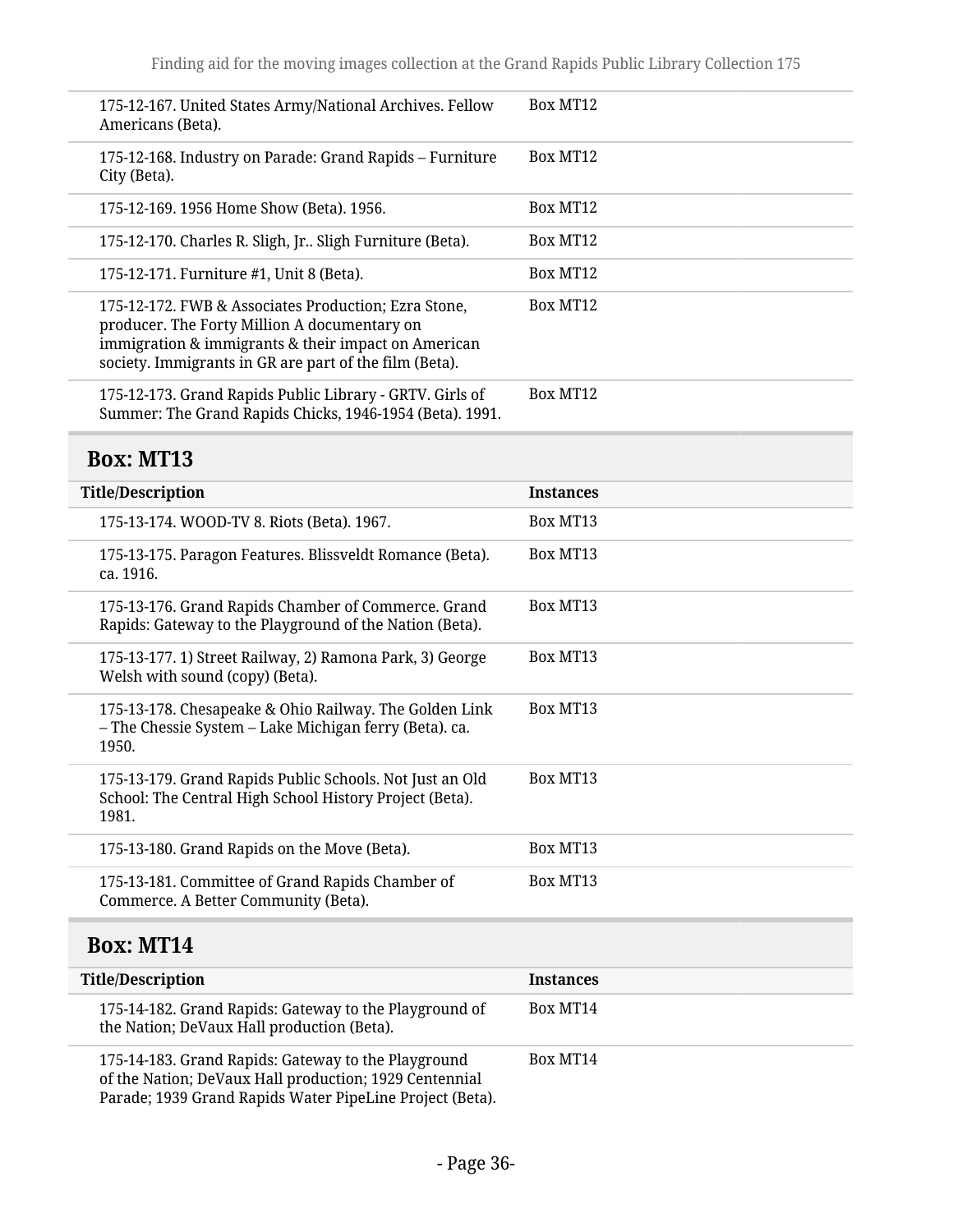| Box MT14<br>175-14-184. Lincoln Richard Blake portrayal of Abraham<br>Lincoln after 1864 re-election. Local historian panel:<br>Gerald A. Elliott, Gordon Olson, William Cohen, Russell<br>Horton, Cornelius Erengaard (Beta). 1980s.<br>Box MT14<br>175-14-185. Furniture Festival Parade (1936), Grand Rapids<br>scenes (1937), Grand Rapids riots (1967), Old City Hall<br>$(1969)$ (Beta).<br>175-14-186. George Welsh (part of Grand Rapids Film<br>Box MT14<br>Sampler) (Beta).<br>Box MT14<br>175-14-187. WOOD-TV 8. Grand Rapids Story (Beta). 1960.<br>175-14-188. Grand Rapids Water Pipe Line Project (Beta).<br>Box MT14<br>1939. |  |  |
|-----------------------------------------------------------------------------------------------------------------------------------------------------------------------------------------------------------------------------------------------------------------------------------------------------------------------------------------------------------------------------------------------------------------------------------------------------------------------------------------------------------------------------------------------------------------------------------------------------------------------------------------------|--|--|
|                                                                                                                                                                                                                                                                                                                                                                                                                                                                                                                                                                                                                                               |  |  |
|                                                                                                                                                                                                                                                                                                                                                                                                                                                                                                                                                                                                                                               |  |  |
|                                                                                                                                                                                                                                                                                                                                                                                                                                                                                                                                                                                                                                               |  |  |
|                                                                                                                                                                                                                                                                                                                                                                                                                                                                                                                                                                                                                                               |  |  |
|                                                                                                                                                                                                                                                                                                                                                                                                                                                                                                                                                                                                                                               |  |  |

# <span id="page-36-0"></span>**Box: MT15**

| <b>Title/Description</b>                                                                                                                                                                                                                       | <b>Instances</b> |
|------------------------------------------------------------------------------------------------------------------------------------------------------------------------------------------------------------------------------------------------|------------------|
| 175-15-189. Michigan Consolidated Gas Co. Old Range<br>Roundup (historic film of early Grand Rapids) Promotion<br>of GR Gas Light Co. sell 1000 new stoves in 6 weeks. Wild<br>West theme, Native American dancers in costume (Beta).<br>1937. | Box MT15         |
| 175-15-190. Veldman Films (silent film, fire department.<br>Detroit boat race, parade football) (Beta). ca. 1932.                                                                                                                              | Box MT15         |
| 175-15-191. Grand Rapids Public Library ?. 1) History of<br>Kent County, 2) Lyman Parks tribute.                                                                                                                                               | Box MT15         |
| 175-15-192. Industry on Parade: Grand Rapids - Furniture<br>City.                                                                                                                                                                              | Box MT15         |
| 175-15-193. 1) Industry on Parade: Grand Rapids -<br>Furniture City, 2) This is Grand Rapids, 3) Grand Rapids<br>Story (1960).                                                                                                                 | Box MT15         |
| 175-15-194. 1) Grand Rapids flood (1932), 2) Indy (1937) &<br>GR Parade, 3) Fire-Masonic Temple, 4) Zoo-Airport-Reed's<br>Lake, 5) GR scenes.                                                                                                  | Box MT15         |
| 175-15-195. 1) Street Railway, 2) Ramona Park, 3) George<br>Welsh with sound (copy) (Beta).                                                                                                                                                    | Box MT15         |
| 175-15-196. City of Grand Rapids & Greater Grand Rapids<br>Area Chamber of Commerce. This is Grand Rapids (Beta).<br>ca. 1965.                                                                                                                 | Box MT15         |
|                                                                                                                                                                                                                                                |                  |

# <span id="page-36-1"></span>**Box: MT16**

| Title/Description                                      | <b>Instances</b> |
|--------------------------------------------------------|------------------|
| 175-16-197. Made with Pride in Grand Rapids #0 (Beta). | Box MT16         |
| 175-16-198. Made with Pride in Grand Rapids #1 (Beta). | Box MT16         |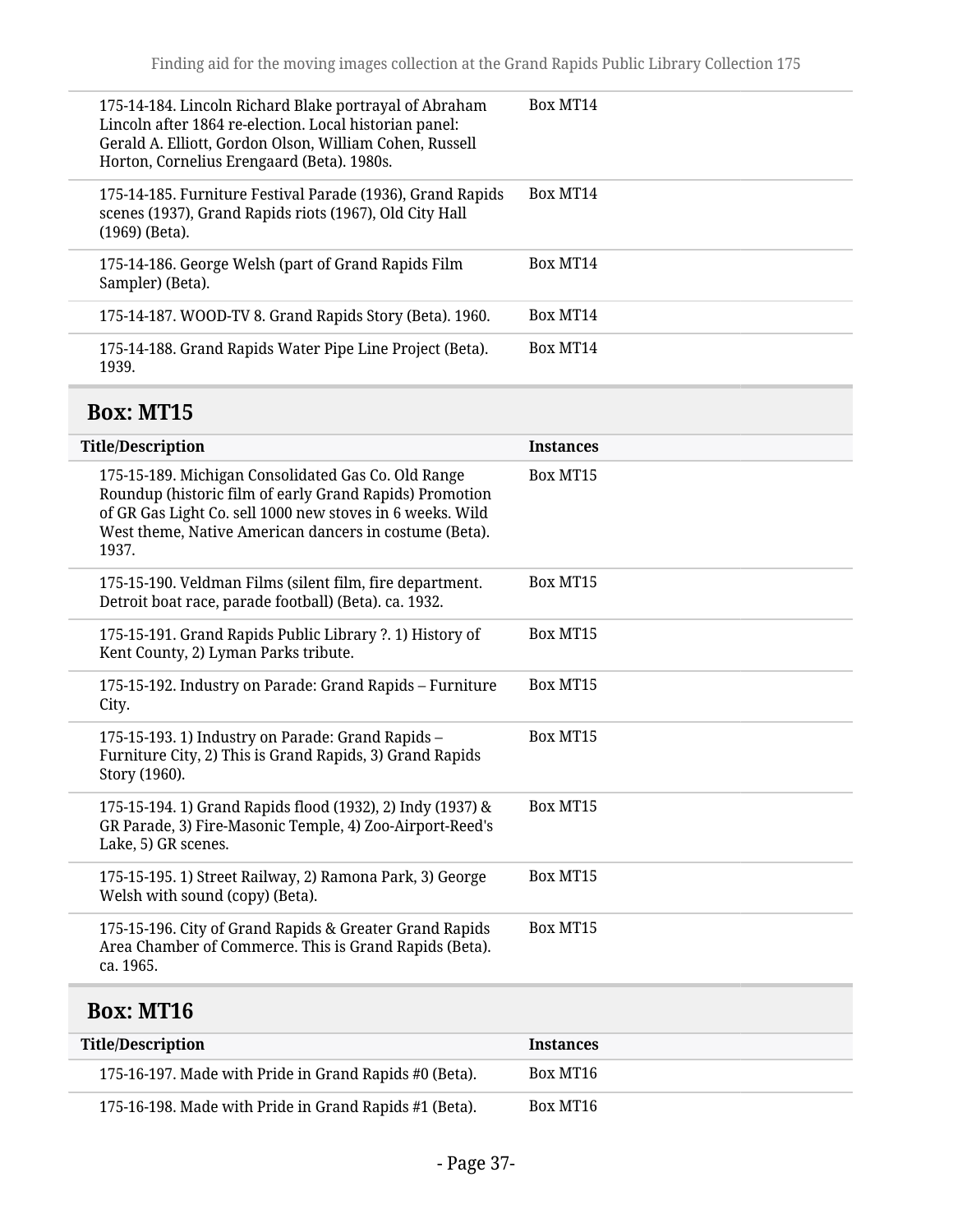Finding aid for the moving images collection at the Grand Rapids Public Library Collection 175

| 175-16-199. Made with Pride in Grand Rapids #2 (Beta). | Box MT16 |
|--------------------------------------------------------|----------|
| 175-16-200. Made with Pride in Grand Rapids #3 (Beta). | Box MT16 |
| 175-16-201. Made with Pride in Grand Rapids #4 (Beta). | Box MT16 |
| 175-16-202. Made with Pride in Grand Rapids #5 (Beta). | Box MT16 |
| 175-16-203. Made with Pride in Grand Rapids #6 (Beta). | Box MT16 |

## <span id="page-37-0"></span>**Box: MT17**

## <span id="page-37-1"></span>**Box: MT18**

| <b>Title/Description</b>                                                                                                                                                                     | <b>Instances</b> |
|----------------------------------------------------------------------------------------------------------------------------------------------------------------------------------------------|------------------|
| 175-18-211. Made with Pride in Grand Rapids #16 (Beta).                                                                                                                                      | Box MT18         |
| 175-18-212. Made with Pride in Grand Rapids #17 (Beta).                                                                                                                                      | Box MT18         |
| 175-18-213. Made with Pride in Grand Rapids #18 (Beta).                                                                                                                                      | Box MT18         |
| 175-18-214. Kline Cinematographic Studios, Detroit. 13th<br>annual Grand Rapids Railway Company employee's picnic,<br>Benjamin Hatchett's home, Lakewood - Fisk Lake (Beta).<br>23 Aug 1916. | Box MT18         |
| 175-18-215. Native American Still Portraits Tape A (Beta).                                                                                                                                   | Box MT18         |
| 175-18-216. Native American Still Portraits Tape B (Beta).                                                                                                                                   | Box MT18         |
| 175-18-217. Native American Still Portraits Tape C (Beta).                                                                                                                                   | Box MT18         |

# <span id="page-37-2"></span>**Box: MT19**

| <b>Title/Description</b>                                                                                                                                                                                                                                                                                       | <b>Instances</b> |
|----------------------------------------------------------------------------------------------------------------------------------------------------------------------------------------------------------------------------------------------------------------------------------------------------------------|------------------|
| 175-19-218. Last Run of the Ramona.1992.018                                                                                                                                                                                                                                                                    | Box MT19         |
| 175-19-219. Boulder Canyon Project, (1930s), Boys<br>gymnastics, Football (1937), "Yesterday Lives<br>Again"[prominent people & events from past McKinley<br>inauguration, San Francisco fire, Teddy Roosevelt], "The<br>Mad Ohio"[Ohio River flooding Cincinnati, 1937], South HS<br>Football (1935).1991.101 | Box MT19         |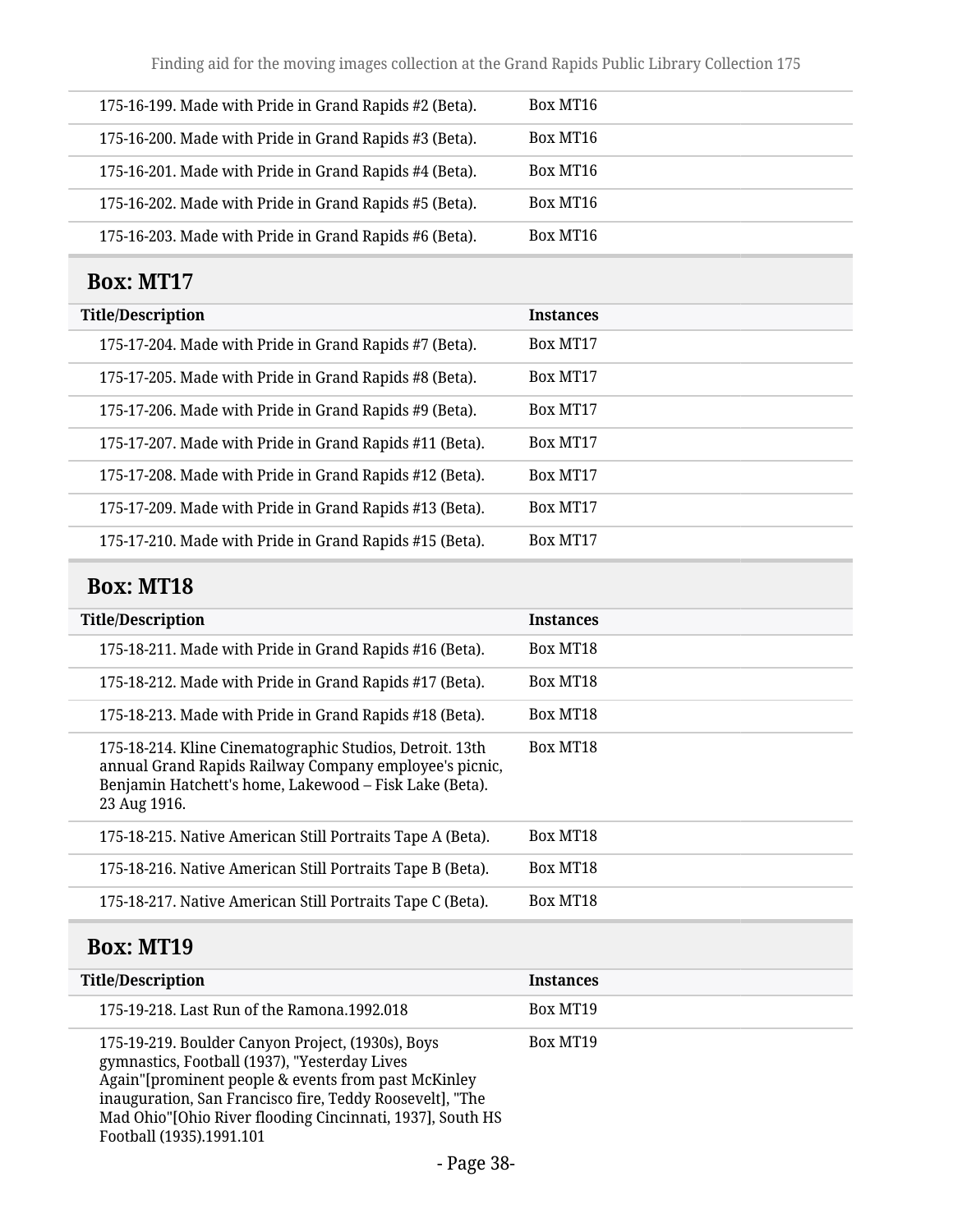| 175-19-220. William Glenn Papers: March on Washington<br>(1963), trip to Europe (1951). 1951, 1963.                                                                                                                                                                                                                                                                                                                              | Box MT19         |
|----------------------------------------------------------------------------------------------------------------------------------------------------------------------------------------------------------------------------------------------------------------------------------------------------------------------------------------------------------------------------------------------------------------------------------|------------------|
| 175-19-221. Football 1936 (Battle Creek vs. Albion), Sparta<br>Foundry Picnic (ca. 1933), Sparta #1 (orchards, Bettes<br>Trailer), Sparta #2 (Boy Scouts, Decoration Day Parade),<br>Indo-Chinese in Grand Rapids (1979). 1991.101                                                                                                                                                                                               | Box MT19         |
| 175-19-222. #1 Air show (1920s), #2 Kohler Aviation/<br>Gyro-Copter lake shore scenes (Muskegon), #3 Stanley<br>Steamer/Passenger Airliners/G.R. Airport, #4 New York<br>City welcomes Charles Lindbergh-Spirit of St Louis-ticker<br>tape parade, #5 Kohler Air(Grand Rapids Muskegon &<br>Milwaukee), #6 Kent County Road Crew plow trucks, #7<br>Kohler Aviation, #8 Michigan Livestock Exchange, Sparta,<br>MI-Jesse Bettes. | Box MT19         |
| 175-19-223. Paragon Features. Blissveldt Romance (Beta).<br>ca. 1916.                                                                                                                                                                                                                                                                                                                                                            | Box MT19         |
| 175-19-224. Humanities Council /Grand Rapids Public<br>Library. Looking Back on the Old West Side. 2003.<br>2004.001.2                                                                                                                                                                                                                                                                                                           | Box MT19         |
| 175-19-225. Last Run of the Ramona.1992.018                                                                                                                                                                                                                                                                                                                                                                                      | Box MT19         |
| 175-19-226. Joseph & Amy Pellerito. [Pellerito Grand<br>Rapids/Kent Co. Home Video Samplers, 1956 to 1964. 1)<br>Air Fair, 1964, w Jerry Ford, Buster Mathis, et al 2) 1956<br>Standal/Comstock Park tornado 3) Ramona Railway, ca.<br>1960-61 4) AMVETS Parade 19591995.009                                                                                                                                                     | Box MT19         |
| 175-19-227. Paramount News. American Seating Co,<br>airplane - rooftop delivery, Heath airplane, 1931.                                                                                                                                                                                                                                                                                                                           | Box MT19         |
| 175-19-228. Grand Rapids Historical Commission. Gaining<br>Ground: Women in Grand Rapids City Government. 1998.<br>00.[2379].1                                                                                                                                                                                                                                                                                                   | Box MT19         |
| <b>Box: MT20</b>                                                                                                                                                                                                                                                                                                                                                                                                                 |                  |
| <b>Title/Description</b>                                                                                                                                                                                                                                                                                                                                                                                                         | <b>Instances</b> |
| 175-20-229. Grand Rapids Historical Commission. Voices<br>from the Rapids, Episode 1: A City is Born. 1995.                                                                                                                                                                                                                                                                                                                      | Box MT20         |
| 175-20-230. Grand Rapids Historical Commission. Voices<br>from the Rapids, Episode 1: A City is Born. 1995.                                                                                                                                                                                                                                                                                                                      | Box MT20         |
|                                                                                                                                                                                                                                                                                                                                                                                                                                  |                  |

<span id="page-38-0"></span>175-20-231. Grand Rapids Historical Commission. Voices from the Rapids, voice master, VR2, VR3. 1995. Box MT20 175-20-232. Grand Rapids Historical Commission. Voices from the Rapids, Episode 2: The Furniture Capital of America. 1995. Box MT20

175-20-233. Grand Rapids Historical Commission. Voices from the Rapids, Episode 2: The Furniture Capital of America. 1995. Box MT20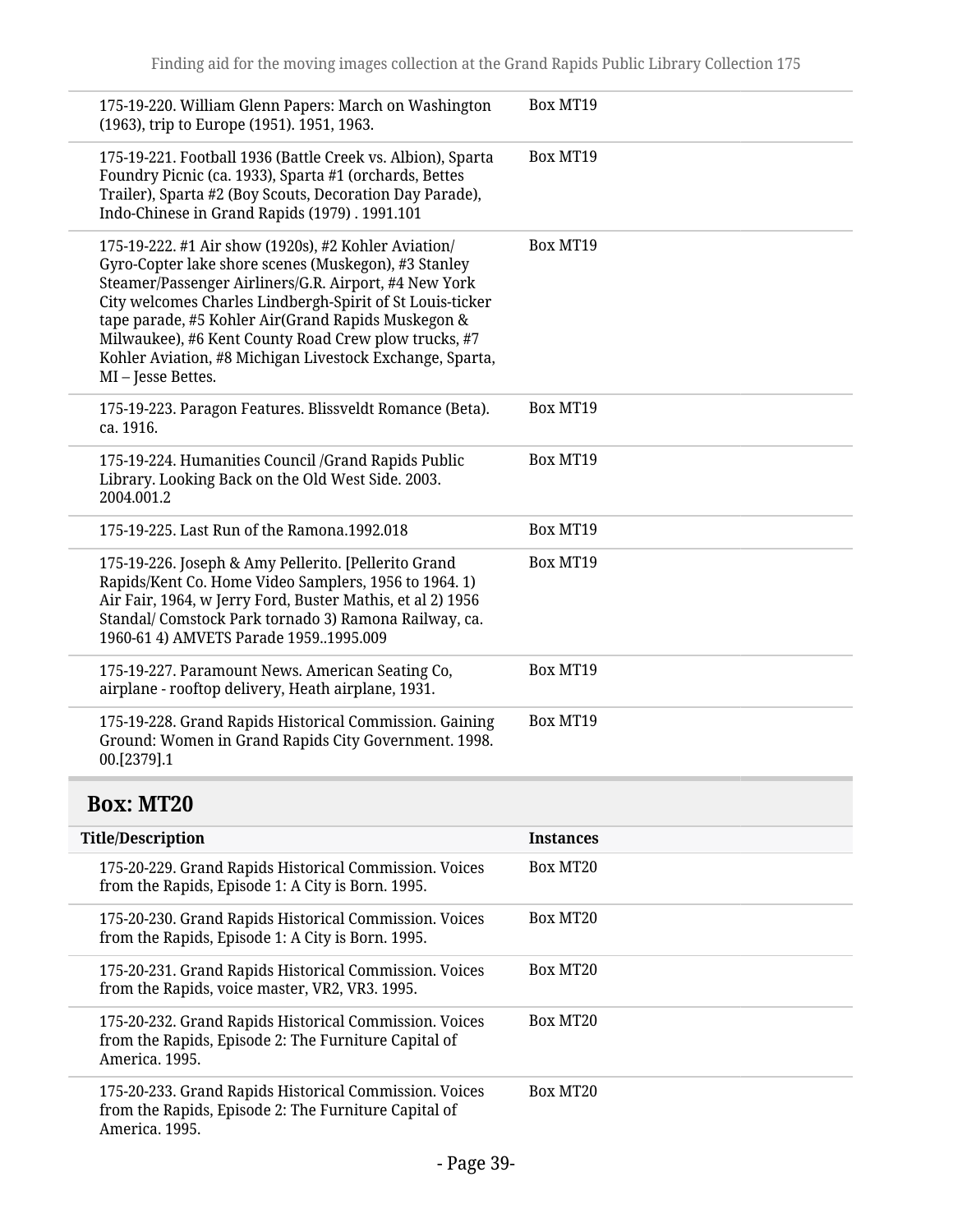<span id="page-39-0"></span>

| 175-20-234. Grand Rapids Historical Commission. Voices<br>from the Rapids, Episode 2: The Furniture Capital of<br>America, 1995.         | Box MT20         |
|------------------------------------------------------------------------------------------------------------------------------------------|------------------|
| 175-20-235. Grand Rapids Historical Commission. Voices<br>from the Rapids, Episode 2: The Furniture Capital of<br>America, tape 2. 1995. | Box MT20         |
| 175-20-236. Grand Rapids Historical Commission. Voices<br>from the Rapids, Episode 2: The Furniture Capital of<br>America, tape 3. 1995. | Box MT20         |
| 175-20-237. Grand Rapids Historical Commission. Voices<br>from the Rapids, Episode 2: The Furniture Capital of<br>America, tape 5. 1995. | Box MT20         |
| 175-20-238. Grand Rapids Historical Commission. Voices<br>from the Rapids, Episode 2: The Furniture Capital of<br>America, tape 6. 1995. | Box MT20         |
| 175-20-239. Grand Rapids Historical Commission. Voices<br>from the Rapids, voice master, VR2, VR3 tape2. 1995.                           | Box MT20         |
| 175-20-240. Grand Rapids Historical Commission. Voices<br>from the Rapids, clips from episodes 1-4 (copy). 1995.                         | Box MT20         |
| 175-20-241. Grand Rapids Historical Commission. Voices<br>from the Rapids, Episode 3: Times of Trial and Triumph.<br>1995.               | Box MT20         |
| 175-20-242. Grand Rapids Historical Commission. Voices<br>from the Rapids, Buck & Roda revision #4. 1994.                                | Box MT20         |
| 175-20-243. Grand Rapids Historical Commission. Voices<br>from the Rapids, voice master, VR2, VR3, Narration tape 1.<br>1995.            | Box MT20         |
| <b>Box: MT21</b>                                                                                                                         |                  |
| <b>Title/Description</b>                                                                                                                 | <b>Instances</b> |
| 175-21-244. Grand Rapids Historical Commission. Voices<br>from the Rapids, Episode 1: A City is Born. 1995.                              | Box MT21         |
| 175-21-245. Grand Rapids Historical Commission. Voices<br>from the Rapids, Episode 1: A City is Born. 1995.                              | Box MT21         |
| 175-21-246. Grand Rapids Historical Commission. Voices<br>from the Rapids, Episode 1: A City is Born. 1995.                              | Box MT21         |
| 175-21-247. Grand Rapids Historical Commission. Voices<br>from the Rapids, Episode 1: A City is Born. 1995.                              | Box MT21         |
| 175-21-248. Grand Rapids Historical Commission. Voices<br>from the Rapids, Episode 1: A City is Born revision. 1995.                     | Box MT21         |
| 175-21-249. Grand Rapids Historical Commission. Voices<br>from the Rapids, Episode 1: A City is Born revision. 1995.                     | Box MT21         |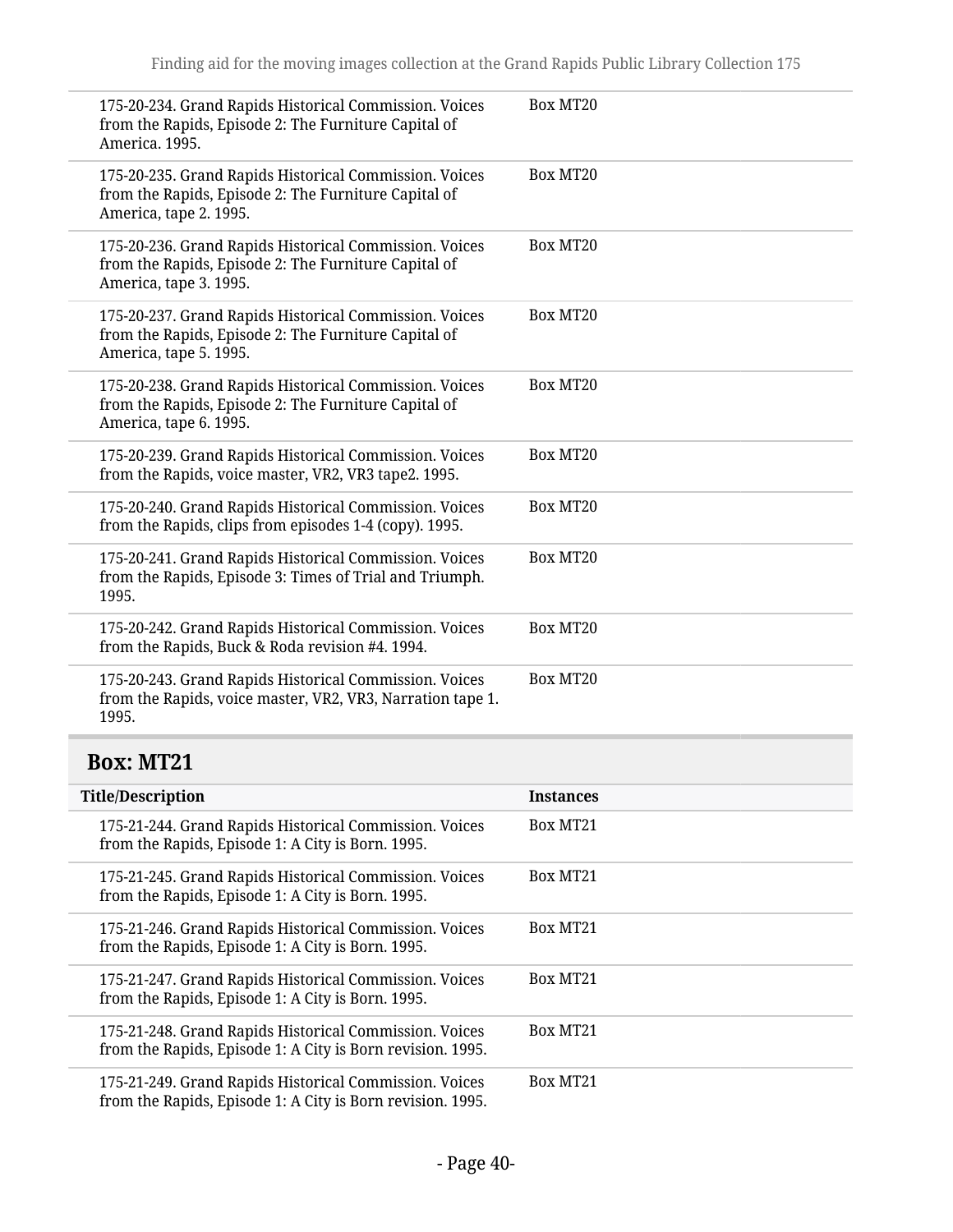| 175-21-250. Grand Rapids Historical Commission. Voices<br>from the Rapids, Episode 2: The Furniture Capital of<br>America Edited Master (S-VHS). 1995. | Box MT21         |
|--------------------------------------------------------------------------------------------------------------------------------------------------------|------------------|
| 175-21-251. Grand Rapids Historical Commission. Voices<br>from the Rapids, part 2&3 raw graphics. 1995.                                                | Box MT21         |
| 175-21-252. Grand Rapids Historical Commission. Voices<br>from the Rapids, Episodes 2&3 documentary credits. 1995.                                     | Box MT21         |
| 175-21-253. Grand Rapids Historical Commission. Voices<br>from the Rapids, Episode 3: Times of Trial and Triumph<br>raw footage tape 1.1995.           | Box MT21         |
| 175-21-254. Grand Rapids Historical Commission. Voices<br>from the Rapids, Episode 3: Times of Trial and Triumph<br>raw footage tape 2.1995.           | Box MT21         |
| 175-21-255. Grand Rapids Historical Commission. Voices<br>from the Rapids, Episode 3: Times of Trial and Triumph<br>raw footage tape 3. 1995.          | Box MT21         |
| 175-21-256. Grand Rapids Historical Commission. Voices<br>from the Rapids, Episode 3: Times of Trial and Triumph<br>Edited Master (S-VHS). 1995.       | Box MT21         |
| 175-21-257. Grand Rapids Historical Commission. Voices<br>from the Rapids, Episode 4:A City Renewed raw footage<br>tape 1.1995.                        | Box MT21         |
| 175-21-258. Grand Rapids Historical Commission. Voices<br>from the Rapids, Episode 4: A City Renewed raw footage<br>tape 2.1995.                       | Box MT21         |
| 175-21-259. Grand Rapids Historical Commission. Voices<br>from the Rapids, Episode 4: A City Renewed Edited Master<br>(S-VHS). 1995.                   | Box MT21         |
| 175-21-260. Grand Rapids Historical Commission. Voices<br>from the Rapids, music - SFX. 1995.                                                          | Box MT21         |
| 175-21-261. Grand Rapids Historical Commission. Voices<br>from the Rapids, computer graphics - SFX. 1993.                                              | Box MT21         |
| <b>Box: MT22</b>                                                                                                                                       |                  |
| <b>Title/Description</b>                                                                                                                               | <b>Instances</b> |
| 175-22-262. Grand Rapids Historical Commission. Voices<br>from The Rapids, Ep 1-4, Master (S-VHS). 1995.                                               | Box MT22         |
|                                                                                                                                                        |                  |

<span id="page-40-0"></span>175-22-263. Grand Rapids documentary raw footage tape 1. Box MT22 175-22-264. Grand Rapids documentary raw footage tape 2. Box MT22 175-22-265. Grand Rapids documentary raw footage tape Box MT22

3.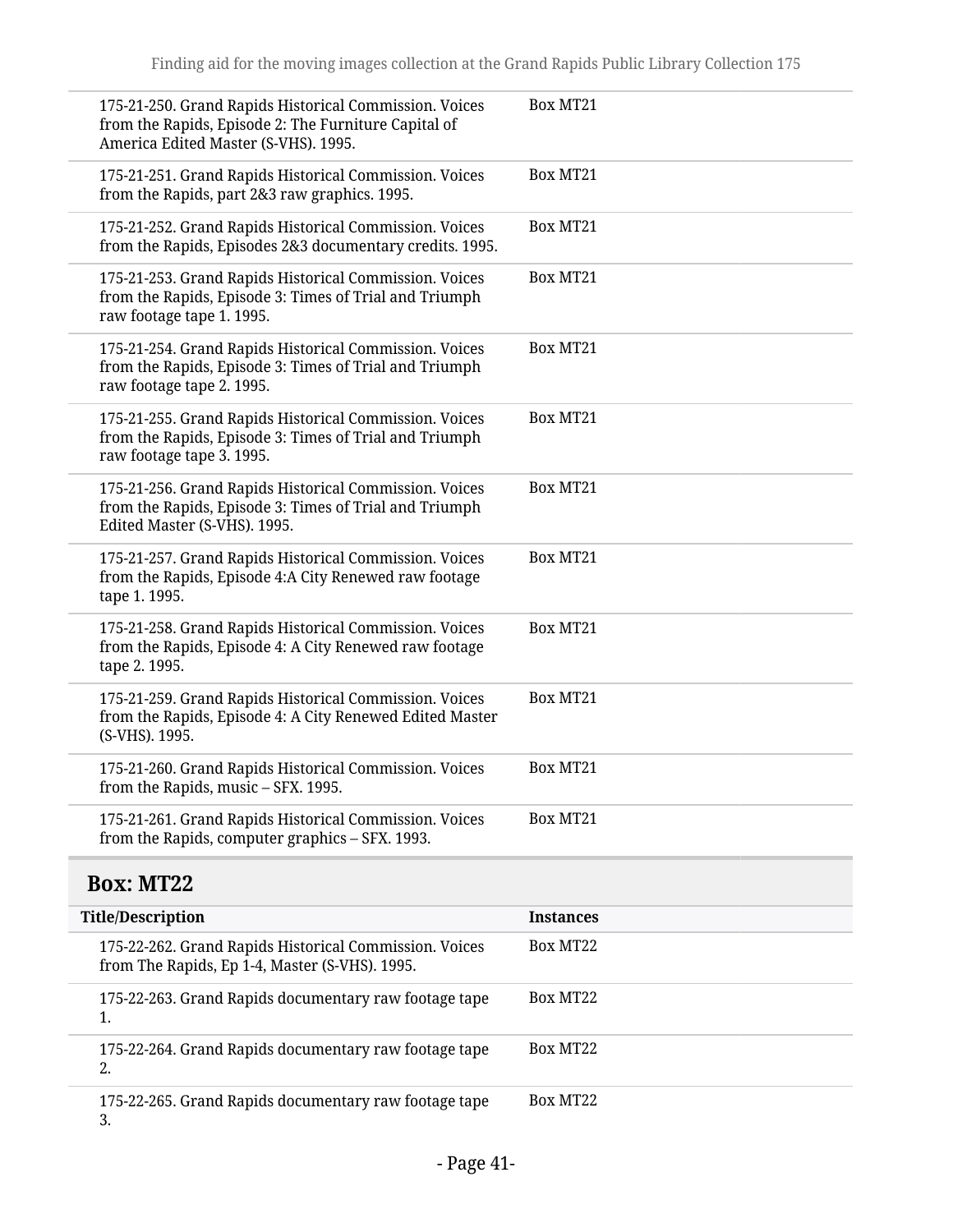| 4. | 175-22-266. Grand Rapids documentary raw footage tape | Box MT22 |
|----|-------------------------------------------------------|----------|
| ı. | 175-22-267. Grand Rapids documentary raw footage tape | Box MT22 |
| 2. | 175-22-268. Grand Rapids documentary raw footage tape | Box MT22 |
| 3. | 175-22-269. Grand Rapids documentary raw footage tape | Box MT22 |
| 4. | 175-22-270. Grand Rapids documentary raw footage tape | Box MT22 |
|    |                                                       |          |

# <span id="page-41-0"></span>**Box: MT23**

| <b>Title/Description</b>                                                                                                                          | <b>Instances</b> |
|---------------------------------------------------------------------------------------------------------------------------------------------------|------------------|
| 175-23-271. Grand Rapids Public Library. Bring You the<br>World commercial, 2006.                                                                 | Box MT23         |
| 175-23-272. Grand Rapids branch and Main construction<br>(Seymour, Yankee Clipper, temporary location, before<br>renovation).2001.031b            | Box MT23         |
| 175-23-273. Grand Rapids Public Library/Grand Rapids<br>Cable TV Production. Grand Rapids Main Library promo,<br>post renovation. 2003. 2003.011c | Box MT23         |
| 175-23-274. Grand Rapids Main Library renovation 2002.<br>2004.005a.2                                                                             | Box MT23         |
| 175-23-275. Grand Rapids Main Library renovation 2002.<br>2004.005a.1                                                                             | Box MT23         |
| 175-23-276. Ryerson Library Luncheon: Malcolm Holzman.<br>1994.2004.010B                                                                          | Box MT23         |
| 175-23-277. Grand Rapids Public Library/Comcast<br>Spotlight. Summer Reading 2005. 2005. 2006.009D.1                                              | Box MT23         |
| 175-23-278. Grand Rapids Public Library/Comcast<br>Spotlight. Employment Resource. 2005. 2006.009D.2                                              | Box MT23         |
| 175-23-279. Grand Rapids Public Library/Comcast<br>Spotlight. Reference/Adult Services. 2005. 2006.009D.3                                         | Box MT23         |
| 175-23-280. Grand Rapids Public Library/Comcast<br>Spotlight. Back to School. 2005. 2006.009D.4                                                   | Box MT23         |
| 175-23-281. Grand Rapids Public Library/Comcast<br>Spotlight. Celebration of the Book. 2005. 2006.009D.5                                          | Box MT23         |
| 175-23-282. Grand Rapids Public Library/Comcast<br>Spotlight. Storytime. 2005. 2006.009D.6                                                        | Box MT23         |
| 175-23-283. Grand Rapids Public Library/Comcast<br>Spotlight. Readers Society. 2005. 2006.009D.7                                                  | Box MT23         |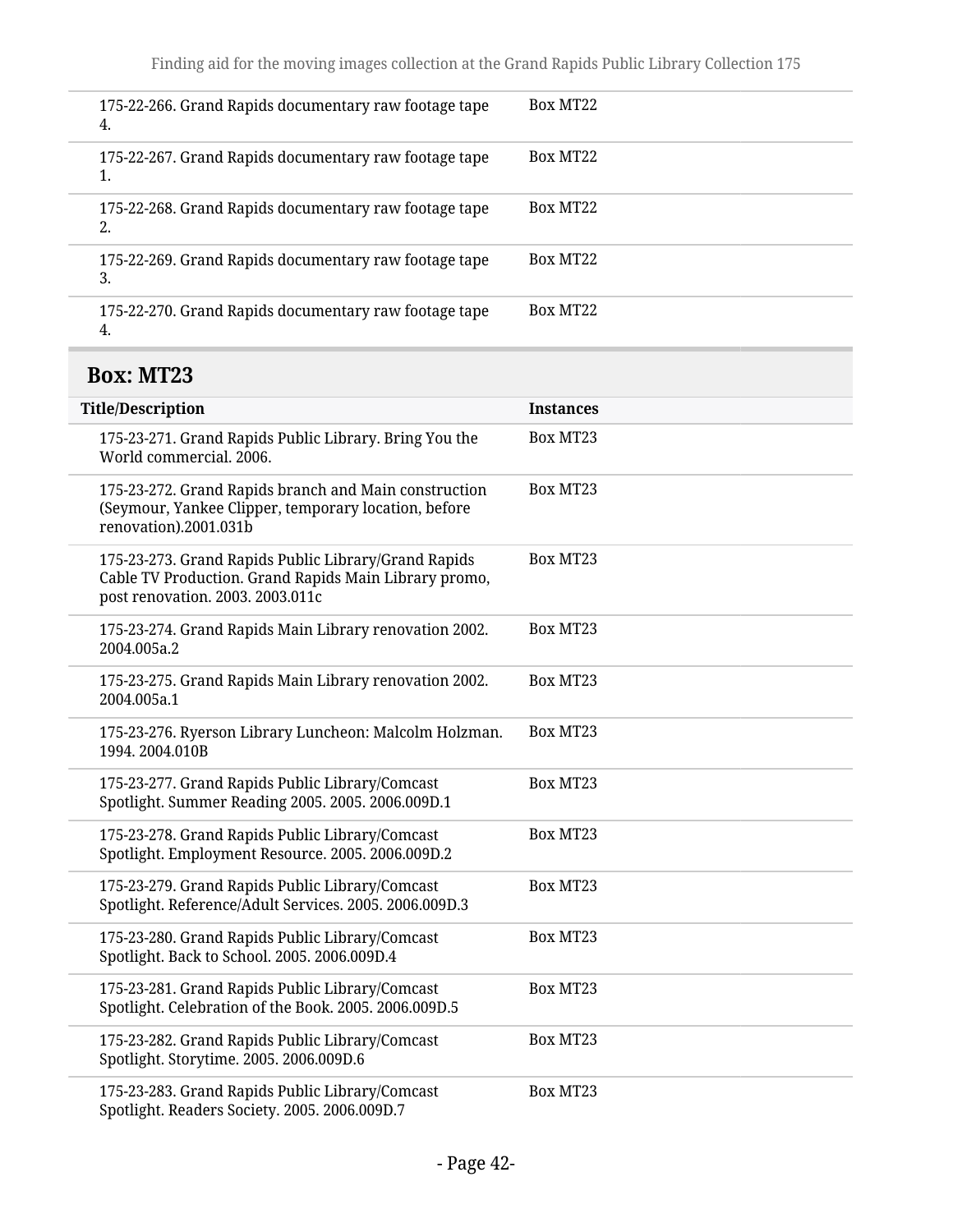<span id="page-42-1"></span><span id="page-42-0"></span>

| 175-23-284. Grand Rapids Public Library/Comcast<br>Spotlight. African American Resources. 2005. 2006.009I                                                    | Box MT23            |
|--------------------------------------------------------------------------------------------------------------------------------------------------------------|---------------------|
| 175-23-285. Grand Rapids Public Library/Comcast<br>Spotlight. Power of Knowledge. 2006. 2006.0092                                                            | Box MT23            |
| <b>Box: MT24</b>                                                                                                                                             |                     |
| <b>Title/Description</b>                                                                                                                                     | <b>Instances</b>    |
| 175-24-286. Gerald R. Ford Inaugural Speech.                                                                                                                 | Box MT24            |
| 175-24-287. Blue Cross/Blue Shield of Michigan. Stek's and<br>the Blues: Here to Stay (several GRPL images used). 2004.<br>2004.096                          | Box MT24            |
| 175-24-288. C-Span. Citizen Bee. 1986. 00.[23494].1                                                                                                          | Box MT24            |
| <b>Box: F25</b>                                                                                                                                              |                     |
| <b>Title/Description</b>                                                                                                                                     | <b>Instances</b>    |
| 175-25-289. WOOD-TV 8. WOOD-TV8 ca 1960s (1" video<br>master). 1960s.                                                                                        | Box F <sub>25</sub> |
| 175-25-290. Grand Rapids offersGeorge Welsh (1 3/8"<br>film).                                                                                                | Box F <sub>25</sub> |
| 175-25-291. B. Yost. Grand Rapids, Michigan (1/4" film).                                                                                                     | Box F <sub>25</sub> |
| 175-25-292. Grand Rapids Water Pipeline Project, Price<br>Bros. (1" film) (Dub). 1939.                                                                       | Box F <sub>25</sub> |
| 175-25-293. Grand Rapids Water Pipeline Project, Price<br>Bros. (1" film) 1939.                                                                              | Box F <sub>25</sub> |
| <b>Box: F26</b>                                                                                                                                              |                     |
| <b>Title/Description</b>                                                                                                                                     | <b>Instances</b>    |
| 175-26-294. Celebration/Activities (16mm).                                                                                                                   | Box F <sub>26</sub> |
| 175-26-295. Blissveldt Romance (1" master video). 1915.                                                                                                      | Box F <sub>26</sub> |
| 175-26-296. GR City Film (16mm).                                                                                                                             | Box F26             |
| 175-26-297. GR City Film (16mm). 1981.                                                                                                                       | Box F <sub>26</sub> |
| 175-26-298. GR City Film (16mm).                                                                                                                             | Box F <sub>26</sub> |
| 175-26-299. 13th annual Grand Rapids Railway Company<br>employee's picnic, Benjamin Hatchett's home, Lakewood -<br>Fisk Lake (1" video master). 23 Aug 1916. | Box F <sub>26</sub> |
| <b>Box: F27</b>                                                                                                                                              |                     |

<span id="page-42-3"></span><span id="page-42-2"></span>

| Title/Description                        | <i><u><b>Instances</b></u></i> |
|------------------------------------------|--------------------------------|
| 175-27-300. Construction #1, #2 (16 mm). | Box F <sub>27</sub>            |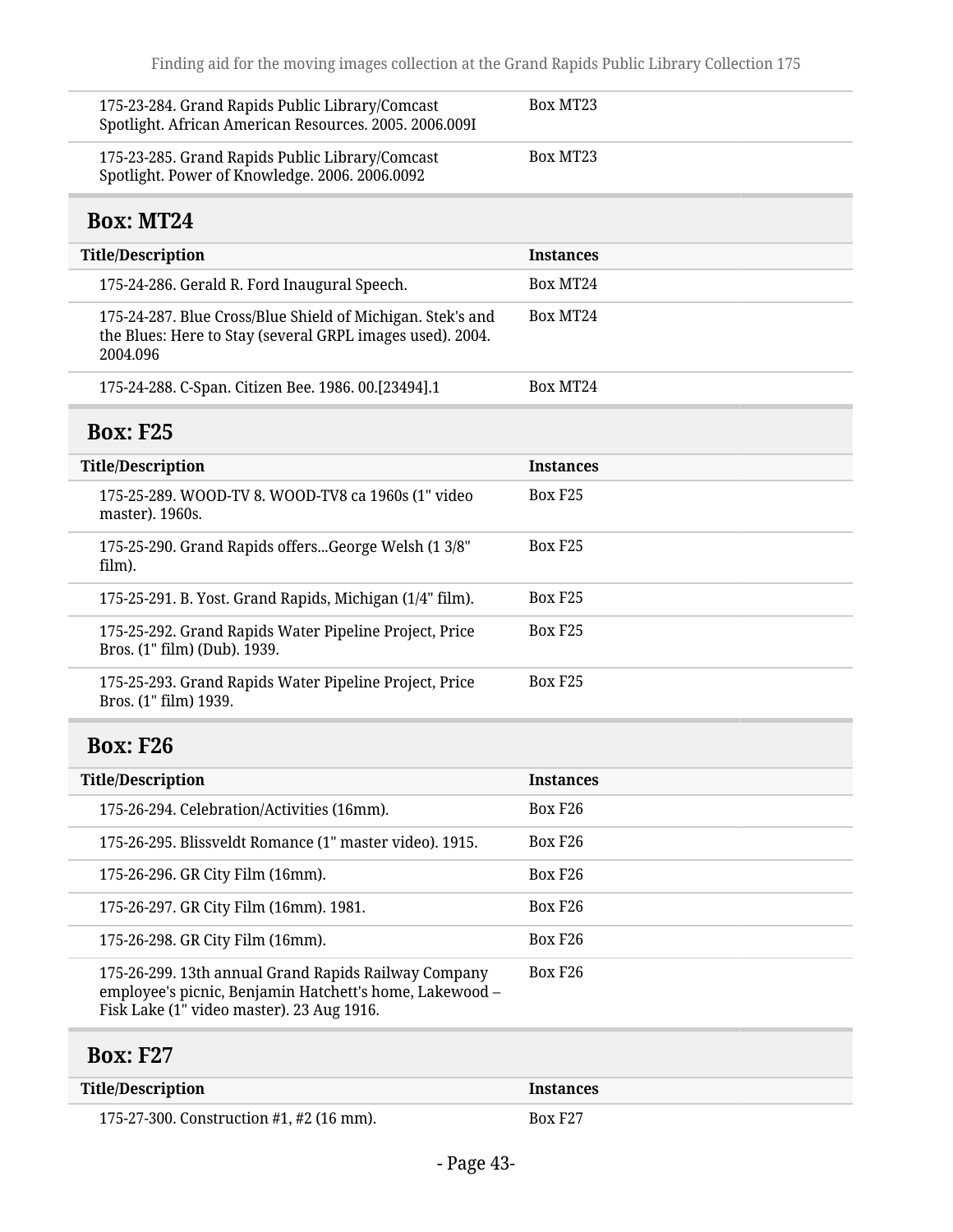| 175-27-301. Grand Rapids Junior College Roll #1 (16 mm).                    | Box F <sub>27</sub> |
|-----------------------------------------------------------------------------|---------------------|
| 175-27-302. Grand Rapids Junior College Roll #2 (16 mm).                    | Box F <sub>27</sub> |
| 175-27-303. Grand Rapids Junior College Roll #5, #6 (16<br>mm).             | Box F <sub>27</sub> |
| 175-27-304. Yost. Fire at Mason Temple looking down<br>Fulton Street, 1903. | Box F <sub>27</sub> |
| 175-27-305, Yost, Flood, 1932.                                              | Box F <sub>27</sub> |
| 175-27-306. Yost. Indy race, parade in Grand Rapids. 1937.                  | Box F <sub>27</sub> |
| 175-27-307. Yost. Sprayer supply, zoo, airport, Reed's Lake.                | Box F <sub>27</sub> |
|                                                                             |                     |

## <span id="page-43-0"></span>**Box: F28**

| <b>Title/Description</b>                             | <b>Instances</b>    |
|------------------------------------------------------|---------------------|
| 175-28-308. Grand Rapids Products – City Film (8mm). | Box F <sub>28</sub> |
| 175-28-309. Furniture Festival Parade (8mm). 1936.   | Box F <sub>28</sub> |
| 175-28-310. WOOD-TV 8 1960's preview (8mm). 1960s.   | <b>Box F28</b>      |
| 175-28-311. Unknown (8mm).                           | Box F <sub>28</sub> |
| 175-28-312. Unknown (8mm).                           | Box F <sub>28</sub> |

## <span id="page-43-1"></span>**Box: F29**

| <b>Title/Description</b>                                                   | <b>Instances</b>    |
|----------------------------------------------------------------------------|---------------------|
| 175-29-313. Grand Rapids Riots on Division Avenue, 1967<br>(8mm). 1967.    | Box F <sub>29</sub> |
| 175-29-314. Blythefield - Pen Club Stag (16mm). 2 Aug<br>1957.             | Box F <sub>29</sub> |
| 175-29-315. Time Life Production. This is Grand Rapids<br>$(16mm)$ . 1967. | Box F <sub>29</sub> |
| 175-29-316. Industry on Parade #166 (16mm).                                | Box F <sub>29</sub> |
| 175-29-317. The Calder Le Grande Vitesse (16mm).                           | Box F <sub>29</sub> |
| 175-29-318. Industry on Parade #168 (16mm).                                | Box F <sub>29</sub> |
| 175-29-319. Industry on Parade #441 [Ancillary data<br>included in box].   | Box F <sub>29</sub> |
| 175-29-320. Korean War Bond Drive audio (16mm). ca.<br>1952.               | <b>Box F29</b>      |
| 175-29-321. Tom Steffel. Forslund Factory 1 of 2 (16mm).                   | Box F <sub>29</sub> |
| 175-29-322. Tom Steffel. Forslund Factory 2 of 2 (16mm).                   | Box F <sub>29</sub> |
|                                                                            |                     |

# <span id="page-43-2"></span>**Box: F30**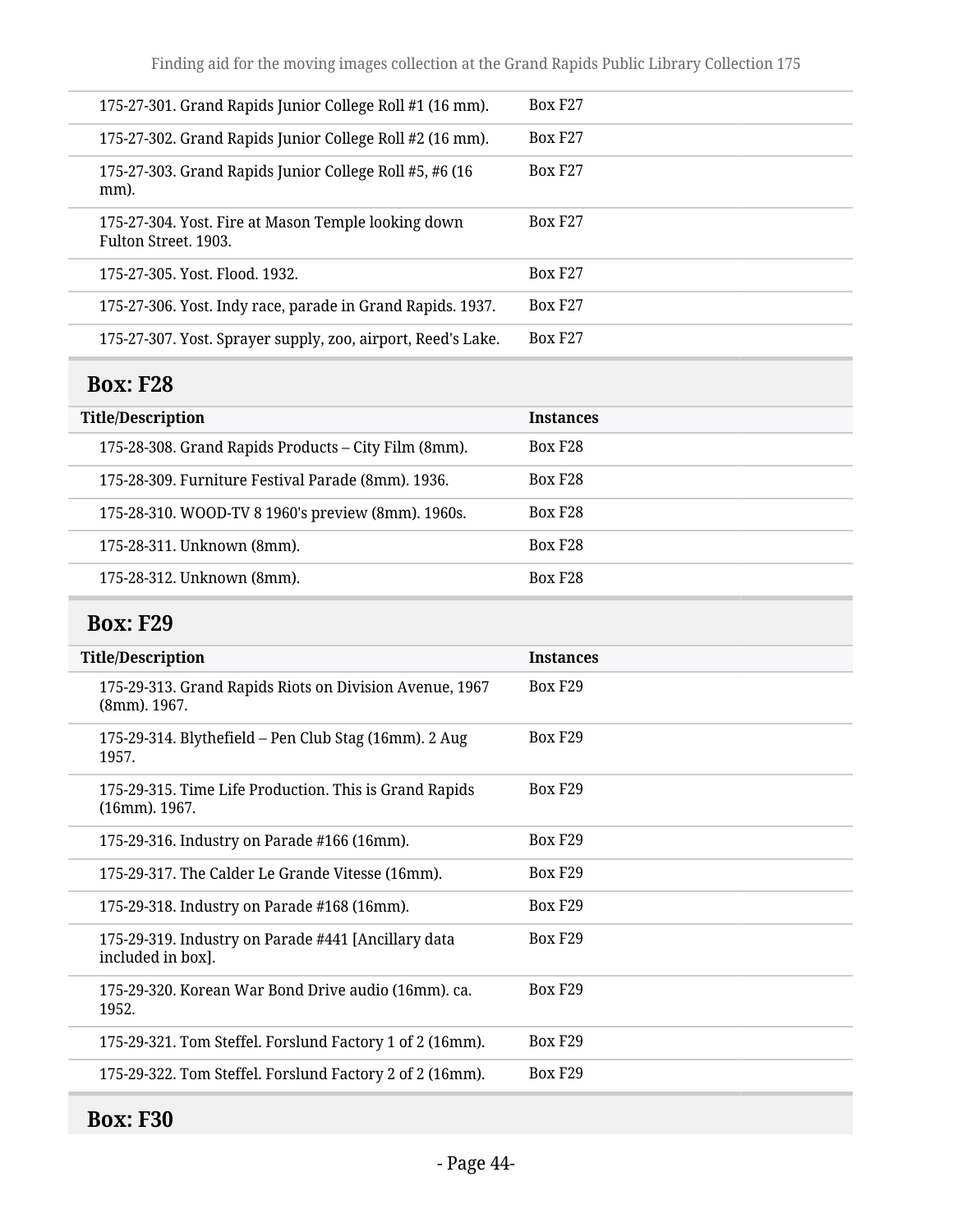<span id="page-44-2"></span><span id="page-44-1"></span><span id="page-44-0"></span>

| <b>Title/Description</b>                                                                                                      | <b>Instances</b> |
|-------------------------------------------------------------------------------------------------------------------------------|------------------|
| 175-30-323. Del Blumenshine. Del Blumenshine Uncle<br>Dummy (R. P. G. Pennington, "prophet") interview 16mm).<br>12 Mar 1966. | Box F30          |
| 175-30-324. DeVaux Hall: Celebration of DeVaux<br>Production (16mm). ca. 1920s.                                               | Box F30          |
| 175-30-325. Fourth grade class (16mm). 1949.                                                                                  | Box F30          |
| 175-30-326. Destruction of Grand Rapids Old City Hall,<br>outtakes (16mm). ca. 1969.                                          | Box F30          |
| 175-30-327. Grand Rapids scenes, 1937 (16mm). 1937.                                                                           | Box F30          |
| <b>Box: F31</b>                                                                                                               |                  |
| <b>Title/Description</b>                                                                                                      | <b>Instances</b> |
| 175-31-328. ABC Committee: A Better Community (8mm).<br>ca. 1950.                                                             | Box F31          |
| 175-31-329. City of Grand Rapids. Annual Report for City of<br>Grand Rapids (8mm). 1960.                                      | Box F31          |
| 175-31-330. Grand Rapids pipeline – original (8mm).<br>1939-1940.                                                             | Box F31          |
| 175-31-331. Grand Rapids pipeline – copy (8mm).<br>1939-1940.                                                                 | Box F31          |
| <b>Box: F32</b>                                                                                                               |                  |
| <b>Title/Description</b>                                                                                                      | <b>Instances</b> |
| 175-32-332. United States Army/National Archives. Fellow<br>Americans (16mm).                                                 | Box F32          |
| 175-32-333. Grand Rapids Parade of Homes.                                                                                     | Box F32          |
| 175-32-334. Grand Rapids Chamber of Commerce. Grand<br>Rapids: Gateway to the Playground of the Nation (16mm).<br>1920-1930.  | Box F32          |
| 175-32-335. Universal International. Korean War Bond<br>Drive audio (16 mm) [silent film]. ca. 1952.                          | Box F32          |
| 175-32-336. City of Grand Rapids. North Park Bridge, Lake<br>Michigan pipeline [2 reels] (16 mm).                             | Box F32          |
| 175-32-337. City of Grand Rapids. North Park Bridge (16<br>mm).                                                               | Box F32          |
| 175-32-338. City of Grand Rapids. North Park Bridge (16<br>mm).                                                               | Box F32          |
| <b>Box: F33</b>                                                                                                               |                  |
| <b>Title/Description</b>                                                                                                      | <b>Instances</b> |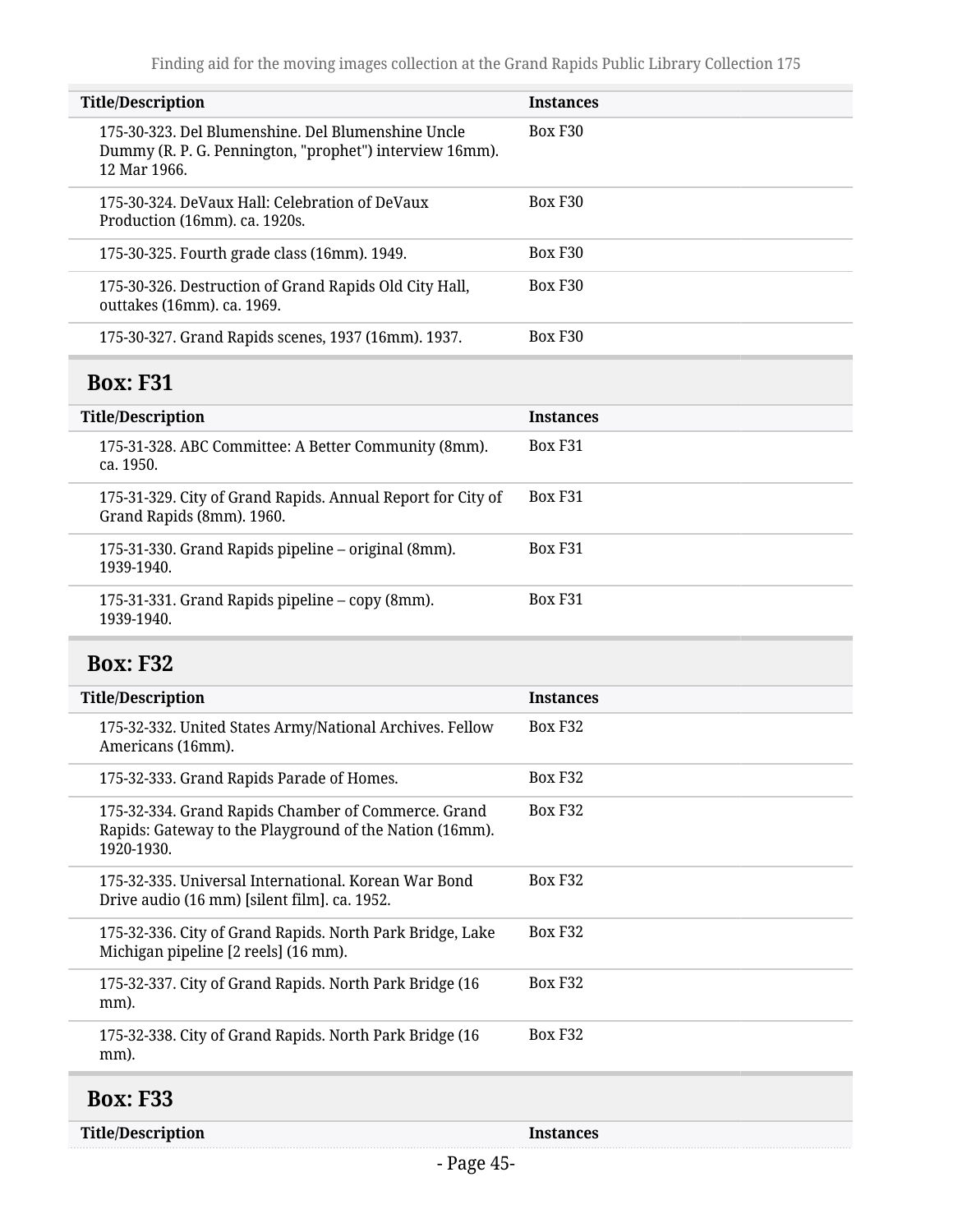| 175-33-339. William Glenn Papers: debate on housing<br>(super 8mm).                                      | Box F <sub>33</sub> |
|----------------------------------------------------------------------------------------------------------|---------------------|
| 175-33-340. Robert Hoekstra, WOOD-TV8. Opening Grand<br>Rapids Old City Hall Time Capsule (16 mm). 1969. | Box F <sub>33</sub> |
| 175-33-341. Grand Rapids Story (16 mm).                                                                  | Box F33             |
| 175-33-342. Universal International, Christ for the Crisis<br>(16 mm). ca. 1952.                         | Box F <sub>33</sub> |
| 175-33-343. William Glenn Papers: trip to Europe (16 mm).<br>1951.                                       | Box F <sub>33</sub> |
| 175-33-344. William Glenn Papers: March on Washington<br>$(16$ mm). $1963$ .                             | Box F <sub>33</sub> |
| 175-33-345. William Glenn Papers: March on Washington<br>$(16$ mm). $1963.2$                             | Box F <sub>33</sub> |
|                                                                                                          |                     |

# <span id="page-45-0"></span>**Box: F34**

<span id="page-45-1"></span>

| <b>Title/Description</b>                                                                       | <b>Instances</b>    |
|------------------------------------------------------------------------------------------------|---------------------|
| 175-34-346. Chesapeake & Ohio Railway. Golden Link: The<br>Chessie System (16 mm). ca. 1950.   | Box F34             |
| 175-34-347. City of Grand Rapids. "None" (16mm).                                               | Box F34             |
| 175-34-348. City of Grand Rapids. "Camera test" (16mm)<br>[REBOX].                             | Box F34             |
| 175-34-349. City of Grand Rapids. Water Works Lake<br>Michigan Construction (16mm) [2 copies]. | Box F34             |
| 175-34-350. City of Grand Rapids. North Park Bridge (16<br>mm).                                | Box F <sub>34</sub> |
| 175-34-351. CSO Basin Project.                                                                 | Box F34             |
| <b>Box: F35</b>                                                                                |                     |
| <b>Title/Description</b>                                                                       | <b>Instances</b>    |
| 175-35-352. City of Grand Rapids. "Crib/Wilson" (16mm) [2<br>copies].                          | Box F35             |
| 175-35-353. Grand Rapids Chamber of Commerce.<br>Chamber of Commerce Cruise (16mm). 1950.      | Box F35             |
| 175-35-354. City of Grand Rapids. "None" (16mm).                                               | Box F35             |
| 175-35-532. Osterhouse films: three 16 mm films taken                                          |                     |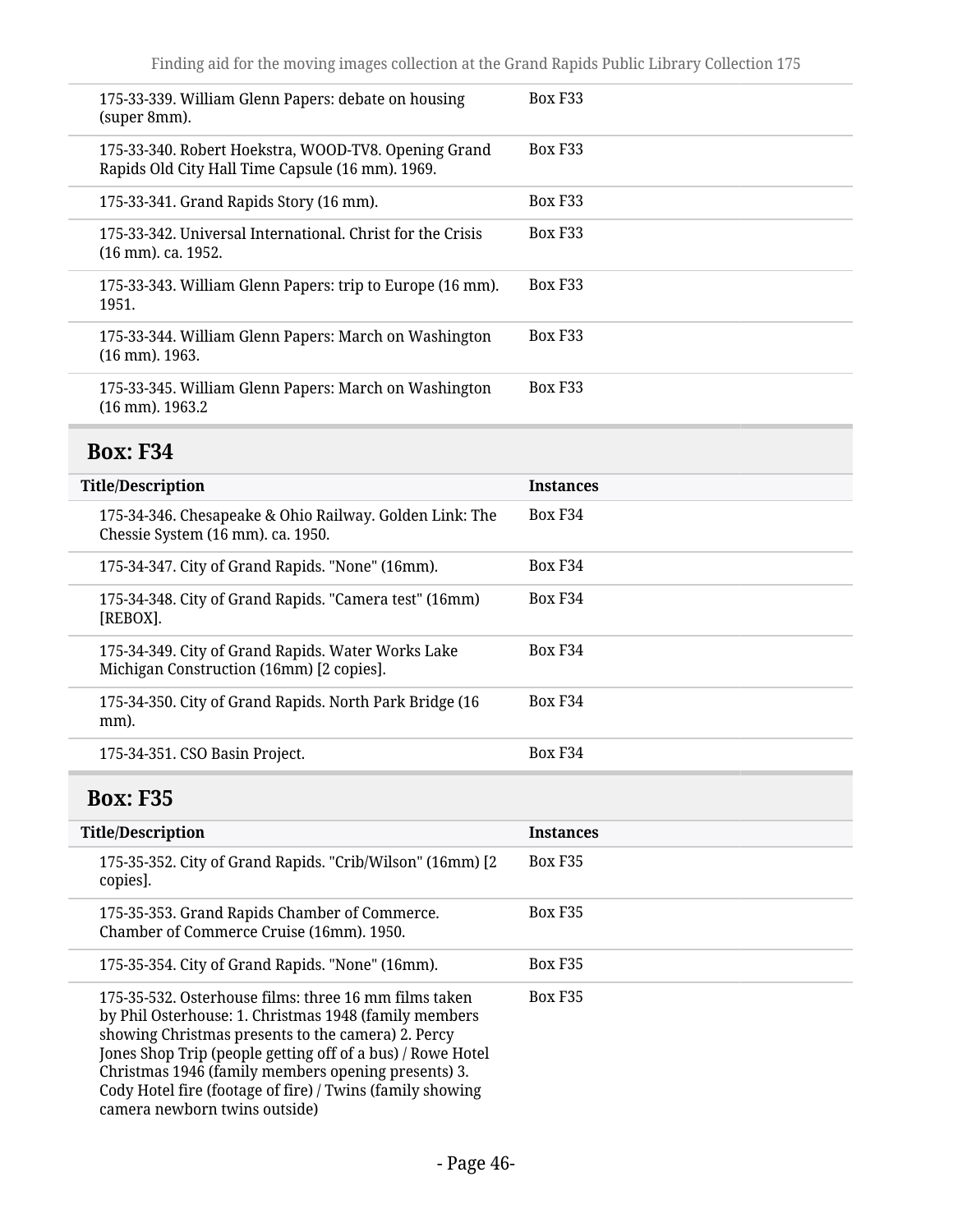<span id="page-46-0"></span>

| <b>Box: DU36</b>                                                                                                                         |                  |  |
|------------------------------------------------------------------------------------------------------------------------------------------|------------------|--|
| <b>Title/Description</b>                                                                                                                 | <b>Instances</b> |  |
| 175-36-355. History of Kent County (vhs).                                                                                                | <b>Box DU36</b>  |  |
| 175-36-356. Lake Michigan pipeline (vhs) GRWP1.                                                                                          | <b>Box DU36</b>  |  |
| 175-36-357. This is Grand Rapids (vhs).                                                                                                  | <b>Box DU36</b>  |  |
| 175-36-358. Industry on Parade (vhs).                                                                                                    | Box DU36         |  |
| 175-36-359. Furniture Festival Parade (1936), Grand Rapids<br>scenes (1937), Grand Rapids riots (1967), Old City Hall<br>$(1969)$ (vhs). | <b>Box DU36</b>  |  |
| 175-36-360. Air flight, snow plowing.                                                                                                    | <b>Box DU36</b>  |  |
| 175-36-361. Grand River flood (1932), Indy 500 (1937), GR<br>parade, Fire at Masonic Temple, Zoo, Airport, Reed's Lake,<br>GR scenes.    | Box DU36         |  |
| 175-36-362. Lake Michigan pipeline (vhs) GRWP2.                                                                                          | <b>Box DU36</b>  |  |
| 175-36-363. Lake Michigan pipeline (vhs) GRWP3.                                                                                          | Box DU36         |  |
| 175-36-364. Grand Rapids Historical Commission. Rev.<br>Howard Schipper & Chau Cao (vhs).                                                | Box DU36         |  |
| 175-36-365. Industry on Parade (vhs).                                                                                                    | <b>Box DU36</b>  |  |
| 175-36-366. Grand Rapids Historical Commission.<br>Flashback! Frey Foundation (vhs). 1996.                                               | Box DU36         |  |
| 175-36-367. Grand Rapids Historical Commission.<br>Flashback! African American Trailblazers: Preview copy<br>(vhs). 1996.                | <b>Box DU36</b>  |  |
| 175-36-368. Grand Rapids Historical Commission.<br>Flashback! African American Trailblazers: Preview copy<br>(vhs). 1996.                | <b>Box DU36</b>  |  |
| 175-36-369. Grand Rapids Historical Commission.<br>Flashback! African American Trailblazers: Preview copy<br>(vhs). 1996.                | Box DU36         |  |
| 175-36-370. History of Kent County (vhs).                                                                                                | <b>Box DU36</b>  |  |
| 175-36-371. History of Kent County (vhs).                                                                                                | <b>Box DU36</b>  |  |
| 175-36-372. History of Kent County (vhs).                                                                                                | <b>Box DU36</b>  |  |
| 175-36-373. Tribute to Lyman Parks (vhs).                                                                                                | <b>Box DU36</b>  |  |
| 175-36-374. Helen Claytor interview (not sure if duplicate).                                                                             | <b>Box DU36</b>  |  |
| 175-36-375. Grand Rapids Chamber of Commerce. A Better<br>Community (vhs). 1950.                                                         | <b>Box DU36</b>  |  |
| 175-36-376. Grand Rapids Chamber of Commerce. A Better<br>Community (vhs). 1950.                                                         | Box DU36         |  |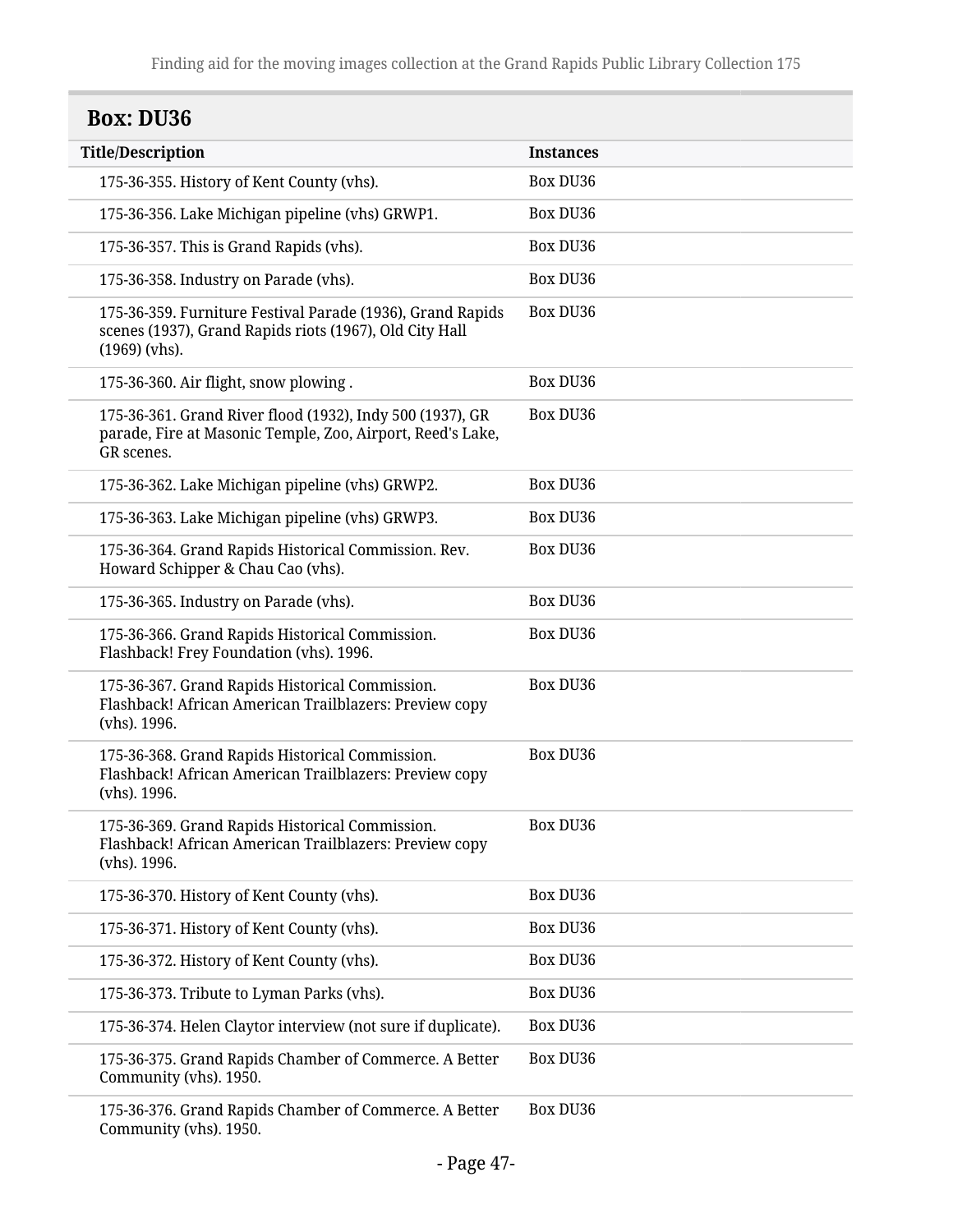<span id="page-47-0"></span>

| 175-36-377. Grand Rapids: Gateway to the Playground of<br>the Nation (vhs).                                                                                                                                                 | Box DU36         |
|-----------------------------------------------------------------------------------------------------------------------------------------------------------------------------------------------------------------------------|------------------|
| 175-36-378. Grand Rapids: Gateway to the Playground of<br>the Nation (vhs).                                                                                                                                                 | Box DU36         |
| 175-36-379. William Glenn films.                                                                                                                                                                                            | <b>Box DU36</b>  |
| <b>Box: DU37</b>                                                                                                                                                                                                            |                  |
| <b>Title/Description</b>                                                                                                                                                                                                    | <b>Instances</b> |
| 175-37-380. Grand Rapids Public Library - GRTV. Girls of<br>Summer: The Grand Rapids Chicks, 1946-1954 (vhs). 1991.<br>00.[2377].1                                                                                          | <b>Box DU37</b>  |
| 175-37-381. Grand River Walk: A Walking Tour of the<br>Calkins Law Office (vhs). 1990. 00.[2376].1                                                                                                                          | Box DU37         |
| 175-37-382. Grand Rapids Chamber of Commerce. A Better<br>Community (vhs). 1950. 00.[2384].1                                                                                                                                | Box DU37         |
| 175-37-383. Grand Rapids Historical Commission. Grand<br>Rapids History on Film: Blissveldt Romance, Kiddies<br>Day at Ramona Park, GR: Gateway to Playground, Grand<br>Rapids Presents its Mayor-George Welsh (vhs). 1992. | Box DU37         |
| 175-37-384. Steelcase. The Renewing of a Vision Frank<br>Lloyd Wright - Meyer May House (vhs). 1987.                                                                                                                        | Box DU37         |
| 175-37-385. Calder: A Man and His Art (vhs).                                                                                                                                                                                | Box DU37         |
| 175-37-386. Greater Grand Rapids Women's History<br>Council. Legacy '94 Sampler Margaret Sellers, Nancy<br>Mulnix, Evangeline Lamberts, Sandra Wright, Lt. Mary<br>Skrycki-DeYoung panel; Women in city government. 1994.   | Box DU37         |
| 175-37-387. Chesapeake & Ohio Railway. The Golden Link<br>- The Chessie System - Lake Michigan ferry (vhs). ca. 1950.                                                                                                       | Box DU37         |
| <b>Box: MDC38</b>                                                                                                                                                                                                           |                  |
| <b>Title/Description</b>                                                                                                                                                                                                    | <b>Instances</b> |
| 175-38-388. Jerry Ford, South High School football ca,<br>1920s-1930s (mini digital video cassette).1999.101                                                                                                                | <b>Box MDC38</b> |

<span id="page-47-1"></span>

| $10 - 00 - 1000$ (minimum diagnosity radio $0.000$                                                                 |           |
|--------------------------------------------------------------------------------------------------------------------|-----------|
| 175-38-389. Forslund Factory (mini digital video cassette).<br>1984.                                               | Box MDC38 |
| 175-38-390. The Golden Link – The Chessie System – Lake<br>Michigan ferry (mini digital video cassette). ca. 1950. | Box MDC38 |

## <span id="page-47-2"></span>**Box: MDVD39**

| Title/Description                                     | <b>Instances</b> |
|-------------------------------------------------------|------------------|
| 175-39-391. Grand Rapids Historical Commission. Grand | <b>Box</b>       |
| Rapids History on Film: Blissveldt Romance, Kiddies   | MMDVD39          |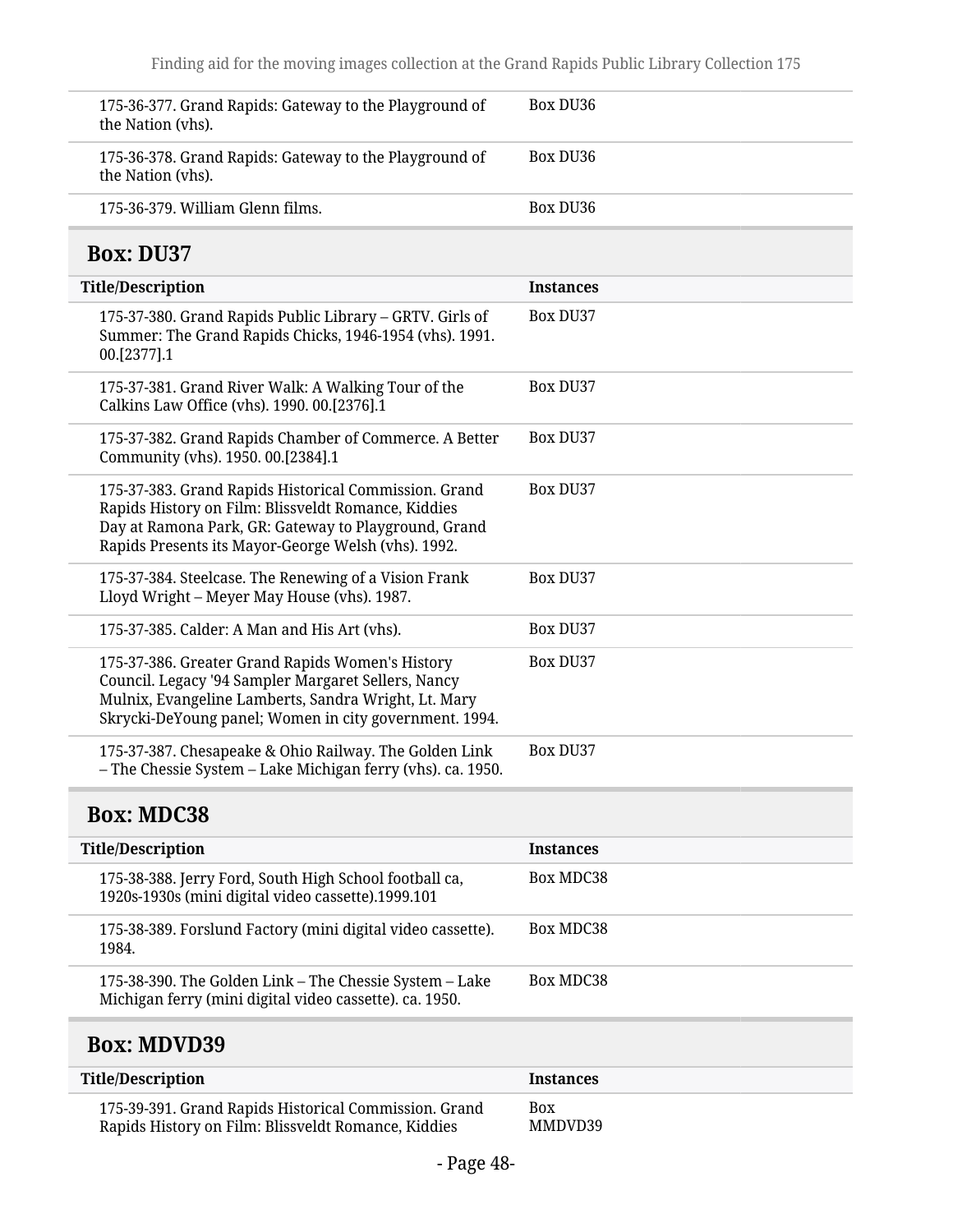Day at Ramona Park, GR: Gateway to Playground, Grand Rapids Presents its Mayor-George Welsh (DVD master). 1992.

| 175-39-392. High School Football: 1928 Ottawa vs Catholic<br>Central, 1929 Ottawa vs. South, 1930 Central vs. Ottawa,<br>1930 Ottawa vs. Alumni, 1938 Ottawa vs. Union (DVD<br>master).2010.041                                                                                                                                                                                         | <b>Box</b><br>MMDVD39 |
|-----------------------------------------------------------------------------------------------------------------------------------------------------------------------------------------------------------------------------------------------------------------------------------------------------------------------------------------------------------------------------------------|-----------------------|
| 175-39-393. Glenn D. Thomas home movies Johnson &<br>Grandville Park 1938, Airport & garage 1938, 714 Wealthy<br>Jan 1940, Reeds Lake Jul 1940, Ramona Park July 1940,<br>Santa Parade Nov 1940, Rockford Jun 1941, Rodeo North<br>Park 1941, Ramona Park, Barnhardt Building torn down<br>Fall 1941, brick siding 458 Adams St Oct 1942 (DVD<br>master).2011.013                       | <b>Box</b><br>MMDVD39 |
| 175-39-394. Union High School South High School 1948 City<br>League Football Championship. 1948. [5816].1                                                                                                                                                                                                                                                                               | <b>Box</b><br>MMDVD39 |
| 175-39-532. Osterhouse films: three 16 mm films taken<br>by Phil Osterhouse: 1. Christmas 1948 (family members<br>showing Christmas presents to the camera) 2. Percy<br>Jones Shop Trip (people getting off of a bus) / Rowe Hotel<br>Christmas 1946 (family members opening presents) 3.<br>Cody Hotel fire (footage of fire) / Twins (family showing<br>camera newborn twins outside) | <b>Box</b><br>MMDVD39 |
|                                                                                                                                                                                                                                                                                                                                                                                         |                       |

### <span id="page-48-0"></span>**Box: OR40**

| <b>Title/Description</b> |                                                                                                                                                     | <b>Instances</b> |
|--------------------------|-----------------------------------------------------------------------------------------------------------------------------------------------------|------------------|
|                          | 175-40-395. Grand Rapids Public Library. Judge John Letts,<br>first African-American judge, interviewed by Gordon<br>Olson (vhs). 8 Mar 1995.       | Box OR40         |
|                          | 175-40-396. Grand Rapids Public Library. Nancy Mulnix,<br>Calder activist, interviewed by Gordon Olson (vhs). 23 Mar<br>1995.                       | Box OR40         |
|                          | 175-40-397. Grand Rapids Public Library. Miguel Navarro,<br>owner El Matador Tortilla factory, interviewed by Gordon<br>Olson (vhs). 17 Apr 1995.   | Box OR40         |
|                          | 175-40-398. Grand Rapids Public Library. Rev. Lyman<br>Parks, first African-American Mayor of GR, interviewed by<br>Gordon Olson (vhs). 8 Mar 1995. | Box OR40         |
|                          | 175-40-399. Grand Rapids Public Library. Barbara Roelofs,<br>Heritage Hill activist, interviewed by Gordon Olson (vhs).<br>6 May 1995.              | Box OR40         |
|                          | 175-40-400. Grand Rapids Public Library. William Scott,<br>WWII vet, interviewed by Gordon Olson (vhs). 8 Mar 1995.                                 | Box OR40         |
|                          | 175-40-401. Grand Rapids Public Library. Kemo Smith,<br>Native American activist, interviewed by Gordon Olson<br>(vhs). 17 Apr 1995.                | Box OR40         |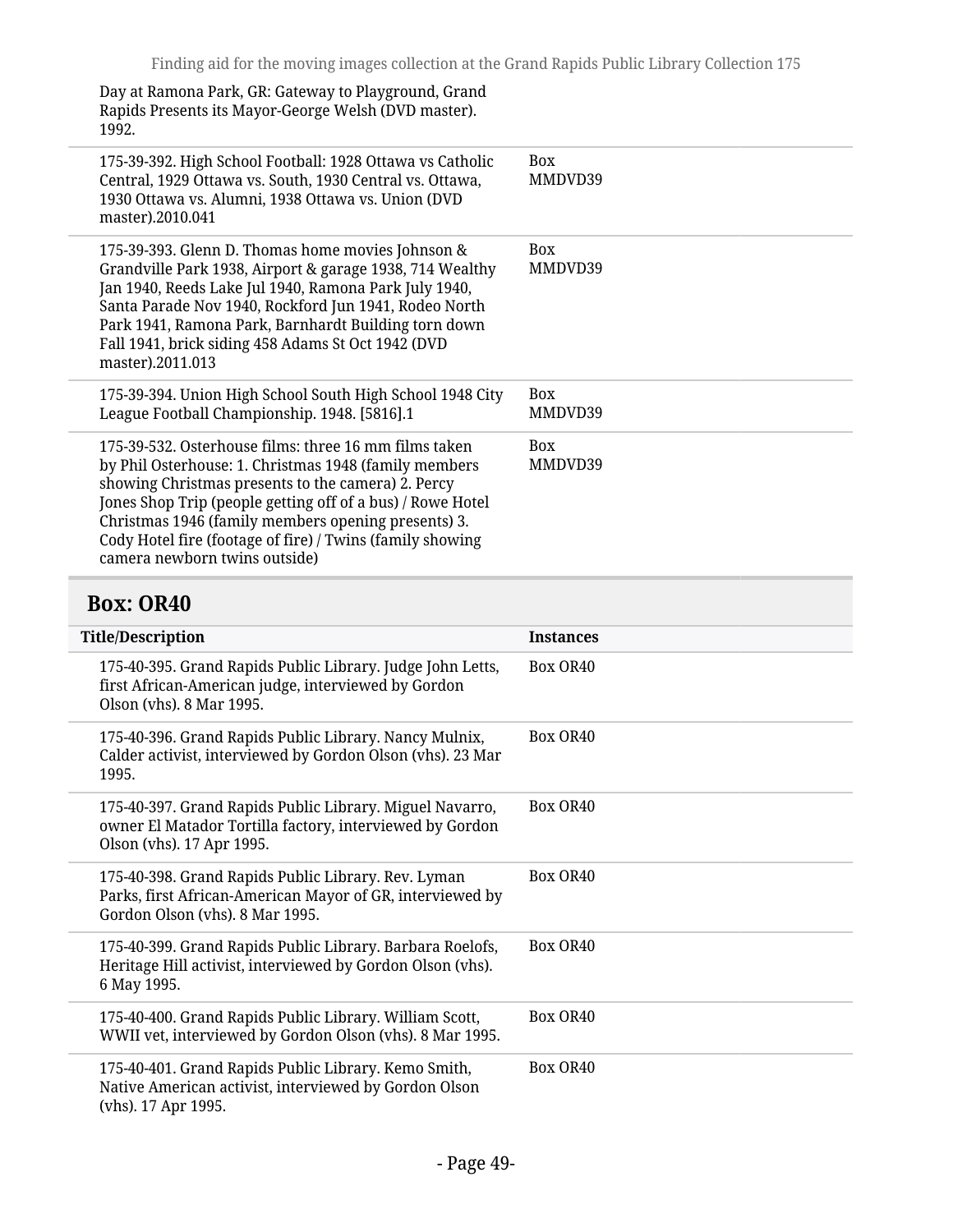| 175-40-402. Grand Rapids Public Library. Ron Ward,<br>Director, GVSU Water Resources Institute, interviewed by<br>Paul Shope (vhs). 29 Mar 1995.                  | Box OR40 |
|-------------------------------------------------------------------------------------------------------------------------------------------------------------------|----------|
| 175-40-403. Grand Rapids Public Library. Judge John Letts,<br>first African-American judge - DUP; Birgit Klohs (vhs). 8<br>Mar 1995.                              | Box OR40 |
| 175-40-404. Grand Rapids Public Library. Nancy Mulnix,<br>Calder activist - DUP; Miguel Navarro, owner El Matador<br>Tortilla factory - DUP (vhs). 1995.          | Box OR40 |
| 175-40-405. Grand Rapids Public Library. Rev. Lyman<br>Parks, first African-American Mayor of GR - DUP; Kemo<br>Smith, Native American activist – DUP(vhs). 1995. | Box OR40 |
| 175-40-406. Grand Rapids Public Library. Barbara Roelofs,<br>Heritage Hill activist – DUP (vhs). 6 May 1995.                                                      | Box OR40 |
| 175-40-407. Grand Rapids Public Library. William Scott,<br>WWII vet - DUP; Ron Ward, Director, GVSU Water<br>Resources Institute – DUP (vhs). 1995.               | Box OR40 |

# <span id="page-49-0"></span>**Box: MT41**

| <b>Title/Description</b>                                                                                                                                                                      | <b>Instances</b> |
|-----------------------------------------------------------------------------------------------------------------------------------------------------------------------------------------------|------------------|
| 175-41-408. Grand Rapids Japan Exchange Students Tape<br>#1 July/Aug 1995 (vhs). 1995. 00.[2386].1                                                                                            | Box MT41         |
| 175-41-409. U.S./Japan Seminar Tape #2 (vhs). 1995. 00.<br>$[2387]$ .1                                                                                                                        | Box MT41         |
| 175-41-410. U.S./Japan Program Tape #3 (vhs). 1995. 00.<br>$[2388]$ .1                                                                                                                        | Box MT41         |
| 175-41-411. U.S./Japan Program Tape #4 Language class +<br>Seminar Fri. 8-18 (vhs). 1995. 00.[2389].1                                                                                         | Box MT41         |
| 175-41-412. U.S./Japan Seminar. Mon Aug 21. Panel<br>Discussion; Post-Seminar Reception 21 Aug 1995.00.<br>[2390].1                                                                           | Box MT41         |
| 175-41-413. U.S./Japan Seminar. Mon Aug 21. Developing<br>Countries & Our Environment. Brown, Kosugi, Cooney + Q/<br>A+student interviews at reception (vhs). 21 Aug 1995. 00.<br>$[2391]$ .1 | Box MT41         |
| 175-41-414. U.S./Japan Seminar. Mon Aug 21. Opening<br>remarks, Multicultural Awareness, Bailey, Okawara +<br>Brown (after press) + goodbyes at airport. 21 Aug 1995. 00.<br>$[2392]$ .1      | Box MT41         |
| 175-41-415. U.S./Japan Seminar, Narration + stills. 1995. 00.<br>$[2393]$ .1                                                                                                                  | Box MT41         |
| 175-41-416. Grand Rapids Railway Picnic (13th Annual GR<br>Railway Employees Picnic, 8-23-1916) – DUP (vhs). 23 Aug<br>1916.                                                                  | Box MT41         |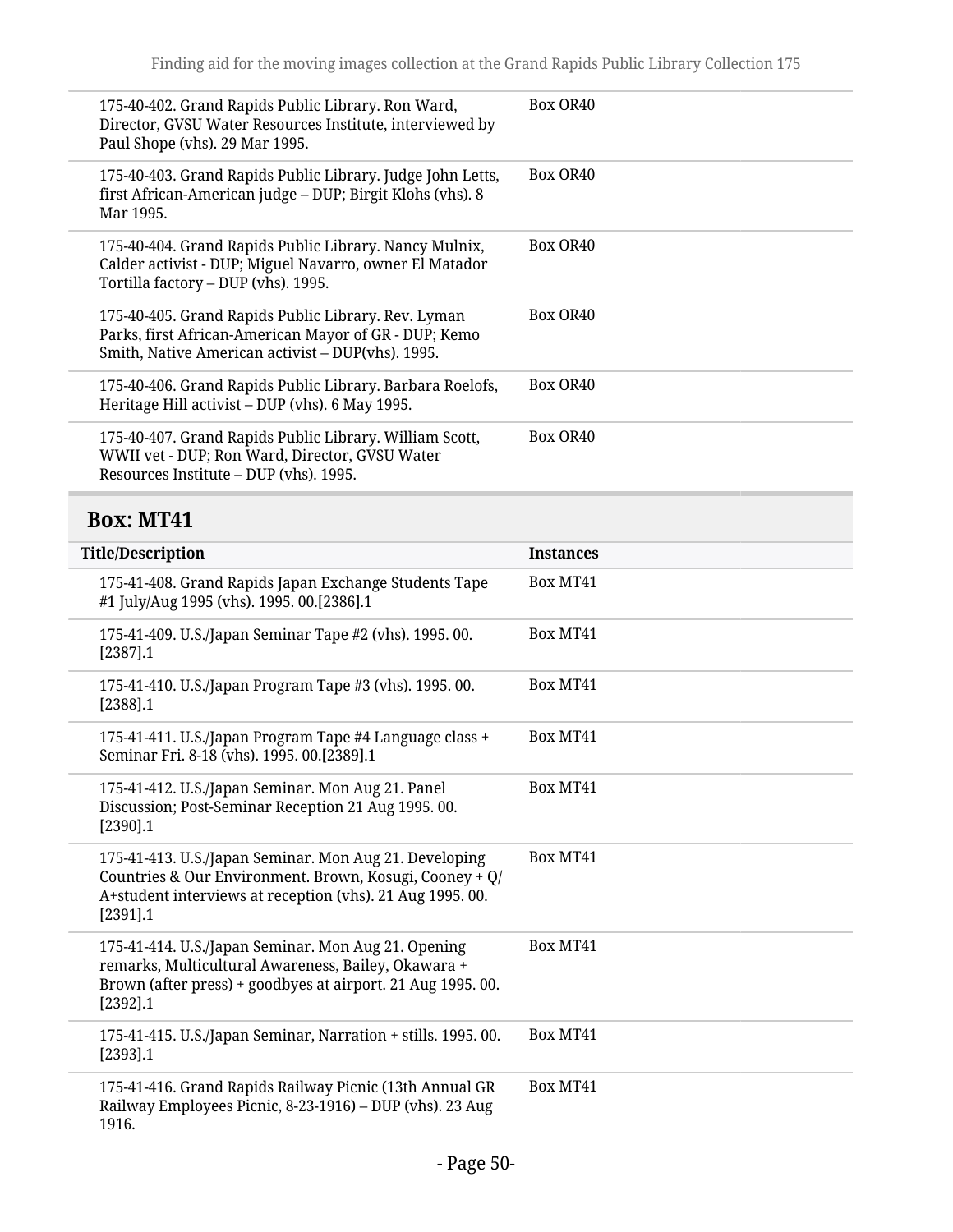| 175-41-417. FWB & Associates Production; Ezra Stone,<br>producer. The Forty Million A documentary on<br>immigration & immigrants & their impact on American<br>society. Immigrants in GR are part of the film $-$ DUP (vhs).                                                                     | Box MT41 |
|--------------------------------------------------------------------------------------------------------------------------------------------------------------------------------------------------------------------------------------------------------------------------------------------------|----------|
| 175-41-418. Composite #2: 1) Pantlind Letter Carving Act 24<br>2) Fishing Race Wiring 3) Construction of Ford Museum -<br>DUP (vhs).                                                                                                                                                             | Box MT41 |
| 175-41-419. City of Grand Rapids; Grand Rapids<br>Information Network. City Issues : Storm Water Utility -<br>DUP (vhs). 1993. 00.[2339].2                                                                                                                                                       | Box MT41 |
| 175-41-420. The Grand Rapids Calder: La Grande Vitesse -<br>DUP (vhs).                                                                                                                                                                                                                           | Box MT41 |
| 175-41-421. Mary Kay Parks Photography – Grand Rapids<br>Historical Society. Grand Rapids Historical Society -<br>Annual Banquet at Lincoln Country Club. Baxter Award<br>winner: Ed Skendzel. Program: Lost Grand Rapids- Under<br>the Freeway by Fr. Dennis Morrow - DUP (vhs). 9 MAY<br>1996. | Box MT41 |
| 175-41-422. Mary Kay Parks Photography – Grand Rapids<br>Historical Society. Grand Rapids Historical Society -<br>Annual Banquet at Lincoln Country Club. Baxter Award<br>winner: Ed Skendzel. Program: Lost Grand Rapids- Under<br>the Freeway by Fr. Dennis Morrow - DUP (vhs). 9 MAY<br>1996. | Box MT41 |

# <span id="page-50-0"></span>**Box: UDVD42**

| <b>Title/Description</b>                                                                                                                                                                                                         | <b>Instances</b>  |
|----------------------------------------------------------------------------------------------------------------------------------------------------------------------------------------------------------------------------------|-------------------|
| 175-42-61. Ottawa Hills Neighborhood. 1994.042. Story Alt.<br>Title: "Story of the Ottawa Hills Neighborhood                                                                                                                     | Box UDVD42        |
| 175-42-423. Grand Rapids Historical Commission. Grand<br>Rapids History on Film: Blissveldt Romance, Kiddies<br>Day at Ramona Park, GR: Gateway to Playground, Grand<br>Rapids Presents its Mayor-George Welsh (user dvd). 1992. | <b>Box UDVD42</b> |
| 175-42-424. Grand Rapids Historical Commission. Grand<br>Rapids History on Film: Blissveldt Romance, Kiddies<br>Day at Ramona Park, GR: Gateway to Playground, Grand<br>Rapids Presents its Mayor-George Welsh (DVD user. 1992.  | <b>Box UDVD42</b> |
| 175-42-425. Grand Rapids Historical Commission. Voices<br>from the Rapids, Ep 1-4 (dvd user). 1995.                                                                                                                              | <b>Box UDVD42</b> |
| 175-42-426. Grand Rapids Public Library – GRTV. The Girls<br>of Summer: The Grand Rapids Chicks, 1946-1954 (dvd<br>user). 1991.                                                                                                  | <b>Box UDVD42</b> |
| 175-42-427. DeBlaay family farm (dvd user). 1927.<br>2005.0052                                                                                                                                                                   | <b>Box UDVD42</b> |
| 175-42-428. Grand Rapids Public Library – Comcast<br>Spotlight. Grand Rapids Public Library Spots - African-                                                                                                                     | Box UDVD42        |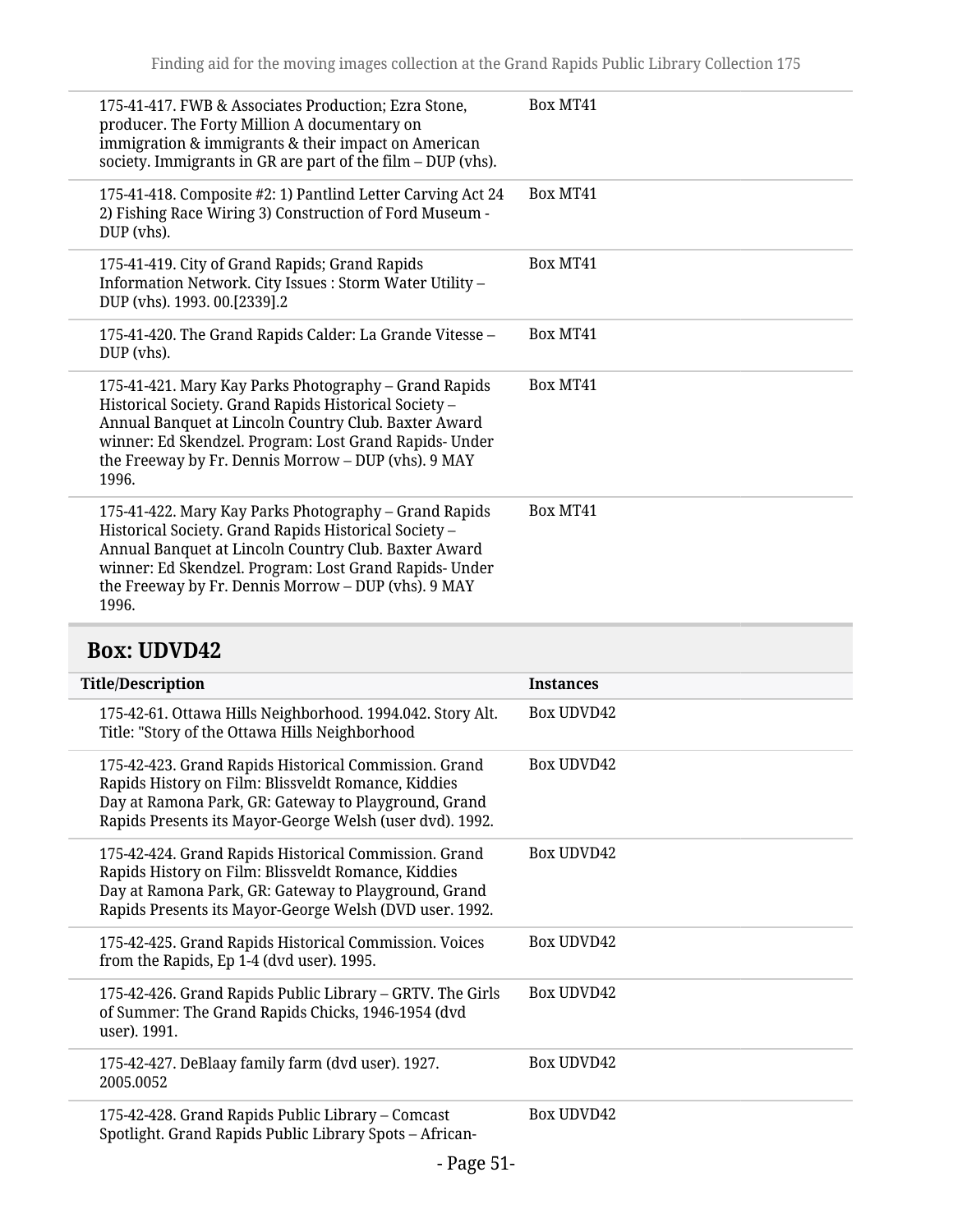American Resrouces, Back to School, Celebration of the Book, Employment Resource, Readers Society, Storytime, Summer Reading 2005 (dvd user). 2005.

| 175-42-429. Grand Rapids Public Library - Comcast<br>Spotlight. Grand Rapids Public Library Spots - Power of<br>Knowlege, Reference Adult Services (user dvd). 2006.                                                                                                                                                                                                                   | <b>Box UDVD42</b> |
|----------------------------------------------------------------------------------------------------------------------------------------------------------------------------------------------------------------------------------------------------------------------------------------------------------------------------------------------------------------------------------------|-------------------|
| 175-42-430. Grand Rapids Public Library - Comcast<br>Spotlight. Grand Rapids Public Library Spots - Readers<br>Society (user dvd). 2005.                                                                                                                                                                                                                                               | <b>Box UDVD42</b> |
| 175-42-431. Grand Rapids Public Library – Comcast<br>Spotlight. Grand Rapids Public Library Spots - Bringing<br>you the World (user dvd). 2006.                                                                                                                                                                                                                                        | <b>Box UDVD42</b> |
| 175-42-432. City of Grand Rapids. Press Conference:<br>Rodrick Dantzler shooting: Mayor George Heartwell and<br>Police Chief Kevin Belk (user dvd). 8 July 2011.                                                                                                                                                                                                                       | <b>Box UDVD42</b> |
| 175-42-434. WZZM TV-13. Library renovation (user dvd).<br>Oct 1999.                                                                                                                                                                                                                                                                                                                    | <b>Box UDVD42</b> |
| 175-42-435. Amway Corporation. A Place that Promises<br>(user dvd). 1991. 00.3[5620].1                                                                                                                                                                                                                                                                                                 | <b>Box UDVD42</b> |
| 175-42-436. Grand Rapids Public Library; Robert Shroll,<br>producer. Grand Rapids Film Sampler: Kiddies Day at<br>Ramona Park (1920), New Streetcar Parade (1920s), City<br>of GR Celebrates DeVaux Production (1930), GR: Gateway<br>to Play of the Nation (1920s), GR Presents City Manager,<br>George Welsh (1932), Fellow Americans (1942) Gordon<br>Olson & George Welsh excerpt. | <b>Box UDVD42</b> |
| 175-42-437. WGVC/WGVK (West Michigan Public<br>Television). Photography of the National Parks - Spotlight<br>in Michigan: Shelley Irwin, Dianne Carroll Burdick, Steven<br>Huyser-Honing, Stacy Niedzwiecki, Steve Nelson. 2009.                                                                                                                                                       | <b>Box UDVD42</b> |
| 175-42-438. Truth about Fluoridation (user dvd).                                                                                                                                                                                                                                                                                                                                       | Box UDVD42        |
| 175-42-439. Medstar Television. Forensic Files: #230 Gold<br>Rush: Josiah Ward, Sheila Williams (user dvd). 2005.<br>2005.087                                                                                                                                                                                                                                                          | <b>Box UDVD42</b> |
| 175-42-440. Medstar Television. Forensic Files: #250<br>Murder She Wrote: Sandra (Sandy) Duyst, David Duyst<br>(user dvd). 2006. 2006.093                                                                                                                                                                                                                                              | <b>Box UDVD42</b> |
| 175-42-441. PenUltimate, Ltd (David Schock). The Klan in<br>Michigan: Part I: The Klan of Reconstruction (user dvd).<br>2004.2005.005                                                                                                                                                                                                                                                  | <b>Box UDVD42</b> |
| 175-42-442. PenUltimate, Ltd (David Schock). Jack in the<br>Box: (user dvd). 2005. 2006.019                                                                                                                                                                                                                                                                                            | Box UDVD42        |
| 175-42-443. Grand Rapids Public Library – Comcast<br>Spotlight. Grand Rapids Public Library Spots-Bringing<br>you the world (user dvd). 2005.                                                                                                                                                                                                                                          | <b>Box UDVD42</b> |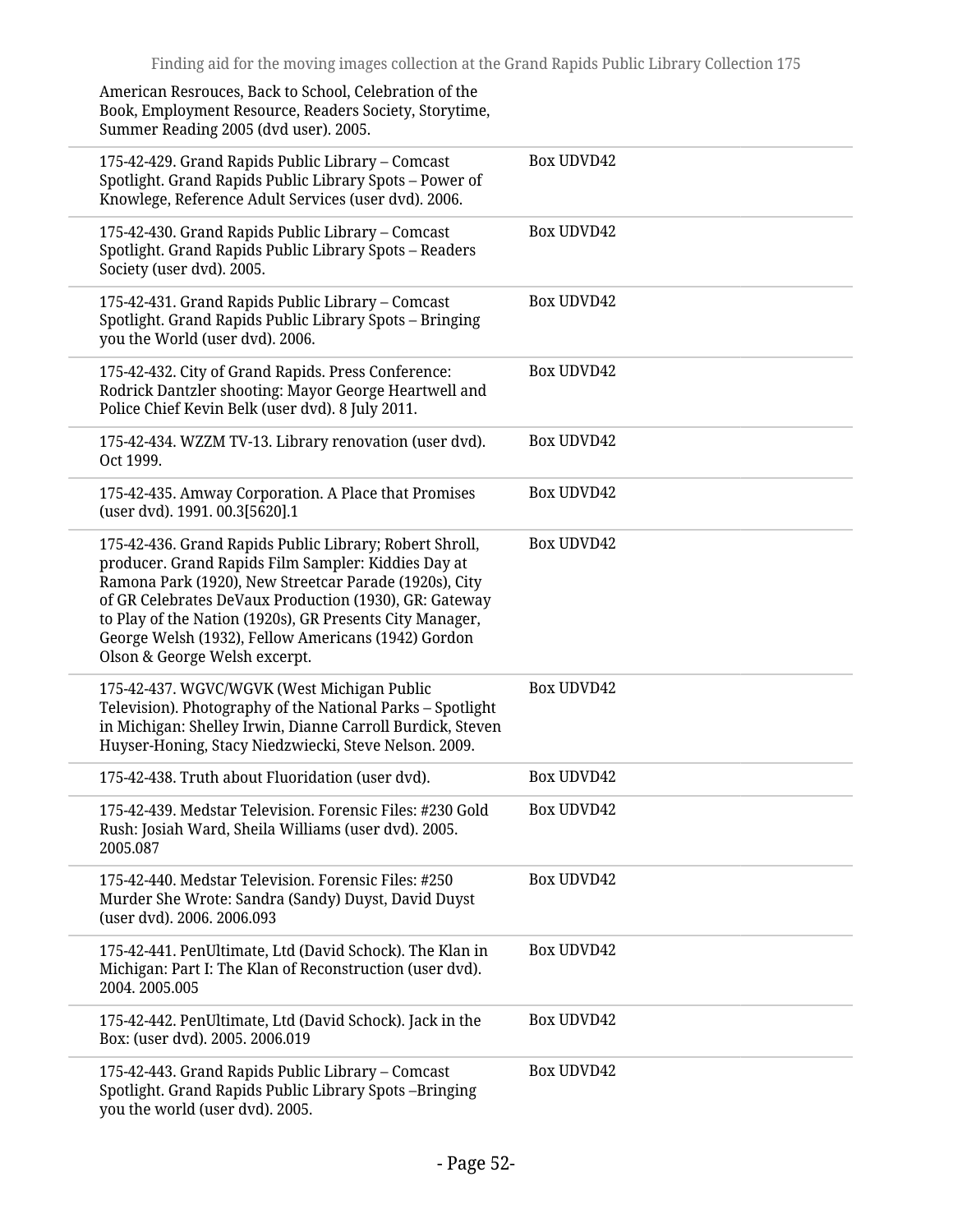<span id="page-52-0"></span>

| 175-42-444. Grand Rapids Public Library - Comcast<br>Spotlight. Grand Rapids Public Library commercials FY'06<br>(user dvd).                                                                                                                                                                                                                                     | <b>Box UDVD42</b> |
|------------------------------------------------------------------------------------------------------------------------------------------------------------------------------------------------------------------------------------------------------------------------------------------------------------------------------------------------------------------|-------------------|
| 175-42-533. Voices from the Street, Music and Poetry by<br>Heartside Residents, 2002                                                                                                                                                                                                                                                                             | <b>Box UDVD42</b> |
| <b>Box: UDVD43</b>                                                                                                                                                                                                                                                                                                                                               |                   |
| <b>Title/Description</b>                                                                                                                                                                                                                                                                                                                                         | <b>Instances</b>  |
| 175-43-445. Union High School South High School 1948 City<br>League Football Championship (user dvd). 1948. [5816].1                                                                                                                                                                                                                                             | <b>Box UDVD43</b> |
| 175-43-446. Saving 6th Street Bridge - unable to view.<br>2012.2012.067                                                                                                                                                                                                                                                                                          | <b>Box UDVD43</b> |
| 175-43-447. WOOD-TV 8. Grand Rapids Story (user dvd). ca.<br>1959.2012.093                                                                                                                                                                                                                                                                                       | <b>Box UDVD43</b> |
| 175-43-448. Zach Plumb and Eric Stout. Made in Grand<br>Rapids West side neighborhoods with Fr. Dennis<br>Morrow(user dvd). 2012. 2012.068                                                                                                                                                                                                                       | <b>Box UDVD43</b> |
| 175-43-449. Deborah Henson-Conant - Golden Cage Music<br>Inc. Invention & Alchemy: Deborah Henson-Conant with<br>the Grand Rapids Symphony; David Lockington, Director<br>(user dvd). 2006. P2007.040                                                                                                                                                            | <b>Box UDVD43</b> |
| 175-43-450. Michigan Masonic Home Charitable<br>Foundation. Most Worshipful Grand Masters of the<br>Grand Lodge of Free and Accepted Masons of Michigan<br>1826-2006: 3 disc set (user dvd). 2006. 2006.114                                                                                                                                                      | <b>Box UDVD43</b> |
| 175-43-451. Grand Rapids Historical Commission. Grand<br>Rapids History on Film: Blissveldt Romance, Kiddies<br>Day at Ramona Park, GR: Gateway to Playground, Grand<br>Rapids Presents its Mayor-George Welsh (user dvd). 1992.                                                                                                                                 | <b>Box UDVD43</b> |
| 175-43-452. Grand Rapids Public Schools. Not Just an Old<br>School: The Central High School History Project (user dvd).<br>1981.                                                                                                                                                                                                                                 | <b>Box UDVD43</b> |
| 175-43-453. High School Football: 1928 Ottawa vs Catholic<br>Central, 1929 Ottawa vs. South, 1930 Central vs. Ottawa,<br>1930 Ottawa vs. Alumni, 1938 Ottawa vs. Union (user<br>dvd).2010.041                                                                                                                                                                    | <b>Box UDVD43</b> |
| 175-43-454. Glenn D. Thomas home movies Johnson &<br>Grandville Park 1938, Airport & garage 1938, 714 Wealthy<br>Jan 1940, Reeds Lake Jul 1940, Ramona Park July 1940,<br>Santa Parade Nov 1940, Rockford Jun 1941, Rodeo North<br>Park 1941, Ramona Park, Barnhardt Building torn down<br>Fall 1941, brick siding 458 Adams St Oct 1942 (DVD<br>master).2011.13 | <b>Box UDVD43</b> |
| 175-43-455. Humanities Council of Grand Rapids.<br>Landmarks of Grand Rapids: A look at the neighborhoods                                                                                                                                                                                                                                                        | <b>Box UDVD43</b> |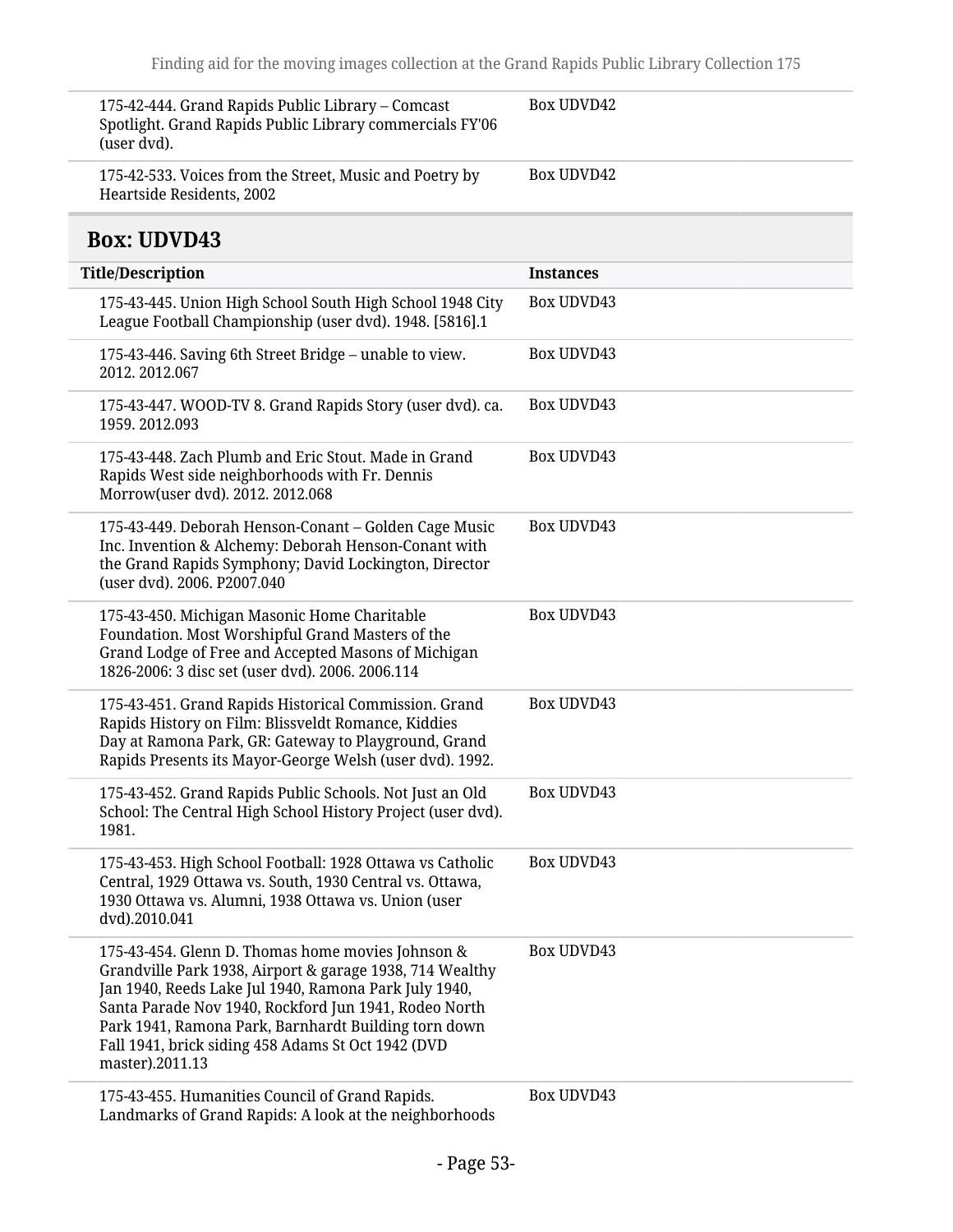of Sacred Heart Church, Heritage Hill and Eastown (user dvd). 2007. [0035]

| 175-43-456. Grand Rapids Historical Society. A Firsthand<br>Account of the West Michigan ACLU's 1965-2005 History,<br>Dr. Gil Davis, Professor Emeritus Grand Valley State<br>University (user dvd). 2005. 2006.03                                                                                                                                                                      | <b>Box UDVD43</b> |
|-----------------------------------------------------------------------------------------------------------------------------------------------------------------------------------------------------------------------------------------------------------------------------------------------------------------------------------------------------------------------------------------|-------------------|
| 175-43-457. Sparta Area Schools. The ESL Connection:<br>Sparta Area Schools English as a second language and<br>mirgrant education programs (user dvd). 2006.021                                                                                                                                                                                                                        | <b>Box UDVD43</b> |
| 175-43-532. Osterhouse films: three 16 mm films taken<br>by Phil Osterhouse: 1. Christmas 1948 (family members<br>showing Christmas presents to the camera) 2. Percy<br>Jones Shop Trip (people getting off of a bus) / Rowe Hotel<br>Christmas 1946 (family members opening presents) 3.<br>Cody Hotel fire (footage of fire) / Twins (family showing<br>camera newborn twins outside) | <b>Box UDVD43</b> |

## <span id="page-53-0"></span>**Box: MT44 (Coll 46 Chamber of Commerce Coll transfers)**

| <b>Title/Description</b>                                                                                                                                                                                                                                                                                                                                                                                                                                                                                                                                  | <b>Instances</b> |
|-----------------------------------------------------------------------------------------------------------------------------------------------------------------------------------------------------------------------------------------------------------------------------------------------------------------------------------------------------------------------------------------------------------------------------------------------------------------------------------------------------------------------------------------------------------|------------------|
| 175-44-458. Chamber of Commerce spots (audio tape on 5"<br>reel). 1988.025                                                                                                                                                                                                                                                                                                                                                                                                                                                                                | Box MT44         |
| 175-44-459. Grand Rapids Area Chamber of Commerce/<br>Great American Music Machine. "Movin' on to a Better<br>America" #116 Promo Spot: "Movin On", #10 What Has<br>Made America Great?, #4 What is Free Enterprise?, #41<br>TaxesYour Money's Worth, #43 TaxesThe Bureaucratic<br>Nightmare, #28 Bureaucracy, #34 How Big is Govt Today?,<br>#17 Profit, #21 Inflation, #25 Risks/Responsibilities of an<br>employer, #24 Why Do You Work?, #12 Businessmen/<br>Interest in Govt, #48 The Chamber of Commerce (audio<br>tape on 5" reel). 1976. 1988.025 | Box MT44         |
| 175-44-460. Grand Rapids Area Chamber of Commerce/<br>Norman, Navan, Moore & Baird Inc "Porter's Pet<br>Peddlers" #1 America's Economic System, #2 Profits &<br>Taxes, #3 Government Influence, #4 Politicians, #5 Young<br>People (audio tape on 5" reel). April 1980. 1988.025                                                                                                                                                                                                                                                                          | Box MT44         |
| 175-44-461. Movin' On slide show (audio cassette<br>tape).1988.025                                                                                                                                                                                                                                                                                                                                                                                                                                                                                        | Box MT44         |
| 175-44-462. Chamber of Commerce of the United States.<br>Understanding Economics: Session 9: Science, Technology,<br>and the Economy; Session 10: The Power of Choice (audio<br>tape on 5" reel).1988.025                                                                                                                                                                                                                                                                                                                                                 | Box MT44         |
| 175-44-463. Chamber of Commerce of the United States.<br>Understanding Economics: empty reel.1988.025                                                                                                                                                                                                                                                                                                                                                                                                                                                     | Box MT44         |
| 175-44-464. Grand Rapids Area Chamber of Commerce/<br>MGS Services. PSA: Tribute to Farmers (2" safety film). ca.<br>1976.1988.025                                                                                                                                                                                                                                                                                                                                                                                                                        | Box MT44         |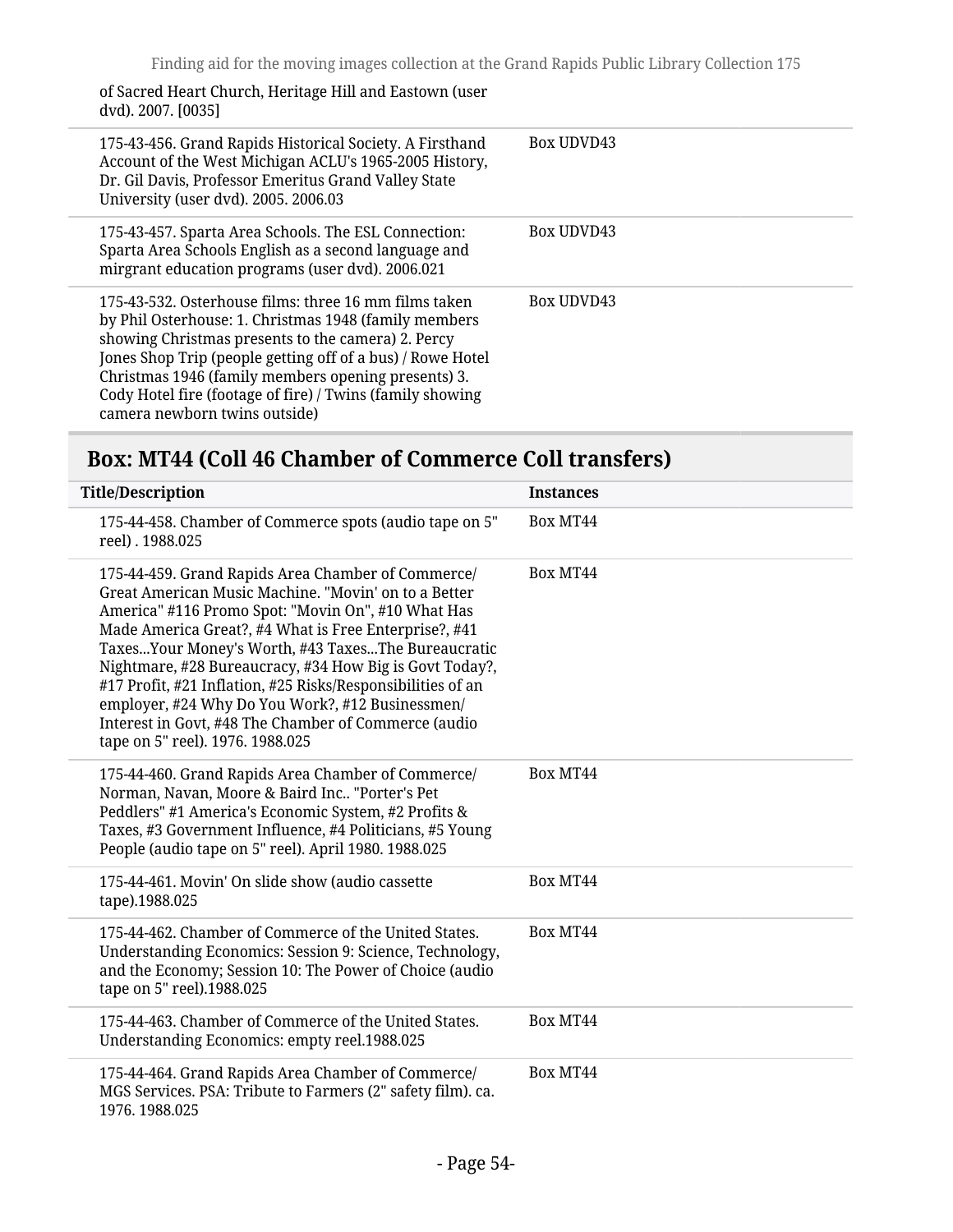| 175-44-465. Unidentified master broadcast videocassette<br>(unable to view).1988.025                                                                                                   | Box MT44 |
|----------------------------------------------------------------------------------------------------------------------------------------------------------------------------------------|----------|
| 175-44-466. Grand Rapids Area Chamber of Commerce.<br>Incredible Bread Machine pt 2 broadcast videocassette<br>(unable to view) . 1988.025                                             | Box MT44 |
| 175-44-467. Unidentified video tape for Helical Scan Video<br>Recorders (unable to view).1988.025                                                                                      | Box MT44 |
| 175-44-468. Chamber of Commerce of the United States.<br>The Occupational Safety and Health Act, Part I (video<br>tape for Helical Scan Video Recorders - unable to view).<br>1988.025 | Box MT44 |

# <span id="page-54-0"></span>**Box: MT45 (Coll 46 Chamber of Commerce transfers)**

|          | <b>Title/Description</b>                                                                                                                                                          | <b>Instances</b> |
|----------|-----------------------------------------------------------------------------------------------------------------------------------------------------------------------------------|------------------|
|          | 175-45-469. Grand Rapids Area Chamber of Commerce.<br>The Climber (broadcast videocassette – unable to<br>view).1988.025                                                          | Box MT45         |
|          | 175-45-470. Grand Rapids Area Chamber of Commerce.<br>Man's Material Welfare (master broadcast videocassette -<br>unable to view).1988.025                                        | Box MT45         |
|          | 175-45-471. Grand Rapids Area Chamber of Commerce.<br>Bread Machine complete (master broadcast videocassette<br>$-$ unable to view).1988.025                                      | Box MT45         |
|          | 175-45-472. Grand Rapids Area Chamber of Commerce.<br>Libra unedited/edited (master broadcast videocassette -<br>unable to view).1988.025                                         | Box MT45         |
|          | 175-45-473. Grand Rapids Area Chamber of Commerce.<br>Slide presentation video (master broadcast videocassette -<br>unable to view).1988.025                                      | Box MT45         |
|          | 175-45-474. Grand Rapids Area Chamber of Commerce.<br>Management Considerations part I (master broadcast<br>videocassette - unable to view). 1970. 1988.025                       | Box MT45         |
|          | 175-45-475. Grand Rapids Area Chamber of Commerce.<br>Management Considerations part II (master broadcast<br>videocassette - unable to view). 1970. 1988.025                      | Box MT45         |
| 1998.025 | 175-45-476. Chamber of Commerce of the United States.<br>The Occupational Safety and Health Act, Part II & III (video<br>tape for Helical Scan Video Recorders - unable to view). | Box MT45         |

# <span id="page-54-1"></span>**Box: MT46 (Coll 46 Chamber of Commerce transfers)**

| <b>Title/Description</b>                                                                                                                                                | <b>Instances</b> |  |
|-------------------------------------------------------------------------------------------------------------------------------------------------------------------------|------------------|--|
| 175-46-477. Chamber of Commerce of the United States.<br>Understanding Economics: Session 1: Why Economics?,<br>Session 2: Why Prices? (audio tape on 5" reel).1988.025 | Box MT46         |  |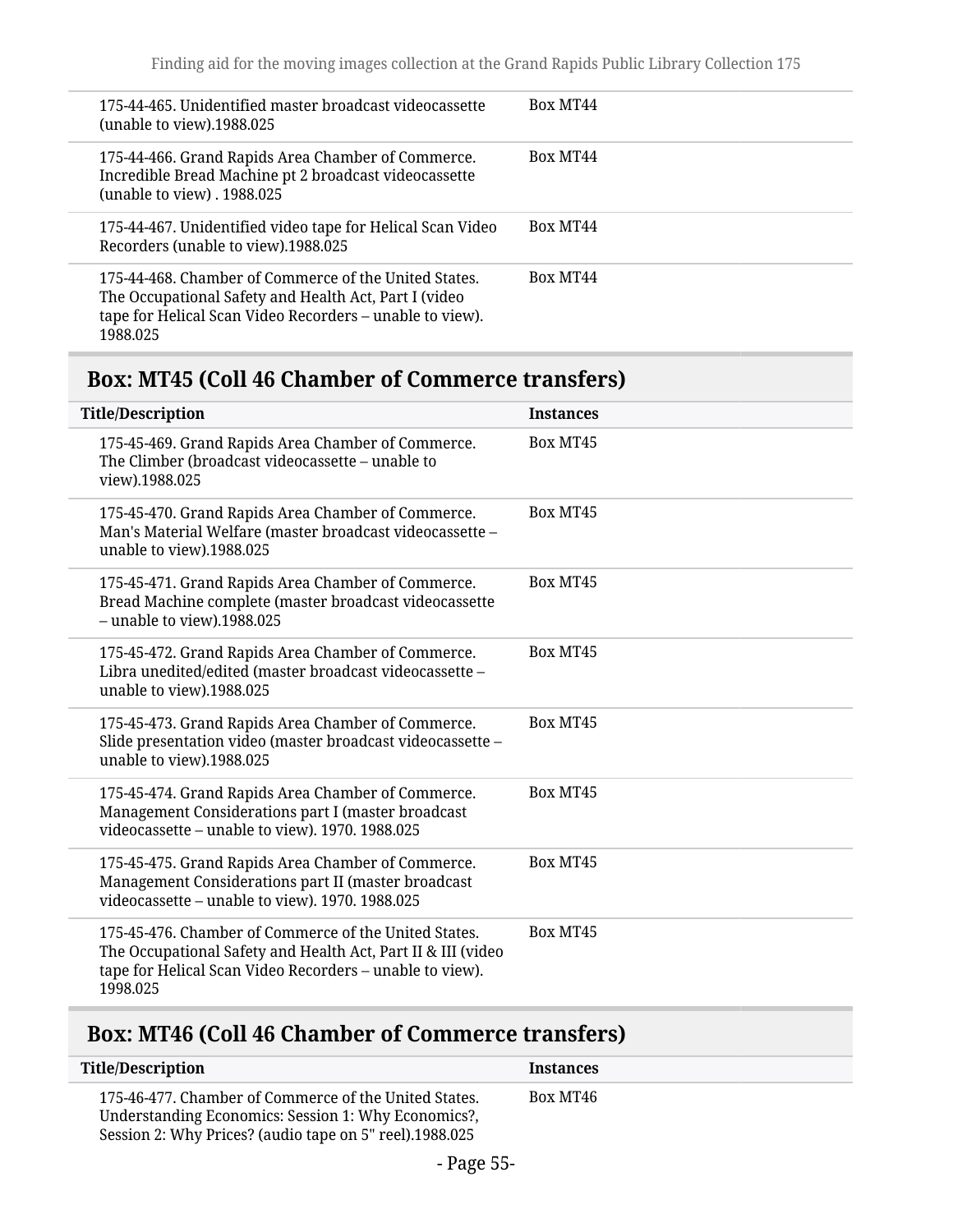| 175-46-478. Chamber of Commerce of the United States.<br>Understanding Economics: Session 5: National Income,<br>Session 6: Business Ups and Downs (audio tape on 5"<br>reel).1988.025                                                                                                                                                                                                                                                                                                                                                                    | Box MT46 |
|-----------------------------------------------------------------------------------------------------------------------------------------------------------------------------------------------------------------------------------------------------------------------------------------------------------------------------------------------------------------------------------------------------------------------------------------------------------------------------------------------------------------------------------------------------------|----------|
| 175-46-479. Chamber of Commerce of the United States.<br>Understanding Economics: Session 7: Government and the<br>Economy; Session 8: International Economics (audio tape<br>on 5" reel).1988.025                                                                                                                                                                                                                                                                                                                                                        | Box MT46 |
| 175-46-480. Grand Rapids Area Chamber of Commerce/<br>WOOD Broadcasting Inc "Skyscrapers" - Deodato (audio<br>tape on 5" reel). 16 Aug 1979. 1988.025                                                                                                                                                                                                                                                                                                                                                                                                     | Box MT46 |
| 175-46-481. Grand Rapids Area Chamber of Commerce/<br>Great American Music Machine. Full Sing 60 with tag<br>(#116) "Movin' on to a Better America" TM Radio Program,<br>(#48) Here's What We Believe In!, (#17) Profit, The Reason<br>it's a Good Thing, (#41) Taxes, Are you Getting Your<br>Money's Worth?, (#117) Industrial Development (audio<br>tapie on 5" reel). 1976. 1988.025                                                                                                                                                                  | Box MT46 |
| 175-46-482. Grand Rapids Area Chamber of Commerce/<br>Great American Music Machine. "Movin' on to a Better<br>America" #116 Promo Spot: "Movin On", #10 What Has<br>Made America Great?, #4 What is Free Enterprise?, #41<br>TaxesYour Money's Worth, #43 TaxesThe Bureaucratic<br>Nightmare, #28 Bureaucracy, #34 How Big is Govt Today?,<br>#17 Profit, #21 Inflation, #25 Risks/Responsibilities of an<br>employer, #24 Why Do You Work?, #12 Businessmen/<br>Interest in Govt, #48 The Chamber of Commerce (audio<br>tape on 5" reel). 1976. 1988.025 | Box MT46 |
| 175-46-483. Grand Rapids Area Chamber of Commerce/<br>Great American Music Machine. "Movin' on to a Better<br>America" 8 second I.D. With tag (audio tape on 5" reel).<br>1976.1988.025                                                                                                                                                                                                                                                                                                                                                                   | Box MT46 |
| 175-46-484. Grand Rapids Area Chamber of Commerce/<br>Great American Music Machine. "Movin' on to a Better<br>America" 8 second I.D. With tag (audio tape on 5" reel).<br>1976.1988.025                                                                                                                                                                                                                                                                                                                                                                   | Box MT46 |
| 175-46-485. Grand Rapids Area Chamber of Commerce/<br>Great American Music Machine. "Movin' on to a Better<br>America" 2 full length songs with Narration: 1. Rhythm<br>and Blues Version, 2. Soft Rock Version (audio tape on 5"<br>reel). 1976. 1988.025                                                                                                                                                                                                                                                                                                | Box MT46 |
| 175-46-486. Grand Rapids Area Chamber of Commerce/<br>Great American Music Machine. "Movin' on to a Better<br>America" (#44) Taxpayer Test, (#41) Taxes, (#43)<br>TaxesThe Bureaucratic Nightmare, (#42) Tax Reform,<br>(#22) Message to Young People, (#23) Careers in Business,<br>(#24) Why Do You Work, (#26) What is a Public Company,<br>(#27) Who Owns American Industry, (#45) Wake Up<br>America, (#30) Communism, (#31) Socialism, (#14)<br>America (audio tape on 5" reel). 1976. 1988.025                                                     | Box MT46 |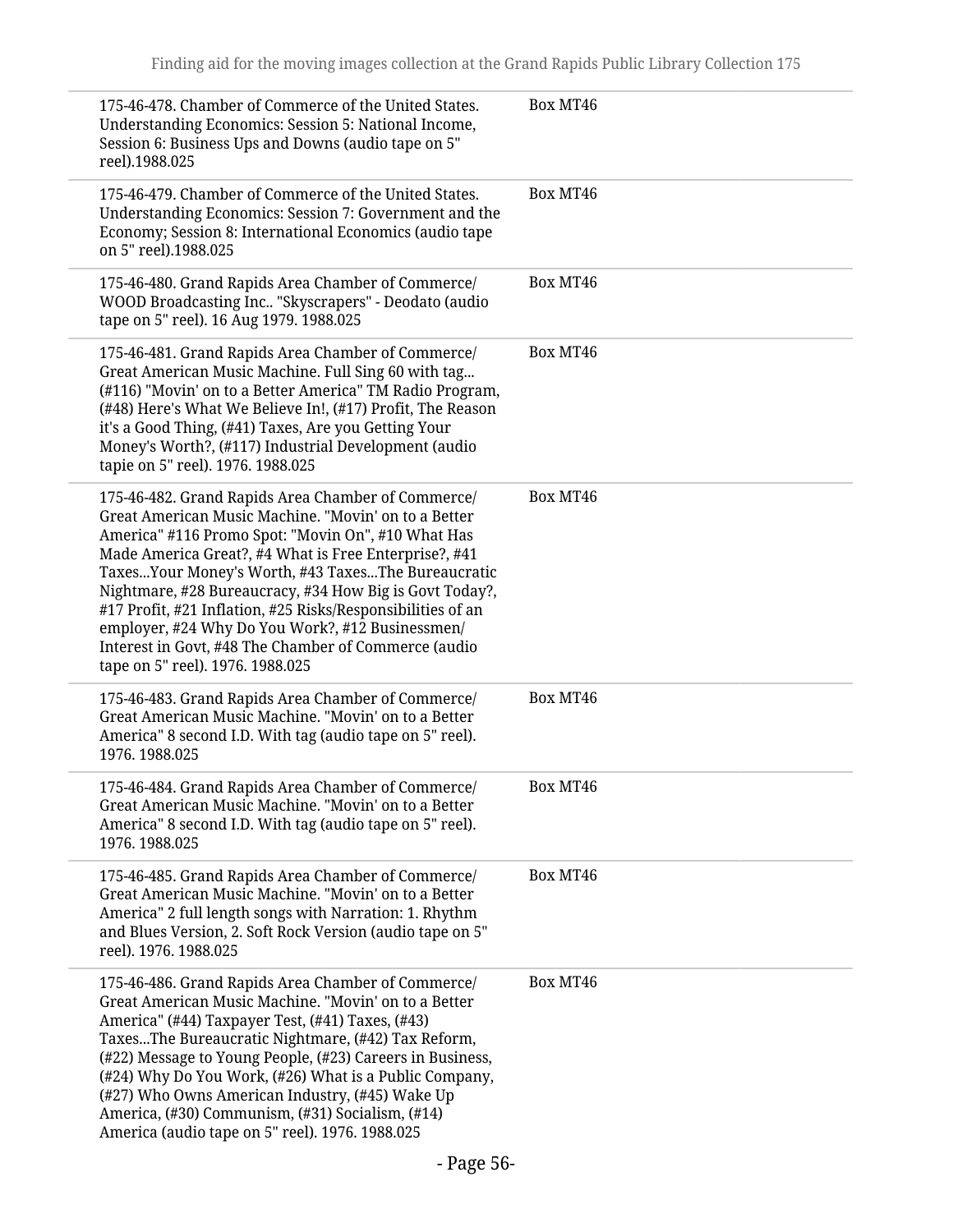| 175-46-487. Grand Rapids Area Chamber of Commerce/<br>Great American Music Machine. "Movin' on to a Better<br>America" (#44) Taxpayer Test, (#41) Taxes, (#43)<br>TaxesThe Bureaucratic Nightmare, (#42) Tax Reform,<br>(#22) Message to Young People, (#23) Careers in Business,<br>(#24) Why Do You Work, (#26) What is a Public Company,<br>(#27) Who Owns American Industry, (#45) Wake Up<br>America, (#30) Communism, (#31) Socialism, (#14)<br>America (audio tape on 5" reel). 1976. 1988.025                                                                                                                                                                                                                                                                                                                                                                                                                                                                                                                                                                                                                                                                                                                                                                                                                                                     | Box MT46 |
|-----------------------------------------------------------------------------------------------------------------------------------------------------------------------------------------------------------------------------------------------------------------------------------------------------------------------------------------------------------------------------------------------------------------------------------------------------------------------------------------------------------------------------------------------------------------------------------------------------------------------------------------------------------------------------------------------------------------------------------------------------------------------------------------------------------------------------------------------------------------------------------------------------------------------------------------------------------------------------------------------------------------------------------------------------------------------------------------------------------------------------------------------------------------------------------------------------------------------------------------------------------------------------------------------------------------------------------------------------------|----------|
| 175-46-488. Grand Rapids Area Chamber of Commerce/<br>Great American Music Machine. "Movin' on to a Better<br>America" (#44) Taxpayer Test, (#41) Taxes, (#43)<br>TaxesThe Bureaucratic Nightmare, (#42) Tax Reform,<br>(#22) Message to Young People, (#23) Careers in Business,<br>(#24) Why Do You Work, (#26) What is a Public Company,<br>(#27) Who Owns American Industry, (#45) Wake Up<br>America, (#30) Communism, (#31) Socialism, (#14)<br>America (audio tape on 5" reel). 1976. 1988.025                                                                                                                                                                                                                                                                                                                                                                                                                                                                                                                                                                                                                                                                                                                                                                                                                                                     | Box MT46 |
| 175-46-489. Grand Rapids Area Chamber of Commerce/<br>Great American Music Machine. "Movin' on to a Better<br>America" Reel #2 #26 Capital GainsThe Natural<br>Investment Incentive!, #27 Some Ways to Improve on<br>Bureaucracy!, #28 "The Socialism of America", #29 The<br>Proper Role of Good Government!, #30 "An Animal Called<br>Big Government", #31 Big GovernmentHow Big is It?, #32<br>How Big is Government Today?, #33 "Big GovernmentA<br>Tough Habit to Kick!", #34 You Can't Do a Job Without Big<br>Government in the Way, #35 Too Much of A Good Things is<br>Bad, #36 Do You Live in Fear of Big Government, #37 The<br>Destructive Hand of Big Brother!, #38 Do You Understand<br>the Federal Budget?, #39 "What Ever Happened to a<br>Balanced Budget?!", #40 "The New Bureaucrats", #41<br>"Watch Out for A things Called Government Enterprise!",<br>#42 "The Federal Budget  The Dam has Broken", #43 How<br>to Balance the Federal Budget, 344 InflationThe Dreaded<br>Enemy!, #45 Profit The Reason it's a Good Thing, #46<br>"The Most Misunderstood Word of all Time!" (Profit),<br>#47 Do You Know What Happens to Corporate Profits?,<br>#48 "Jobs are for People who want to Work", #49 Why<br>Do You Work?, #50 "UnemploymentPrivate Enterprise<br>Can Handle It!" (MOR version audio tape on 7" reel). 1976.<br>1988.025 | Box MT46 |
| 175-46-490. Grand Rapids Area Chamber of Commerce.<br>"Movin' on to a Better America" Book II, Reel #3<br>#51 Have You Ever Drawn Unemployment?, #52<br>The Attainable American Dream, #53 " A Changing<br>America! History is Repeating Itself!", #54 "A Sure<br>Way to Sop Big Government Cut Off the Money<br>Supply!", #55 "The Great American Debt!", #56 "The<br>Great American Paperwork Nightmare", #57 "Legal<br>PollutionA Warning!", #58 "Foreign Aid & Multinational<br>Corporations!", #59 ConfidenceThe Universal Thread!",<br>#60 You Can't Legislate Human Nature", #61 "American<br>Industry Owned and Operated by You and Me!', #62                                                                                                                                                                                                                                                                                                                                                                                                                                                                                                                                                                                                                                                                                                     | Box MT46 |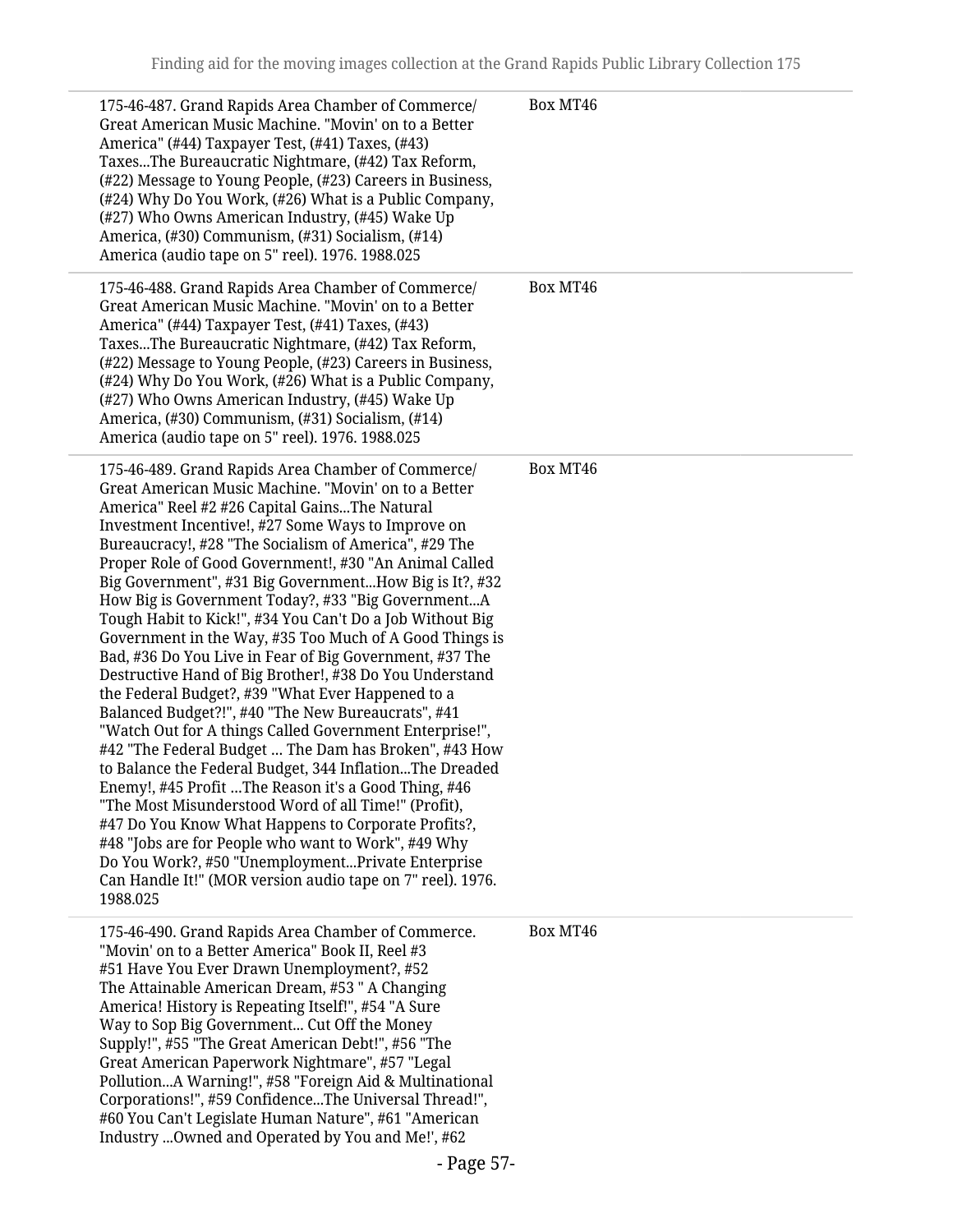| What is a Compnay, #63 Who owns American Industry?,<br>#64 The Misunderstood EquationBusiness=Bad!, #65<br>"How to Check Out a Political Candidate", #66 It's Time to<br>Write Your Congressman!", #67 Wake Up America!", #68<br>"The Military! (We Must Maintain National Security)",<br>#69 "Local Government! (Close to the People!)", #70<br>"Manufacturing!(From Good Ideas come Great Products!<br>1976.1988.025                                                                                                                                                                                                                                                                                                                                                                                                                                                                                                                                                                                                                                                                                                                                                       |          |
|------------------------------------------------------------------------------------------------------------------------------------------------------------------------------------------------------------------------------------------------------------------------------------------------------------------------------------------------------------------------------------------------------------------------------------------------------------------------------------------------------------------------------------------------------------------------------------------------------------------------------------------------------------------------------------------------------------------------------------------------------------------------------------------------------------------------------------------------------------------------------------------------------------------------------------------------------------------------------------------------------------------------------------------------------------------------------------------------------------------------------------------------------------------------------|----------|
| 175-46-491. Grand Rapids Area Chamber of Commerce/<br>Great American Music Machine. Movin' on to a Better<br>America", Music by Ralph Harrison & Craig Donaldson,<br>Lyrics & Narration by Ralph Harrison, Sung by Ralph<br>Harrison (45 record). 1977. 1988.025                                                                                                                                                                                                                                                                                                                                                                                                                                                                                                                                                                                                                                                                                                                                                                                                                                                                                                             | Box MT46 |
| 175-46-492. Grand Rapids Area Chamber of Commerce/<br>Great American Music Machine. "Movin' on to a Better<br>America" Book III, Reel #3 #51 Have You Ever Drawn<br>Unemployment?, #52 The Attainable American Dream,<br>#53 " A Changing America! History is Repeating Itself!",<br>#54 "A Sure Way to Sop Big Government Cut Off the<br>Money Supply!", #55 "The Great American Debt!", #56<br>"The Great American Paperwork Nightmare", #57 "Legal<br>PollutionA Warning!", #58 "Foreign Aid & Multinational<br>Corporations!", #59 ConfidenceThe Universal Thread!",<br>#60 You Can't Legislate Human Nature", #61 "American<br>Industry Owned and Operated by You and Me!', #62<br>What is a Company, #63 Who owns American Industry?,<br>#64 The Misunderstood EquationBusiness=Bad!, #65<br>"How to Check Out a Political Candidate", #66 It's Time to<br>Write Your Congressman!", #67 Wake Up America!", #68<br>"The Military! (We Must Maintain National Security)",<br>#69 "Local Government! (Close to the People!)", #70<br>"Manufacturing!(From Good Ideas come Great Products!,<br>Music Theme Tracks (MOR version audio tape on 7" reel).<br>1980.1988.025   | Box MT46 |
| 175-46-493. Grand Rapids Area Chamber of Commerce/<br>Great American Music Machine. "Movin' on to a Better<br>America" Book III, Reel#2 #26 Capital GainsThe Natural<br>Investment Incentive!, #27 Some Ways to Improve on<br>Bureaucracy!, #28 "The Socialism of America", #29 The<br>Proper Role of Good Government!, #30 "An Animal Called<br>Big Government", #31 Big GovernmentHow Big is It?, #32<br>How Big is Government Today?, #33 "Big GovernmentA<br>Tough Habit to Kick!", #34 You Can't Do a Job Without Big<br>Government in the Way, #35 Too Much of A Good Things is<br>Bad, #36 Do You Live in Fear of Big Government, #37 The<br>Destructive Hand of Big Brother!, #38 Do You Understand<br>the Federal Budget?, #39 "What Ever Happened to a<br>Balanced Budget?!", #40 "The New Bureaucrats", #41<br>"Watch Out for A things Called Government Enterprise!",<br>#42 "The Federal Budget  The Dam has Broken", #43 How<br>to Balance the Federal Budget, 344 InflationThe Dreaded<br>Enemy!, #45 Profit The Reason it's a Good Thing, #46<br>"The Most Misunderstood Word of all Time!" (Profit),<br>#47 Do You Know What Happens to Corporate Profits?, | Box MT46 |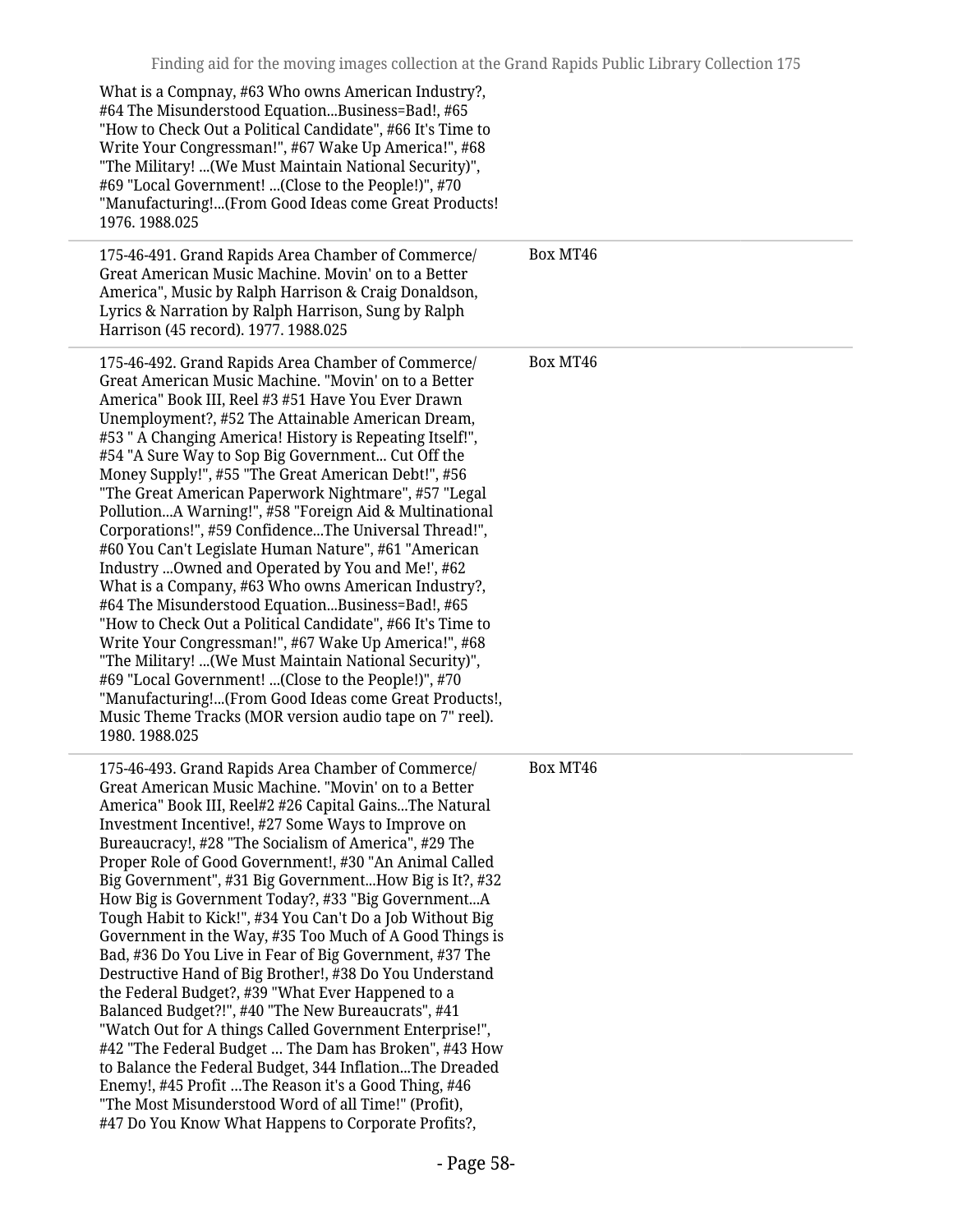| #48 "Jobs are for People who want to Work", #49 Why Do<br>You Work?, #50 "UnemploymentPrivate Enterprise Can<br>Handle It!" (soft tock version audio tape on 7" reel). 1980.<br>1988.025                                                                                                                                                                                                                                                                                                                                                                                                                                                                                                                                                                                                                                                                                                                                                                                                                                                                                                                                                                                                                                                                                                                                    |          |
|-----------------------------------------------------------------------------------------------------------------------------------------------------------------------------------------------------------------------------------------------------------------------------------------------------------------------------------------------------------------------------------------------------------------------------------------------------------------------------------------------------------------------------------------------------------------------------------------------------------------------------------------------------------------------------------------------------------------------------------------------------------------------------------------------------------------------------------------------------------------------------------------------------------------------------------------------------------------------------------------------------------------------------------------------------------------------------------------------------------------------------------------------------------------------------------------------------------------------------------------------------------------------------------------------------------------------------|----------|
| 175-46-494. Grand Rapids Area Chamber of Commerce/<br>Great American Music Machine. "Movin' on to a Better<br>America" #92 Builders, #56 Communications, #10<br>American Govt, #27 American Industry, #17 Profit, #53<br>Manufacturing, #52 Story of Manufacturing, #121 Small<br>Business, #25 Public Co, #24 Why Do You Work, #112<br>Local Govt, #65 Retailing, #64 Wholesalers & Jobbers, #48<br>The C of C, #18 Corp Profits (audio tape on 7" reel). 1976.<br>1988.025                                                                                                                                                                                                                                                                                                                                                                                                                                                                                                                                                                                                                                                                                                                                                                                                                                                | Box MT46 |
| 175-46-495. Grand Rapids Area Chamber of<br>Commerce/Great American Music Machine. "Movin'<br>on to a Better America" Book III, Reel #1 #1 Free<br>Enterprise No Apologies for the Greatest System! #2<br>Free Enterprise The Competitive Answer!, #3 Free<br>EnterpriseA Product of Humanity, #4 Three Important<br>Questions, #5 What is Free Enterprise?, #6 Do You Believe<br>in Free Enterprise?, #7 Why American Free Enterprise has<br>Survived!, #8 Do You Remember Adam Smith?, #9 We Call<br>it Free Enterprise and Here's Why!, #10 Free Enterprise<br>and Adam Smith!, #11 Thru Unity, Free Enterprise can be<br>Saved!, #12 200 YearsOnly a Moment in Time!, #13 Let's<br>Hear a Little Chatter from the Business Team!, #15 You<br>Can't Win Playing Defense!, #16 An Invitation to America's<br>Youth!, #17 Careers In BusinessAn Invitation to Young<br>People!, #18 The Difference Between Constructive<br>Criticism and a Negative Attitude!, #19 TaxesAre You<br>Getting Your Money's Worth?, #20 Tax LimitationThe<br>Answer to a Lot of Things!, #21 TaxesThe Bureaucratic<br>Nightmare!, #22 Do You Like Taxes?, #23 TaxesThe<br>Destructive Force!, #24 The 16th Amendment!, #25<br>Inflation and Taxes Your Two Permanent Partners! (Folk<br>Music Version - audio tape on 7" reel). 1980. 1988.025 | Box MT46 |
| 175-46-496. Grand Rapids Area Chamber of Commerce/<br>Great American Music Machine. "Movin' on to a Better<br>America" Book II, #1 Free EnterpriseNo Apologies for<br>the Greatest System! #2 Free Enterprise  The Competitive<br>Answer!, #3 Free EnterpriseA Product of Humanity, #4<br>Three Important Questions, #5 What is Free Enterprise?,<br>#6 Do You Believe in Free Enterprise?, #7 Why American<br>Free Enterprise has Survived!, #8 Do You Remember<br>Adam Smith?, #9 We Call it Free Enterprise and Here's<br>Why!, #10 Free Enterprise and Adam Smith!, #11 Thru<br>Unity, Free Enterprise can be Saved!, #12 200 YearsOnly<br>a Moment in Time!, #13 Let's Hear a Little Chatter from<br>the Business Team!, #15 You Can't Win Playing Defense!,<br>#16 An Invitation to America's Youth!, #17 Careers<br>In BusinessAn Invitation to Young People!, #18 The<br>Difference Between Constructive Criticism and a Negative<br>Attitude!, #19 TaxesAre You Getting Your Money's<br>Worth?, #20 Tax LimitationThe Answer to a Lot of                                                                                                                                                                                                                                                                           | Box MT46 |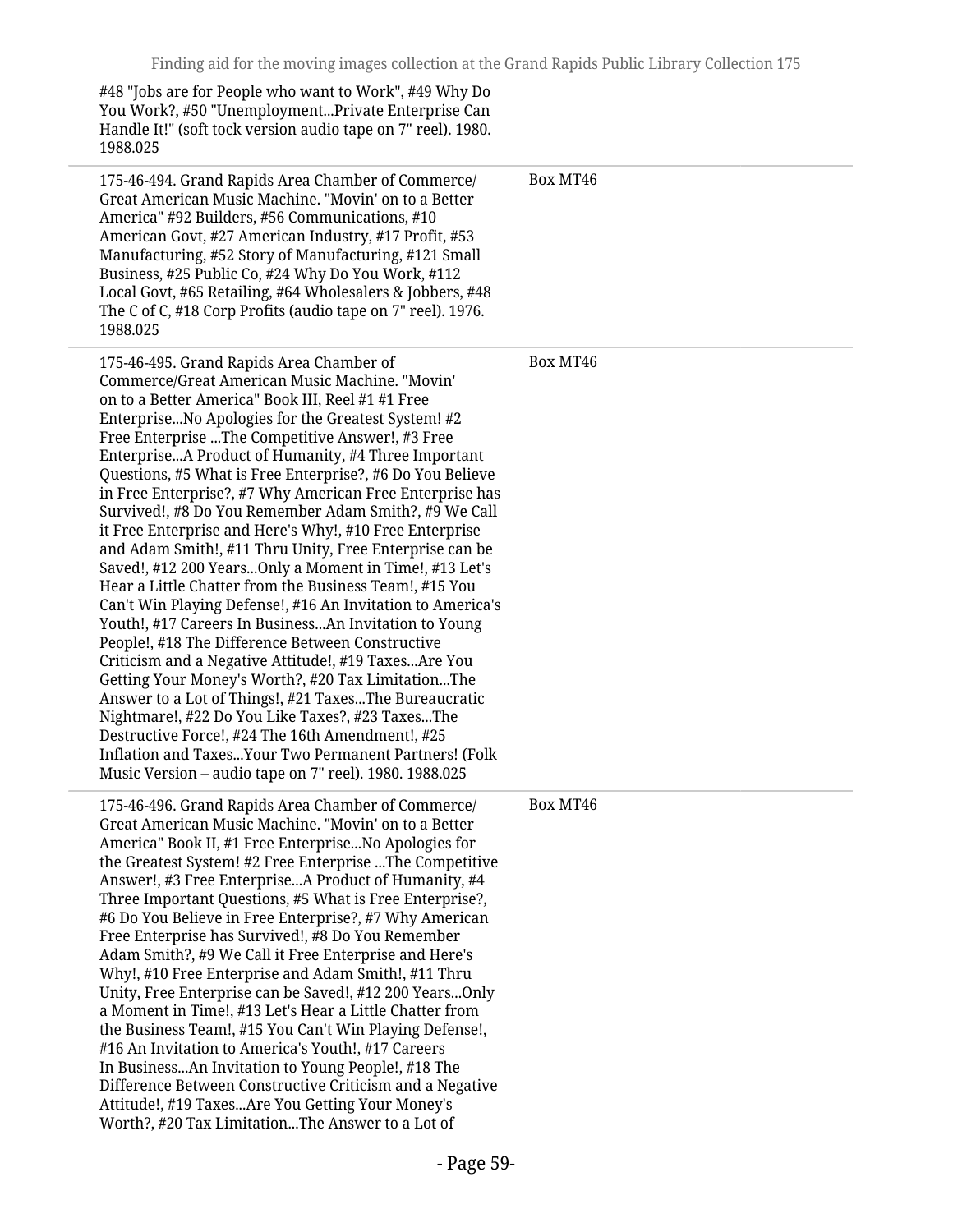| Things!, #21 TaxesThe Bureaucratic Nightmare!, #22 Do<br>You Like Taxes?, #23 TaxesThe Destructive Force!, #24<br>The 16th Amendment!, #25 Inflation and Taxes Your Two<br>Permanent Partners! (Folk Music Version – audio tape on<br>7" reel). 1976. 1988.025 |          |
|----------------------------------------------------------------------------------------------------------------------------------------------------------------------------------------------------------------------------------------------------------------|----------|
| 175-46-497. Grand Rapids Area Chamber of Commerce.<br>Unidentified video tape for Helical Scan Video Recorders<br>(unable to view). 1988.025                                                                                                                   | Box MT46 |
| 175-46-498. Empty reel for Unidentified video tape for<br>Helical Scan Video Recorders. 1988.025                                                                                                                                                               | Box MT46 |

# <span id="page-59-0"></span>**Box: MT47 (Chamber of Commerce transfers)**

| <b>Title/Description</b>                                                                                                                                                                                                                                                                                                                                                                                                                                  | <b>Instances</b> |
|-----------------------------------------------------------------------------------------------------------------------------------------------------------------------------------------------------------------------------------------------------------------------------------------------------------------------------------------------------------------------------------------------------------------------------------------------------------|------------------|
| 175-47-499. Grand Rapids Area Chamber of Commerce.<br>Talk by George Cullen, American Motors; before Nov 10,<br>1960 BIE Day, GR Teachers only (audio tape on 5" reel). 10<br>Nov 1960. 1988.025                                                                                                                                                                                                                                                          | Box MT47         |
| 175-47-500. Ulysses B. George (audio cassette).1988.025                                                                                                                                                                                                                                                                                                                                                                                                   | Box MT47         |
| 175-47-501. Chamber of Commerce of the United States.<br>42nd Annual Meeting: U.S. Chamber of Commerce -<br>Washington DC, Apr 26-28. Address of: Miss Elizabeth<br>Evans, Akron, OH, one of four 1954 winners of the "Voice<br>of Democracy Contest". Subject: "I Speak for Democracy".<br>Before: Third General Session, "Partners in Building A<br>Better America" Constitution Hall, April 28, 1954 (audio<br>tape on 5" reel). 28 Apr 1954. 1988.025 | Box MT47         |
| 175-47-502. Grand Rapids Area Chamber of Commerce/<br>WOOD Broadcasting Inc Freedom in Action (audio tape<br>on 7" reel). 25 Mar 1955. 1988.025                                                                                                                                                                                                                                                                                                           | Box MT47         |
| 175-47-503. Grand Rapids Area Chamber of Commerce.<br>Recording of Vice-Admiral Hyman G. Rickover talk before<br>76th Annual Dinner Meeting, Greater Grand Rapids<br>Chamber of Commerce, April 18, 1963 at Civic Auditorium.<br>Topic: A National Standard for Education (audio tape on 7"<br>reel). 18 Apr 1963. 1988.025                                                                                                                               | Box MT47         |
| 175-47-504. Only in America (full track mono) Michigan<br>Week 1975, D.A.R.T. Promo spots (audio tape on 7" reel).<br>1975.1988.025                                                                                                                                                                                                                                                                                                                       | Box MT47         |
| 175-47-505. Grand Rapids Area Chamber of Commerce.<br>Recording of Vice-Admiral Hyman G. Rickover talk before<br>76th Annual Dinner Meeting, Greater Grand Rapids<br>Chamber of Commerce, April 18, 1963 at Civic Auditorium.<br>Topic: A National Standard for Education (audio tape on 7"<br>reel). 18 Apr 1963. 1988.025                                                                                                                               | Box MT47         |
| 175-47-506. Grand Rapids Area Chamber of Commerce.<br>Let Freedom Ring Program #1 Copy #2 (audio tape on 7"<br>reel).1988.025                                                                                                                                                                                                                                                                                                                             | Box MT47         |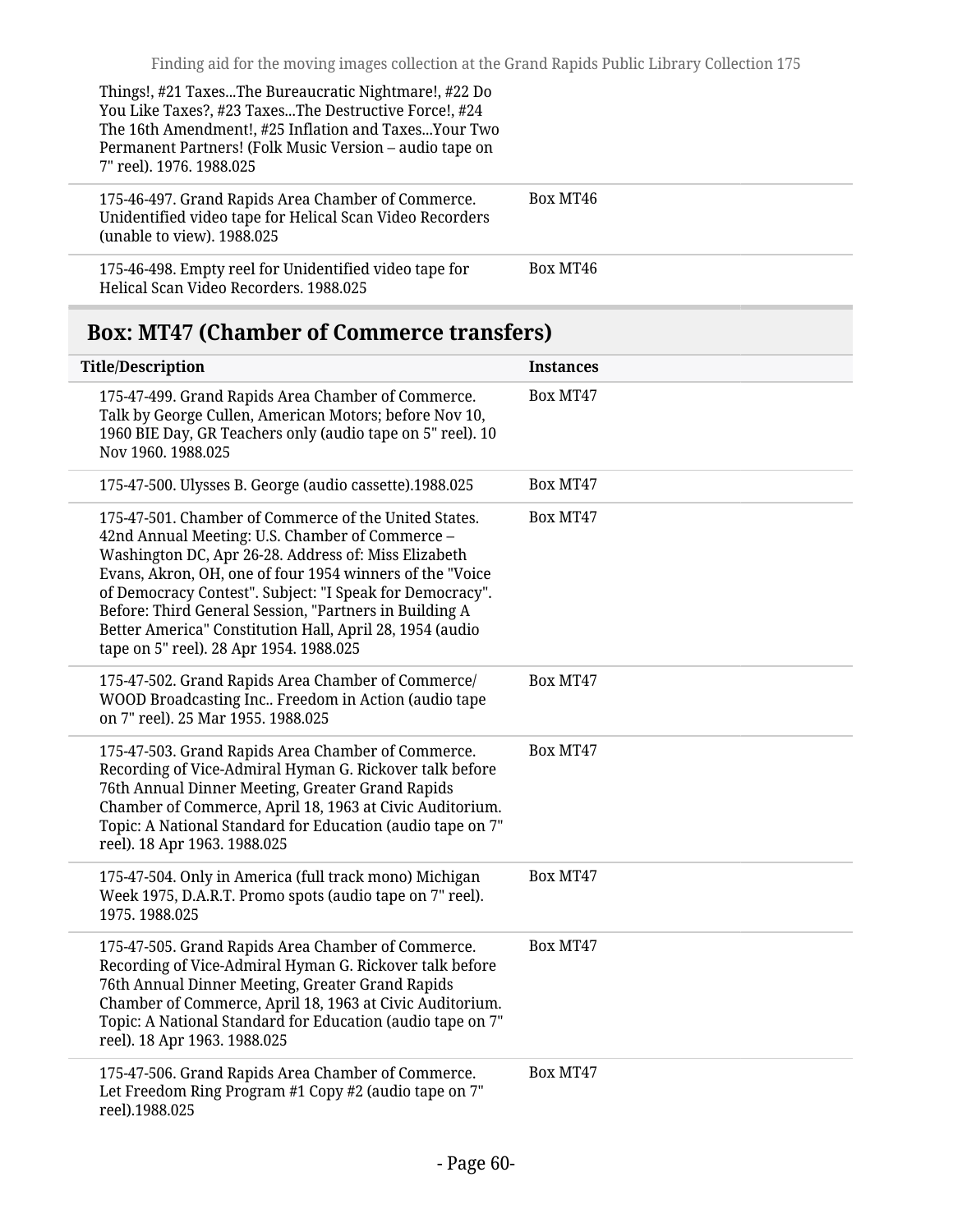| 175-47-507. Only in America P.S.A. (audio tape on 5"<br>reel).1988.025                                                                                                                                          | Box MT47 |
|-----------------------------------------------------------------------------------------------------------------------------------------------------------------------------------------------------------------|----------|
| 175-47-508. Dollars for Scholars (audio tape on 7"<br>reel).1988.025                                                                                                                                            | Box MT47 |
| 175-47-509. Only in America (sound track) Michigan Week<br>1975 Consumers Power Co. (audio tape on 7" reel). 1975.<br>1988.025                                                                                  | Box MT47 |
| 175-47-510. Recorded by Richard Pulliam (audio tape on 7"<br>reel).1988.025                                                                                                                                     | Box MT47 |
| 175-47-511. Electronic Sound Equipment Co (1) Grand<br>Opening Yamaha Musical Products, Inc. 10/11/1974, (2)<br>Family Grand Opening 10/15/1974 (audio tape on 7" reel).<br>Oct 1974. 1988.025                  | Box MT47 |
| 175-47-512. Chamber of Commerce of the United States.<br>"Who Profits from Profits" (audio tape on 7" reel).1988.025                                                                                            | Box MT47 |
| 175-47-513. B.I.E. 1959 (audio tape on 7" reel).1988.025                                                                                                                                                        | Box MT47 |
| 175-47-514. Recorded by Richard Pulliam (audio tape on 7"<br>reel).1988.025                                                                                                                                     | Box MT47 |
| 175-47-515. Grand Rapids Area Chamber of Commerce.<br>Public Affairs Meeting 12-23-1970 Michigan Hi-Way<br>Highlights $6 - 5$ Min programs to during two week period<br>(audio tape on 7" reel). 1970. 1988.025 | Box MT47 |
| 175-47-516. Grand Rapids Area Chamber of Commerce.<br>"Career of a Salesman" (audio tape on 7" reel).1988.025                                                                                                   | Box MT47 |
| 175-47-517. Side 2 - County Home Rule Act Sony<br>Corp. Professional Recording Tape (audio tape on 7"<br>reel).1988.025                                                                                         | Box MT47 |
| 175-47-518. white box (audio tape on 5" reel).1988.025                                                                                                                                                          | Box MT47 |
| 175-47-519. audio tape on 7" reel no box.1988.025                                                                                                                                                               | Box MT47 |
| 175-47-520. Scotch Recording Tape (audio tape on 3"<br>reel).1988.025                                                                                                                                           | Box MT47 |
| 175-47-521. Public Affairs Meeting Jan 13, 1972 The Mayor<br>Speak (audio tape on 5" reel no box). 13 Jan 1972. 1988.025                                                                                        | Box MT47 |
| 175-47-522. U. B. George (erase) (audio tape on 5" reel no<br>box).1988.025                                                                                                                                     | Box MT47 |
| 175-47-523. audio tape on 3" reel no box.1988.025                                                                                                                                                               | Box MT47 |
|                                                                                                                                                                                                                 |          |

# <span id="page-60-0"></span>**Box: MT48 (Chamber of Commerce transfers)**

L

| <b>Title/Description</b>                                                                                                                                       | <b>Instances</b> |
|----------------------------------------------------------------------------------------------------------------------------------------------------------------|------------------|
| 175-48-524. Grand Rapids Area Chamber of Commerce/<br>Great American Music Machine. "Movin' on to a Better<br>America" (#44) Taxpayer Test, (#41) Taxes, (#43) | Box MT48         |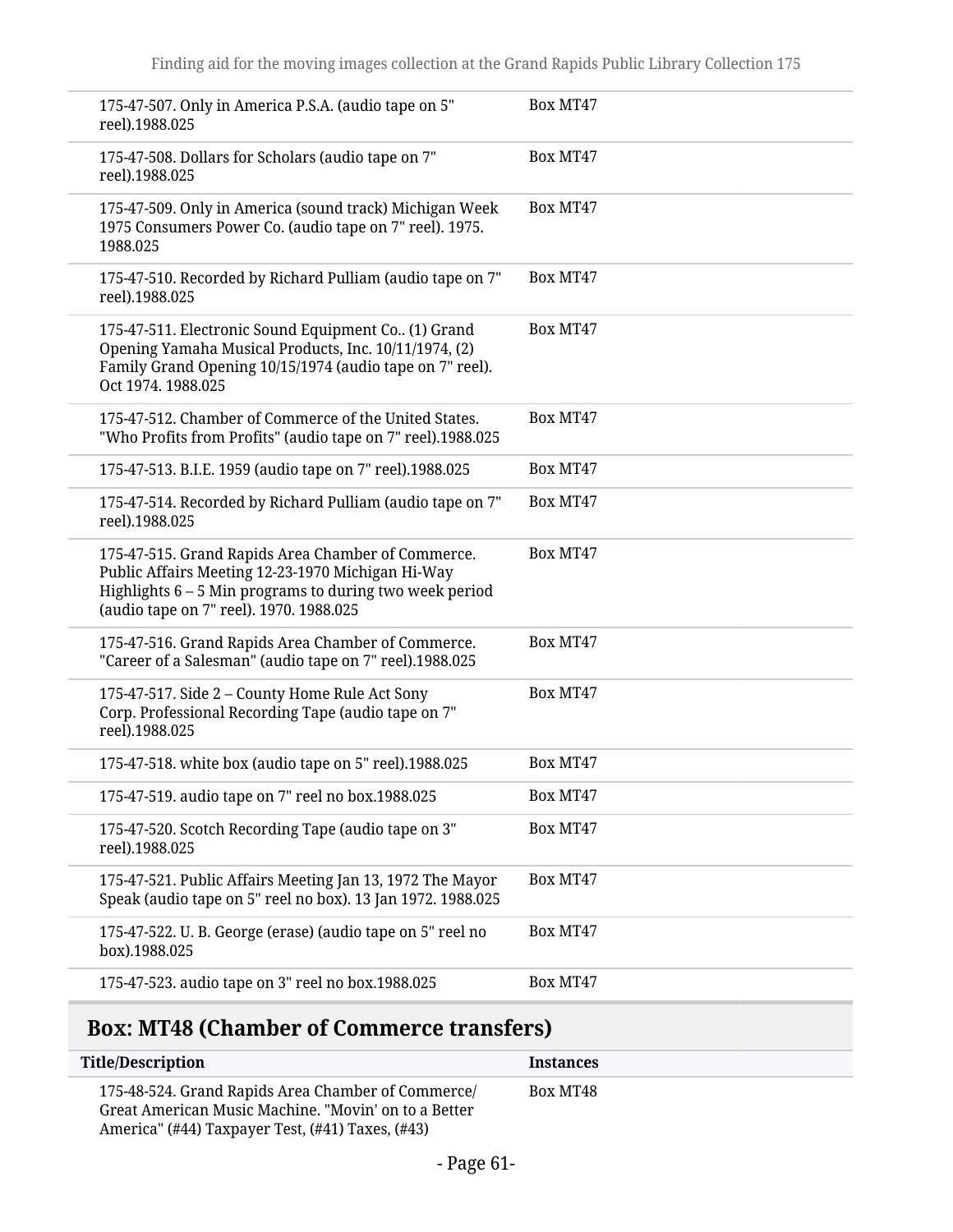| TaxesThe Bureaucratic Nightmare, (#42) Tax Reform,<br>(#22) Message to Young People, (#23) Careers in Business,<br>(#24) Why Do You Work, (#26) What is a Public Company,<br>(#27) Who Owns American Industry, (#45) Wake Up<br>America, (#30) Communism, (#31) Socialism, (#14)<br>America (audio tape on 5" reel). 1976. 1988.025                                                                                                                                                                                                                       |          |
|-----------------------------------------------------------------------------------------------------------------------------------------------------------------------------------------------------------------------------------------------------------------------------------------------------------------------------------------------------------------------------------------------------------------------------------------------------------------------------------------------------------------------------------------------------------|----------|
| 175-48-525. Grand Rapids Area Chamber of Commerce/<br>Great American Music Machine. "Movin' on to a Better<br>America" #116 Promo Spot: "Movin On", #10 What Has<br>Made America Great?, #4 What is Free Enterprise?, #41<br>TaxesYour Money's Worth, #43 TaxesThe Bureaucratic<br>Nightmare, #28 Bureaucracy, #34 How Big is Govt Today?,<br>#17 Profit, #21 Inflation, #25 Risks/Responsibilities of an<br>employer, #24 Why Do You Work?, #12 Businessmen/<br>Interest in Govt, #48 The Chamber of Commerce (audio<br>tape on 5" reel). 1976. 1988.025 | Box MT48 |
| 175-48-526. Tape #116"Movin' on to a Better America"<br>TM Radio Program, Tape #41 Taxes, Are You Getting<br>Your Money's Worth?, Tape #43 TaxesThe Bureaucratic<br>Nightmare, Tape #17 Profit, The Reason It's A Good Thing,<br>Tape #48 Here's What We Believe In!, Tape #27 Who Owns<br>American Industry? (audio tape on 5" reel) . 1988.025                                                                                                                                                                                                          | Box MT48 |
| 175-48-527. Grand Rapids Area Chamber of Commerce/<br>Great American Music Machine. 1. The Story of Free<br>Enterprise w/ Narration (Folk Version), 2. Movin' on to a<br>Better America FLS w/ Narration (Folk Version), 3. Movin'<br>on to a Better America FLS w/Narration (Rhythm & Blues<br>Version), 4. Movin' on to a Better America FLS w/Narration<br>(Soft Rock Version) (audio tape on 5" reel). 23 Nov 1977.<br>1988.025                                                                                                                       | Box MT48 |
| 175-48-528. Chamber of Commerce of the United States.<br>Understanding Economics Side 1/Session Three Productive<br>Resources, Side 2/Session 4 Money and Finance (audio<br>tape on 5" reel).1988.025                                                                                                                                                                                                                                                                                                                                                     | Box MT48 |
| 175-48-529. Grand Rapids Area Chamber of Commerce/<br>Great American Music Machine. "Movin' on to a Better<br>America" #42 Tax Reform, #18 Corporate Profits, #66 Auto<br>Dealers, #61 Commercial Banking, #29 Bureaucracy, #49<br>Building a City, #84 Grocery Stores, #98 Trucking, #40<br>Federal Budget, #119 Three Questions, #80 Restaurants,<br>#105 Salesman (audio tape on 5" reel). 19778. 1988.025                                                                                                                                             | Box MT48 |
| 175-48-530. Grand Rapids Area Chamber of Commerce/<br>Great American Music Machine. "Movin' on to a Better<br>America" #44 Taxpayer Test, #41 Taxes, #43 TaxesThe<br>Bureaucratic Nightmare, #42 Tax Reform, #22 Message<br>to Young People, #23 Careers in Business, #24 Why Do<br>You Work, #26 What is a Public Company, #27 Who<br>Owns American Industry, #45 Wake Up America, #30<br>Communism, #31 Socialism, #14 America (audio tape on 5"<br>reel). 1976. 1988.025                                                                               | Box MT48 |